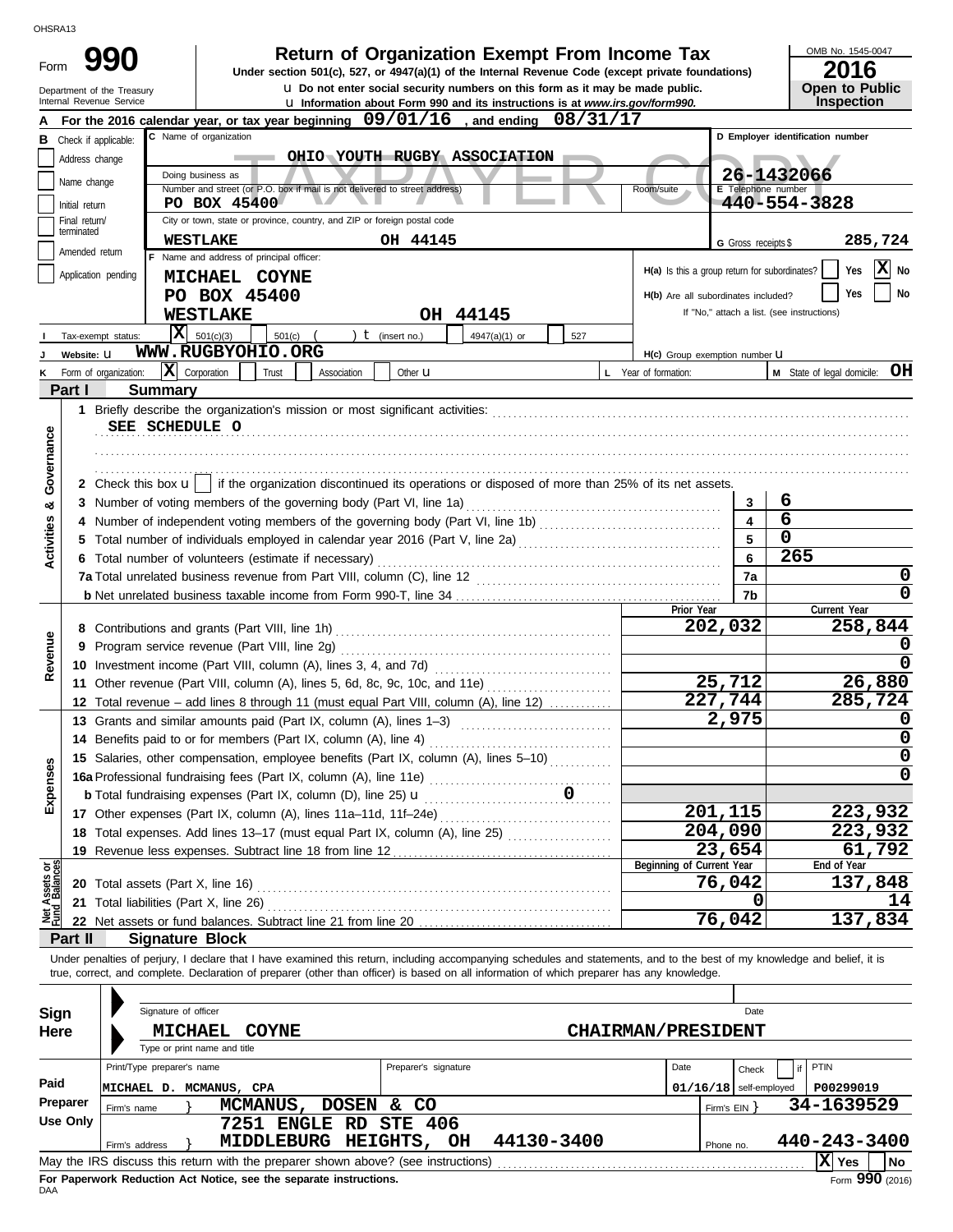|              | Form 990 (2016) OHIO YOUTH RUGBY ASSOCIATION                                                                                   |                                                     | 26-1432066  | Page 2                |
|--------------|--------------------------------------------------------------------------------------------------------------------------------|-----------------------------------------------------|-------------|-----------------------|
|              | Part III                                                                                                                       | <b>Statement of Program Service Accomplishments</b> |             |                       |
|              |                                                                                                                                |                                                     |             | $\mathbf{x}$          |
| $\mathbf 1$  | Briefly describe the organization's mission:                                                                                   |                                                     |             |                       |
|              | SEE SCHEDULE O                                                                                                                 |                                                     |             |                       |
|              |                                                                                                                                |                                                     |             |                       |
|              |                                                                                                                                |                                                     |             |                       |
|              |                                                                                                                                |                                                     |             |                       |
| $\mathbf{2}$ | Did the organization undertake any significant program services during the year which were not listed on the                   |                                                     |             |                       |
|              | prior Form 990 or 990-EZ?                                                                                                      |                                                     |             | Yes $X$ No            |
|              | If "Yes," describe these new services on Schedule O.                                                                           |                                                     |             |                       |
| 3            | Did the organization cease conducting, or make significant changes in how it conducts, any program                             |                                                     |             |                       |
|              | services?                                                                                                                      |                                                     |             | Yes $\overline{X}$ No |
|              | If "Yes," describe these changes on Schedule O.                                                                                |                                                     |             |                       |
| 4            | Describe the organization's program service accomplishments for each of its three largest program services, as measured by     |                                                     |             |                       |
|              | expenses. Section 501(c)(3) and 501(c)(4) organizations are required to report the amount of grants and allocations to others, |                                                     |             |                       |
|              | the total expenses, and revenue, if any, for each program service reported.                                                    |                                                     |             |                       |
|              |                                                                                                                                |                                                     |             |                       |
|              | ) (Expenses \$<br>4a (Code:                                                                                                    | 217,960 including grants of \$                      |             | ) (Revenue \$         |
|              | OUTREACH TO SCHOOLS AND COMMUNITY PROGRAMS, PROVIDING EDUCATION AND                                                            |                                                     |             |                       |
|              | ACTIVITY FOR STUDENTS.                                                                                                         |                                                     |             |                       |
|              |                                                                                                                                |                                                     |             |                       |
|              |                                                                                                                                |                                                     |             |                       |
|              |                                                                                                                                |                                                     |             |                       |
|              |                                                                                                                                |                                                     |             |                       |
|              |                                                                                                                                |                                                     |             |                       |
|              |                                                                                                                                |                                                     |             |                       |
|              |                                                                                                                                |                                                     |             |                       |
|              |                                                                                                                                |                                                     |             |                       |
|              |                                                                                                                                |                                                     |             |                       |
|              |                                                                                                                                |                                                     |             |                       |
|              |                                                                                                                                |                                                     |             |                       |
|              |                                                                                                                                |                                                     |             |                       |
|              |                                                                                                                                |                                                     |             |                       |
|              |                                                                                                                                |                                                     |             |                       |
|              |                                                                                                                                |                                                     |             |                       |
|              |                                                                                                                                |                                                     |             |                       |
|              |                                                                                                                                |                                                     |             |                       |
|              |                                                                                                                                |                                                     |             |                       |
|              |                                                                                                                                |                                                     |             |                       |
|              |                                                                                                                                |                                                     |             |                       |
|              |                                                                                                                                |                                                     |             |                       |
|              |                                                                                                                                |                                                     |             |                       |
|              |                                                                                                                                |                                                     |             |                       |
|              |                                                                                                                                |                                                     |             |                       |
|              |                                                                                                                                |                                                     |             |                       |
|              |                                                                                                                                |                                                     |             |                       |
|              |                                                                                                                                |                                                     |             |                       |
|              |                                                                                                                                |                                                     |             |                       |
|              |                                                                                                                                |                                                     |             |                       |
|              |                                                                                                                                |                                                     |             |                       |
|              |                                                                                                                                |                                                     |             |                       |
|              |                                                                                                                                |                                                     |             |                       |
|              |                                                                                                                                |                                                     |             |                       |
|              |                                                                                                                                |                                                     |             |                       |
|              |                                                                                                                                |                                                     |             |                       |
|              |                                                                                                                                |                                                     |             |                       |
|              |                                                                                                                                |                                                     |             |                       |
|              | 4d Other program services (Describe in Schedule O.)                                                                            |                                                     |             |                       |
|              | (Expenses \$                                                                                                                   | including grants of \$                              | (Revenue \$ |                       |
|              | 4e Total program service expenses u                                                                                            | 217,960                                             |             |                       |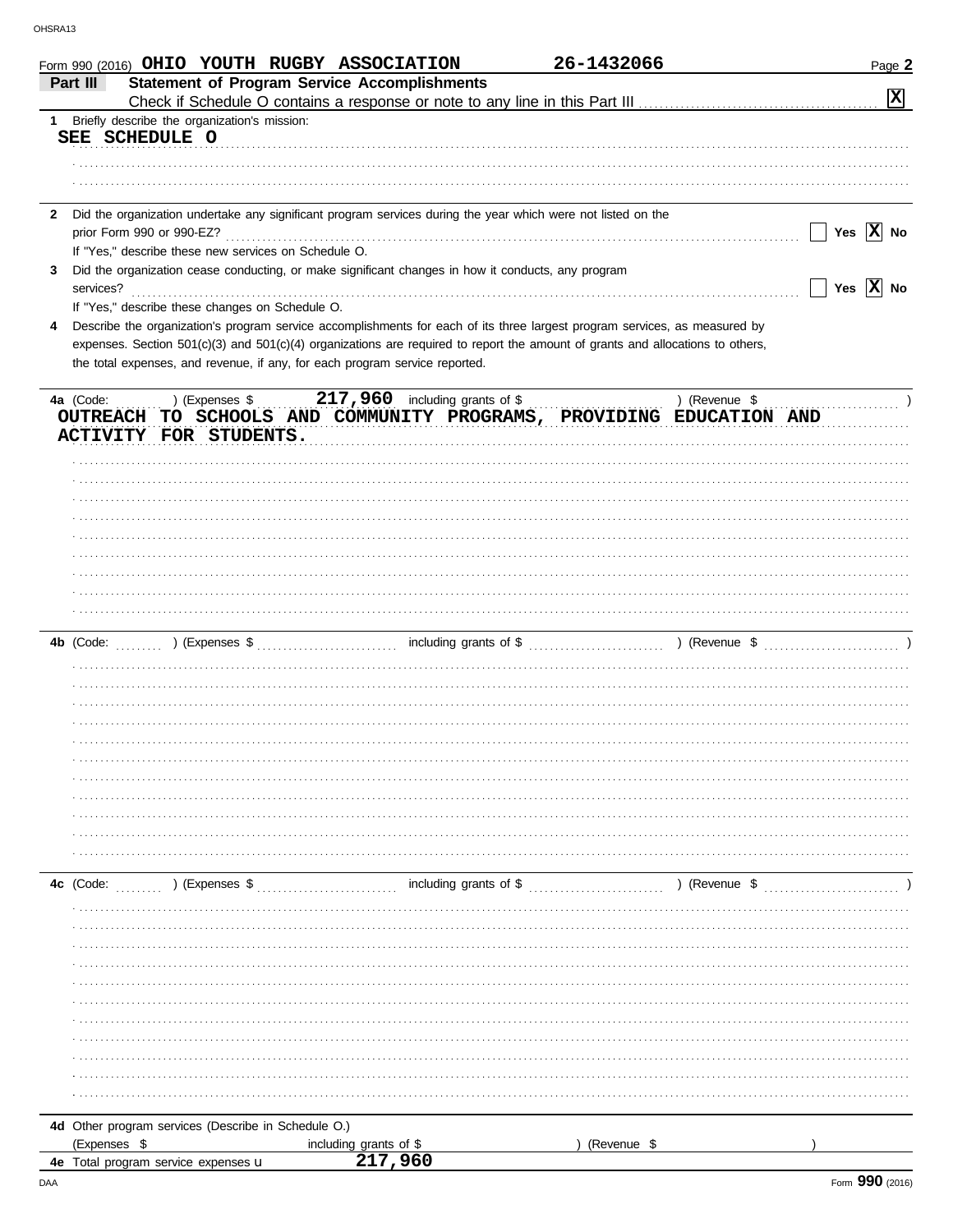# Form 990 (2016) Page **3 OHIO YOUTH RUGBY ASSOCIATION 26-1432066**

**Part IV Checklist of Required Schedules**

|     | succione of troquired conculation                                                                                                                  |                 | Yes | No |
|-----|----------------------------------------------------------------------------------------------------------------------------------------------------|-----------------|-----|----|
| 1   | Is the organization described in section $501(c)(3)$ or $4947(a)(1)$ (other than a private foundation)? If "Yes,"<br>complete Schedule A           | 1               | х   |    |
| 2   |                                                                                                                                                    | $\mathbf{2}$    |     | x  |
| 3   | Did the organization engage in direct or indirect political campaign activities on behalf of or in opposition to                                   |                 |     |    |
|     | candidates for public office? If "Yes," complete Schedule C, Part I                                                                                | 3               |     | x  |
| 4   | Section 501(c)(3) organizations. Did the organization engage in lobbying activities, or have a section 501(h)                                      |                 |     |    |
|     |                                                                                                                                                    | 4               |     | X  |
| 5   | Is the organization a section $501(c)(4)$ , $501(c)(5)$ , or $501(c)(6)$ organization that receives membership dues,                               |                 |     |    |
|     | assessments, or similar amounts as defined in Revenue Procedure 98-19? If "Yes," complete Schedule C,<br>Part III                                  | 5               |     | x  |
| 6   | Did the organization maintain any donor advised funds or any similar funds or accounts for which donors                                            |                 |     |    |
|     | have the right to provide advice on the distribution or investment of amounts in such funds or accounts? If                                        |                 |     |    |
|     | "Yes," complete Schedule D, Part I                                                                                                                 | 6               |     | x  |
| 7   | Did the organization receive or hold a conservation easement, including easements to preserve open space,                                          |                 |     |    |
|     | the environment, historic land areas, or historic structures? If "Yes," complete Schedule D, Part II                                               | $\overline{7}$  |     | x  |
| 8   | Did the organization maintain collections of works of art, historical treasures, or other similar assets? If "Yes,"                                |                 |     |    |
|     |                                                                                                                                                    | 8               |     | x  |
| 9   | Did the organization report an amount in Part X, line 21, for escrow or custodial account liability, serve as a                                    |                 |     |    |
|     | custodian for amounts not listed in Part X; or provide credit counseling, debt management, credit repair, or                                       |                 |     |    |
|     | debt negotiation services? If "Yes," complete Schedule D, Part IV                                                                                  | 9               |     | x  |
| 10  | Did the organization, directly or through a related organization, hold assets in temporarily restricted                                            |                 |     |    |
|     | endowments, permanent endowments, or quasi-endowments? If "Yes," complete Schedule D, Part V                                                       | 10              |     | x  |
| 11  | If the organization's answer to any of the following questions is "Yes," then complete Schedule D, Parts VI,<br>VII, VIII, IX, or X as applicable. |                 |     |    |
| a   | Did the organization report an amount for land, buildings, and equipment in Part X, line 10? If "Yes,"                                             |                 |     |    |
|     |                                                                                                                                                    | 11a             |     | x  |
| b   | Did the organization report an amount for investments—other securities in Part X, line 12 that is 5% or more                                       |                 |     |    |
|     |                                                                                                                                                    | 11b             |     | x  |
| c   | Did the organization report an amount for investments—program related in Part X, line 13 that is 5% or more                                        |                 |     |    |
|     |                                                                                                                                                    | 11c             |     | X  |
| d   | Did the organization report an amount for other assets in Part X, line 15 that is 5% or more of its total assets                                   |                 |     |    |
|     | reported in Part X, line 16? If "Yes," complete Schedule D, Part IX                                                                                | 11d             |     | х  |
|     | Did the organization report an amount for other liabilities in Part X, line 25? If "Yes," complete Schedule D, Part X                              | 11e             |     | X  |
| f   | Did the organization's separate or consolidated financial statements for the tax year include a footnote that addresses                            |                 |     |    |
|     |                                                                                                                                                    | 11f             |     | X  |
|     | 12a Did the organization obtain separate, independent audited financial statements for the tax year? If "Yes," complete                            |                 |     |    |
|     |                                                                                                                                                    | 12a             |     | X, |
|     | <b>b</b> Was the organization included in consolidated, independent audited financial statements for the tax year? If                              |                 |     |    |
|     | "Yes," and if the organization answered "No" to line 12a, then completing Schedule D, Parts XI and XII is optional                                 | 12 <sub>b</sub> |     | х  |
| 13  |                                                                                                                                                    | 13              |     | X  |
| 14a |                                                                                                                                                    | 14a             |     | X  |
| b   | Did the organization have aggregate revenues or expenses of more than \$10,000 from grantmaking,                                                   |                 |     |    |
|     | fundraising, business, investment, and program service activities outside the United States, or aggregate                                          |                 |     |    |
|     |                                                                                                                                                    | 14b             |     | x  |
| 15  | Did the organization report on Part IX, column (A), line 3, more than \$5,000 of grants or other assistance to or                                  |                 |     |    |
|     | for any foreign organization? If "Yes," complete Schedule F, Parts II and IV [[[[[[[[[[[[[[[[[[[[[[[[[[[[[[[[[                                     | 15              |     | х  |
| 16  | Did the organization report on Part IX, column (A), line 3, more than \$5,000 of aggregate grants or other                                         |                 |     |    |
|     | assistance to or for foreign individuals? If "Yes," complete Schedule F, Parts III and IV [[[[[[[[[[[[[[[[[[[                                      | 16              |     | x  |
| 17  | Did the organization report a total of more than \$15,000 of expenses for professional fundraising services on                                     |                 |     |    |
|     |                                                                                                                                                    | 17              |     | x  |
| 18  | Did the organization report more than \$15,000 total of fundraising event gross income and contributions on                                        | 18              |     | X  |
| 19  | Did the organization report more than \$15,000 of gross income from gaming activities on Part VIII, line 9a?                                       |                 |     |    |
|     |                                                                                                                                                    | 19              |     | X  |

Form **990** (2016)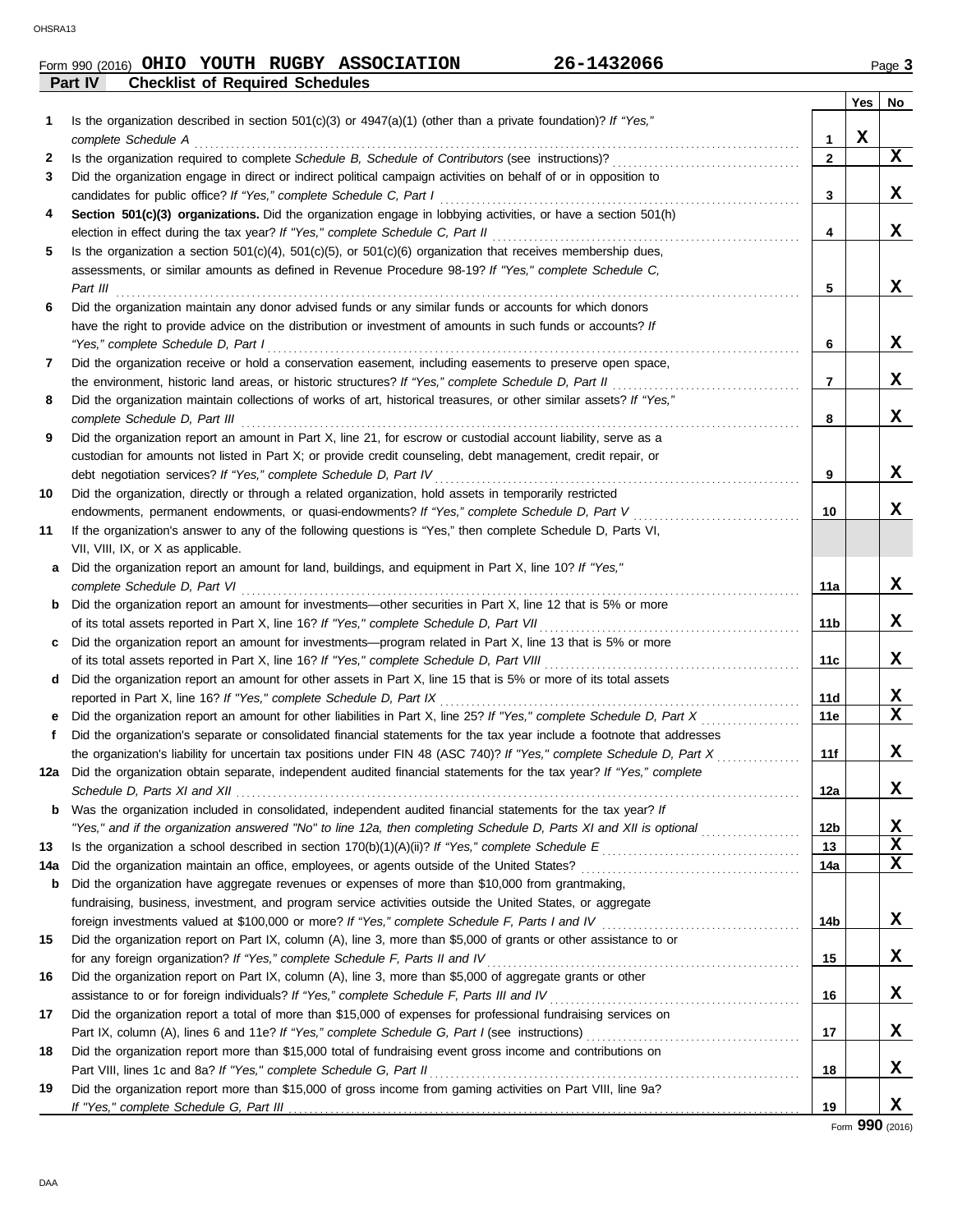|     | <b>Checklist of Required Schedules (continued)</b><br><b>Part IV</b>                                              |                 |     |              |
|-----|-------------------------------------------------------------------------------------------------------------------|-----------------|-----|--------------|
|     |                                                                                                                   |                 | Yes | <b>No</b>    |
| 20a | Did the organization operate one or more hospital facilities? If "Yes," complete Schedule H                       | 20a             |     | X            |
| b   |                                                                                                                   | 20 <sub>b</sub> |     |              |
| 21  | Did the organization report more than \$5,000 of grants or other assistance to any domestic organization or       |                 |     |              |
|     | domestic government on Part IX, column (A), line 1? If "Yes," complete Schedule I, Parts I and II                 | 21              |     | x            |
| 22  | Did the organization report more than \$5,000 of grants or other assistance to or for domestic individuals on     |                 |     |              |
|     | Part IX, column (A), line 2? If "Yes," complete Schedule I, Parts I and III                                       | 22              |     | X            |
| 23  | Did the organization answer "Yes" to Part VII, Section A, line 3, 4, or 5 about compensation of the               |                 |     |              |
|     | organization's current and former officers, directors, trustees, key employees, and highest compensated           |                 |     |              |
|     | employees? If "Yes," complete Schedule J                                                                          | 23              |     | X            |
| 24a | Did the organization have a tax-exempt bond issue with an outstanding principal amount of more than               |                 |     |              |
|     | \$100,000 as of the last day of the year, that was issued after December 31, 2002? If "Yes," answer lines 24b     |                 |     |              |
|     | through 24d and complete Schedule K. If "No," go to line 25a                                                      | 24a             |     | x            |
| b   |                                                                                                                   | 24b             |     |              |
| c   | Did the organization maintain an escrow account other than a refunding escrow at any time during the year         |                 |     |              |
|     | to defease any tax-exempt bonds?                                                                                  | 24c             |     |              |
| d   |                                                                                                                   | 24d             |     |              |
| 25a | Section 501(c)(3), 501(c)(4), and 501(c)(29) organizations. Did the organization engage in an excess benefit      |                 |     |              |
|     | transaction with a disqualified person during the year? If "Yes," complete Schedule L, Part I                     | 25a             |     | X            |
| b   | Is the organization aware that it engaged in an excess benefit transaction with a disqualified person in a prior  |                 |     |              |
|     | year, and that the transaction has not been reported on any of the organization's prior Forms 990 or 990-EZ?      |                 |     |              |
|     | If "Yes," complete Schedule L, Part I                                                                             | 25 <sub>b</sub> |     | X            |
| 26  | Did the organization report any amount on Part X, line 5, 6, or 22 for receivables from or payables to any        |                 |     |              |
|     | current or former officers, directors, trustees, key employees, highest compensated employees, or                 |                 |     |              |
|     | disqualified persons? If "Yes," complete Schedule L, Part II                                                      | 26              |     | x            |
| 27  | Did the organization provide a grant or other assistance to an officer, director, trustee, key employee,          |                 |     |              |
|     | substantial contributor or employee thereof, a grant selection committee member, or to a 35% controlled           |                 |     |              |
|     | entity or family member of any of these persons? If "Yes," complete Schedule L, Part III                          | 27              |     | X            |
| 28  | Was the organization a party to a business transaction with one of the following parties (see Schedule L,         |                 |     |              |
|     | Part IV instructions for applicable filing thresholds, conditions, and exceptions):                               |                 |     |              |
| а   | A current or former officer, director, trustee, or key employee? If "Yes," complete Schedule L, Part IV           | 28a             |     | X            |
| b   | A family member of a current or former officer, director, trustee, or key employee? If "Yes," complete            |                 |     |              |
|     | Schedule L, Part IV                                                                                               | 28 <sub>b</sub> |     | X            |
| c   | An entity of which a current or former officer, director, trustee, or key employee (or a family member thereof)   |                 |     |              |
|     | was an officer, director, trustee, or direct or indirect owner? If "Yes," complete Schedule L, Part IV            | 28c             |     | $\mathbf{x}$ |
| 29  |                                                                                                                   | 29              |     | $\mathbf x$  |
|     | Did the organization receive contributions of art, historical treasures, or other similar assets, or qualified    |                 |     |              |
| 30  |                                                                                                                   | 30              |     | X            |
|     | Did the organization liquidate, terminate, or dissolve and cease operations? If "Yes," complete Schedule N,       |                 |     |              |
| 31  |                                                                                                                   |                 |     | X            |
|     | Part 1<br>Did the organization sell, exchange, dispose of, or transfer more than 25% of its net assets? If "Yes," | 31              |     |              |
| 32  |                                                                                                                   |                 |     | X            |
|     |                                                                                                                   | 32              |     |              |
| 33  | Did the organization own 100% of an entity disregarded as separate from the organization under Regulations        |                 |     |              |
|     |                                                                                                                   | 33              |     | x            |
| 34  | Was the organization related to any tax-exempt or taxable entity? If "Yes," complete Schedule R, Parts II, III,   |                 |     |              |
|     |                                                                                                                   | 34              |     | X            |
| 35a |                                                                                                                   | 35a             |     | X            |
| b   | If "Yes" to line 35a, did the organization receive any payment from or engage in any transaction with a           |                 |     |              |
|     |                                                                                                                   | 35 <sub>b</sub> |     |              |
| 36  | Section 501(c)(3) organizations. Did the organization make any transfers to an exempt non-charitable              |                 |     |              |
|     |                                                                                                                   | 36              |     | X            |
| 37  | Did the organization conduct more than 5% of its activities through an entity that is not a related organization  |                 |     |              |
|     | and that is treated as a partnership for federal income tax purposes? If "Yes," complete Schedule R,              |                 |     |              |
|     | Part VI                                                                                                           | 37              |     | X            |
| 38  | Did the organization complete Schedule O and provide explanations in Schedule O for Part VI, lines 11b and        |                 |     |              |
|     | 19? Note. All Form 990 filers are required to complete Schedule O.                                                | 38              | X   |              |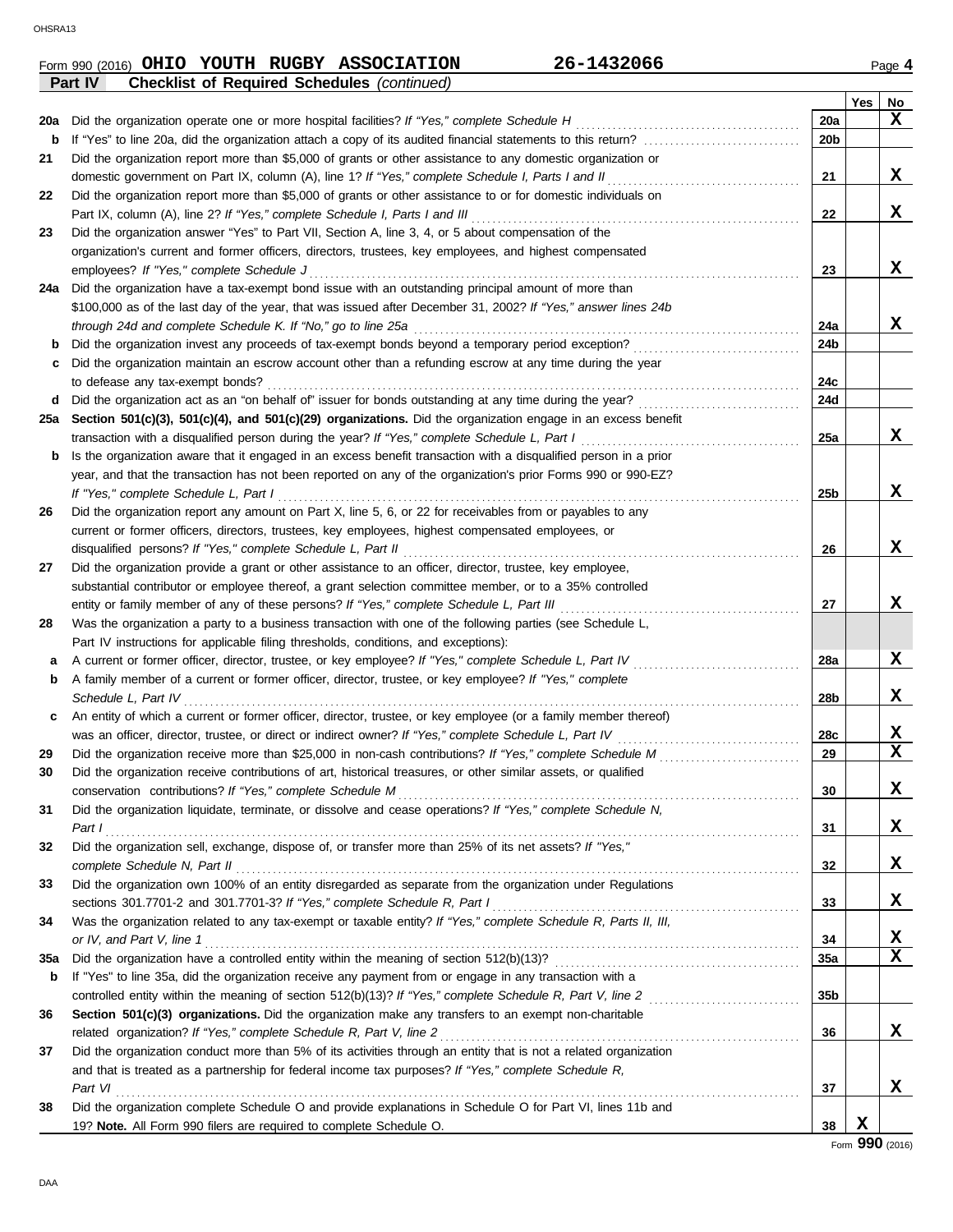|             | Statements Regarding Other IRS Filings and Tax Compliance<br>Part V<br>Check if Schedule O contains a response or note to any line in this Part V                                                                                                |                 |             |                |     |             |
|-------------|--------------------------------------------------------------------------------------------------------------------------------------------------------------------------------------------------------------------------------------------------|-----------------|-------------|----------------|-----|-------------|
|             |                                                                                                                                                                                                                                                  |                 |             |                | Yes | No.         |
| 1а          | Enter the number reported in Box 3 of Form 1096. Enter -0- if not applicable                                                                                                                                                                     | 1a              | 16          |                |     |             |
| $\mathbf b$ | Enter the number of Forms W-2G included in line 1a. Enter -0- if not applicable                                                                                                                                                                  | 1 <sub>b</sub>  | $\mathbf 0$ |                |     |             |
| c           | Did the organization comply with backup withholding rules for reportable payments to vendors and                                                                                                                                                 |                 |             |                |     |             |
|             | reportable gaming (gambling) winnings to prize winners?                                                                                                                                                                                          |                 |             | 1c             |     | x           |
| 2a          | Enter the number of employees reported on Form W-3, Transmittal of Wage and Tax                                                                                                                                                                  |                 |             |                |     |             |
|             | Statements, filed for the calendar year ending with or within the year covered by this return                                                                                                                                                    | 2a              | $\mathbf 0$ |                |     |             |
| b           | If at least one is reported on line 2a, did the organization file all required federal employment tax returns?                                                                                                                                   |                 |             | 2b             |     |             |
|             | Note. If the sum of lines 1a and 2a is greater than 250, you may be required to e-file (see instructions)                                                                                                                                        |                 |             |                |     |             |
| за          | Did the organization have unrelated business gross income of \$1,000 or more during the year?                                                                                                                                                    |                 |             | 3a             |     | x           |
| b           |                                                                                                                                                                                                                                                  |                 |             | 3 <sub>b</sub> |     |             |
| 4a          | At any time during the calendar year, did the organization have an interest in, or a signature or other authority                                                                                                                                |                 |             |                |     |             |
|             | over, a financial account in a foreign country (such as a bank account, securities account, or other financial                                                                                                                                   |                 |             |                |     |             |
|             | account)?                                                                                                                                                                                                                                        |                 |             | 4a             |     | x           |
| b           |                                                                                                                                                                                                                                                  |                 |             |                |     |             |
|             | See instructions for filing requirements for FinCEN Form 114, Report of Foreign Bank and Financial Accounts                                                                                                                                      |                 |             |                |     |             |
|             | (FBAR).                                                                                                                                                                                                                                          |                 |             |                |     |             |
| 5a          |                                                                                                                                                                                                                                                  |                 |             | 5a             |     | x           |
| $\mathbf b$ |                                                                                                                                                                                                                                                  |                 |             | 5 <sub>b</sub> |     | $\mathbf x$ |
| c           | If "Yes" to line 5a or 5b, did the organization file Form 8886-T?                                                                                                                                                                                |                 |             | 5c             |     |             |
| 6а          | Does the organization have annual gross receipts that are normally greater than \$100,000, and did the                                                                                                                                           |                 |             |                |     |             |
|             | organization solicit any contributions that were not tax deductible as charitable contributions?                                                                                                                                                 |                 |             | 6a             |     | x           |
| b           | If "Yes," did the organization include with every solicitation an express statement that such contributions or                                                                                                                                   |                 |             |                |     |             |
|             | gifts were not tax deductible?                                                                                                                                                                                                                   |                 |             | 6b             |     |             |
| 7           | Organizations that may receive deductible contributions under section 170(c).                                                                                                                                                                    |                 |             |                |     |             |
| а           | Did the organization receive a payment in excess of \$75 made partly as a contribution and partly for goods                                                                                                                                      |                 |             |                |     |             |
|             | and services provided to the payor?                                                                                                                                                                                                              |                 |             | 7a             |     |             |
| $\mathbf b$ |                                                                                                                                                                                                                                                  |                 |             | 7b             |     |             |
| c           | Did the organization sell, exchange, or otherwise dispose of tangible personal property for which it was                                                                                                                                         |                 |             |                |     |             |
|             |                                                                                                                                                                                                                                                  |                 |             | 7c             |     |             |
| d           |                                                                                                                                                                                                                                                  | <b>7d</b>       |             |                |     |             |
| е           |                                                                                                                                                                                                                                                  |                 |             | 7e<br>7f       |     |             |
| t           | Did the organization, during the year, pay premiums, directly or indirectly, on a personal benefit contract?<br>If the organization received a contribution of qualified intellectual property, did the organization file Form 8899 as required? |                 |             |                |     |             |
|             |                                                                                                                                                                                                                                                  |                 |             | 7g             |     |             |
|             | If the organization received a contribution of cars, boats, airplanes, or other vehicles, did the organization file a Form 1098-C?                                                                                                               |                 |             | 7h             |     |             |
|             | Sponsoring organizations maintaining donor advised funds. Did a donor advised fund maintained by the                                                                                                                                             |                 |             | 8              |     |             |
| 9           | sponsoring organization have excess business holdings at any time during the year? [[[[[[[[[[[[[[[[[[[[[[[[[[[<br>Sponsoring organizations maintaining donor advised funds.                                                                      |                 |             |                |     |             |
|             |                                                                                                                                                                                                                                                  |                 |             | 9a             |     |             |
| а<br>b      |                                                                                                                                                                                                                                                  |                 |             | 9b             |     |             |
| 10          | Section 501(c)(7) organizations. Enter:                                                                                                                                                                                                          |                 |             |                |     |             |
| а           | Initiation fees and capital contributions included on Part VIII, line 12 [11] [11] [11] [12] [11] [12] [11] [1                                                                                                                                   | 10a             |             |                |     |             |
| $\mathbf b$ | Gross receipts, included on Form 990, Part VIII, line 12, for public use of club facilities                                                                                                                                                      | 10 <sub>b</sub> |             |                |     |             |
| 11          | Section 501(c)(12) organizations. Enter:                                                                                                                                                                                                         |                 |             |                |     |             |
| а           |                                                                                                                                                                                                                                                  | 11a             |             |                |     |             |
| b           | Gross income from other sources (Do not net amounts due or paid to other sources                                                                                                                                                                 |                 |             |                |     |             |
|             |                                                                                                                                                                                                                                                  | 11 <sub>b</sub> |             |                |     |             |
| 12a         | Section 4947(a)(1) non-exempt charitable trusts. Is the organization filing Form 990 in lieu of Form 1041?                                                                                                                                       |                 |             | 12a            |     |             |
| b           | If "Yes," enter the amount of tax-exempt interest received or accrued during the year will be an interest of the sear with the search of the search of the search of the search of the search of the search of the search of t                   | 12 <sub>b</sub> |             |                |     |             |
| 13          | Section 501(c)(29) qualified nonprofit health insurance issuers.                                                                                                                                                                                 |                 |             |                |     |             |
| а           |                                                                                                                                                                                                                                                  |                 |             | 13а            |     |             |
|             | Note. See the instructions for additional information the organization must report on Schedule O.                                                                                                                                                |                 |             |                |     |             |
| b           | Enter the amount of reserves the organization is required to maintain by the states in which                                                                                                                                                     |                 |             |                |     |             |
|             |                                                                                                                                                                                                                                                  | 13 <sub>b</sub> |             |                |     |             |
| c           |                                                                                                                                                                                                                                                  | 13 <sub>c</sub> |             |                |     |             |
| 14a         |                                                                                                                                                                                                                                                  |                 |             | 14a            |     | X           |
|             |                                                                                                                                                                                                                                                  |                 |             | 14b            |     |             |
|             |                                                                                                                                                                                                                                                  |                 |             |                |     |             |

Form 990 (2016) Page **5 OHIO YOUTH RUGBY ASSOCIATION 26-1432066**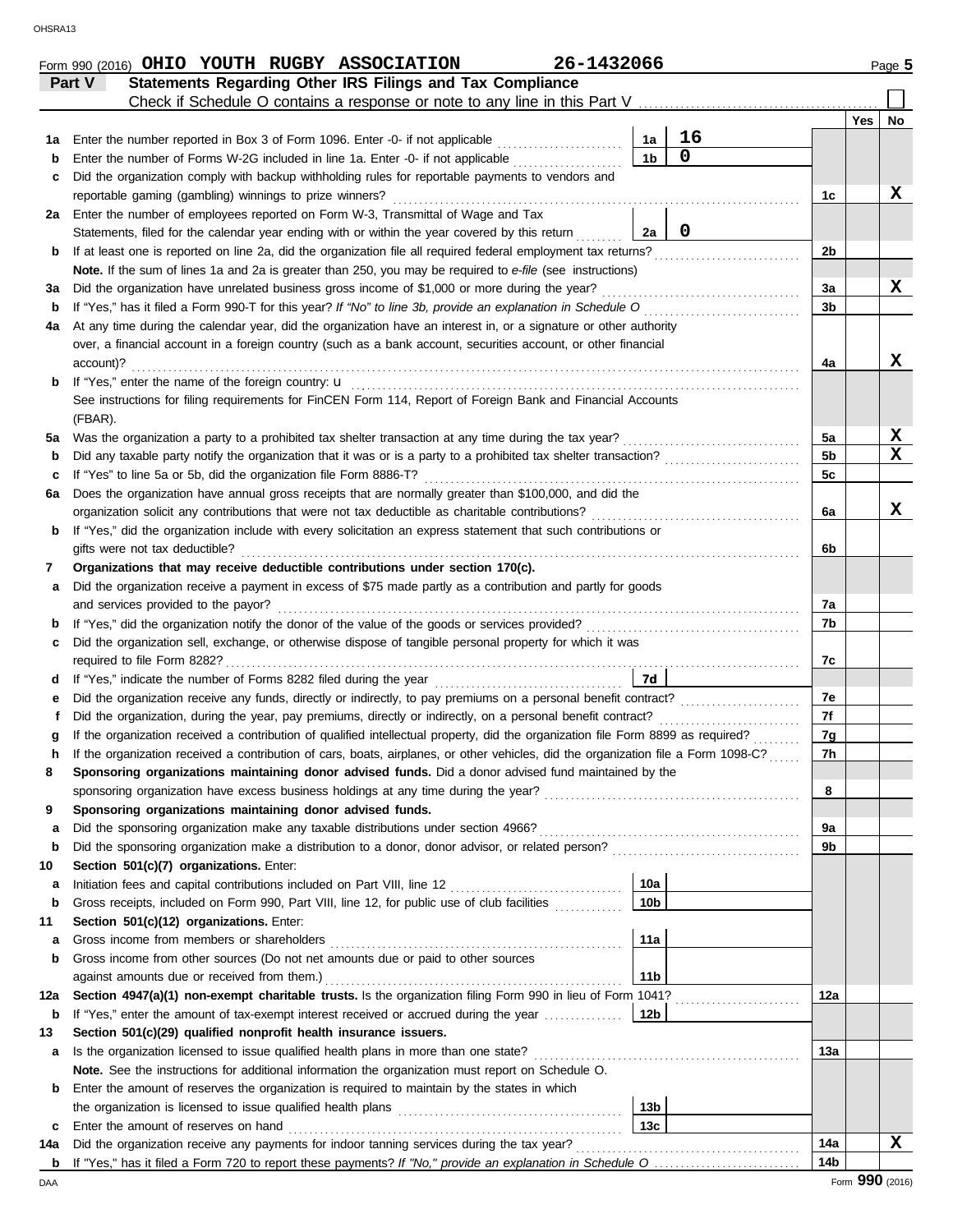|     | response to line 8a, 8b, or 10b below, describe the circumstances, processes, or changes in Schedule O. See instructions.           |   |                 |                 |                  |  |  |  |  |  |  |
|-----|-------------------------------------------------------------------------------------------------------------------------------------|---|-----------------|-----------------|------------------|--|--|--|--|--|--|
|     |                                                                                                                                     |   |                 |                 | ΙXΙ              |  |  |  |  |  |  |
|     | Section A. Governing Body and Management                                                                                            |   |                 |                 |                  |  |  |  |  |  |  |
|     |                                                                                                                                     |   |                 | Yes   No        |                  |  |  |  |  |  |  |
| 1a  | Enter the number of voting members of the governing body at the end of the tax year<br>1a                                           | 6 |                 |                 |                  |  |  |  |  |  |  |
|     | If there are material differences in voting rights among members of the governing body, or                                          |   |                 |                 |                  |  |  |  |  |  |  |
|     | if the governing body delegated broad authority to an executive committee or similar                                                |   |                 |                 |                  |  |  |  |  |  |  |
|     | committee, explain in Schedule O.                                                                                                   |   |                 |                 |                  |  |  |  |  |  |  |
| b   | Enter the number of voting members included in line 1a, above, who are independent<br>1b                                            | 6 |                 |                 |                  |  |  |  |  |  |  |
| 2   | Did any officer, director, trustee, or key employee have a family relationship or a business relationship with                      |   |                 |                 |                  |  |  |  |  |  |  |
|     | any other officer, director, trustee, or key employee?                                                                              |   | 2               |                 | X                |  |  |  |  |  |  |
| 3   | Did the organization delegate control over management duties customarily performed by or under the direct                           |   |                 |                 |                  |  |  |  |  |  |  |
|     | supervision of officers, directors, or trustees, or key employees to a management company or other person?                          |   | 3<br>4          |                 | X<br>$\mathbf x$ |  |  |  |  |  |  |
| 4   | Did the organization make any significant changes to its governing documents since the prior Form 990 was filed?                    |   |                 |                 |                  |  |  |  |  |  |  |
| 5   |                                                                                                                                     |   | 5               |                 | X<br>X           |  |  |  |  |  |  |
| 6   | Did the organization have members or stockholders?                                                                                  |   | 6               |                 |                  |  |  |  |  |  |  |
| 7a  | Did the organization have members, stockholders, or other persons who had the power to elect or appoint                             |   |                 |                 |                  |  |  |  |  |  |  |
|     | one or more members of the governing body?                                                                                          |   | 7a              |                 | X                |  |  |  |  |  |  |
| b   | Are any governance decisions of the organization reserved to (or subject to approval by) members,                                   |   |                 |                 | x                |  |  |  |  |  |  |
|     | stockholders, or persons other than the governing body?                                                                             |   | 7b              |                 |                  |  |  |  |  |  |  |
| 8   | Did the organization contemporaneously document the meetings held or written actions undertaken during the year by the following:   |   |                 | X               |                  |  |  |  |  |  |  |
| а   | The governing body?                                                                                                                 |   | 8a              | X               |                  |  |  |  |  |  |  |
| b   | Each committee with authority to act on behalf of the governing body?                                                               |   | 8b              |                 |                  |  |  |  |  |  |  |
| 9   | Is there any officer, director, trustee, or key employee listed in Part VII, Section A, who cannot be reached at                    |   | 9               |                 | x                |  |  |  |  |  |  |
|     | Section B. Policies (This Section B requests information about policies not required by the Internal Revenue Code.)                 |   |                 |                 |                  |  |  |  |  |  |  |
|     |                                                                                                                                     |   |                 | Yes             | No               |  |  |  |  |  |  |
| 10a | Did the organization have local chapters, branches, or affiliates?                                                                  |   | 10a             |                 | x                |  |  |  |  |  |  |
| b   | If "Yes," did the organization have written policies and procedures governing the activities of such chapters,                      |   |                 |                 |                  |  |  |  |  |  |  |
|     | affiliates, and branches to ensure their operations are consistent with the organization's exempt purposes?                         |   | 10b             |                 |                  |  |  |  |  |  |  |
| 11a | Has the organization provided a complete copy of this Form 990 to all members of its governing body before filing the form?         |   |                 |                 |                  |  |  |  |  |  |  |
| b   | Describe in Schedule O the process, if any, used by the organization to review this Form 990.                                       |   | 11a             | x               |                  |  |  |  |  |  |  |
| 12a | Did the organization have a written conflict of interest policy? If "No," go to line 13                                             |   | 12a             | X               |                  |  |  |  |  |  |  |
| b   | Were officers, directors, or trustees, and key employees required to disclose annually interests that could give rise to conflicts? |   | 12 <sub>b</sub> | X               |                  |  |  |  |  |  |  |
| c   | Did the organization regularly and consistently monitor and enforce compliance with the policy? If "Yes,"                           |   |                 |                 |                  |  |  |  |  |  |  |
|     | describe in Schedule O how this was done                                                                                            |   | 12c             |                 | х                |  |  |  |  |  |  |
| 13  |                                                                                                                                     |   | 13              | X               |                  |  |  |  |  |  |  |
| 14  | Did the organization have a written document retention and destruction policy?                                                      |   | 14              | X               |                  |  |  |  |  |  |  |
| 15  | Did the process for determining compensation of the following persons include a review and approval by                              |   |                 |                 |                  |  |  |  |  |  |  |
|     | independent persons, comparability data, and contemporaneous substantiation of the deliberation and decision?                       |   |                 |                 |                  |  |  |  |  |  |  |
| а   |                                                                                                                                     |   | 15a             |                 | X                |  |  |  |  |  |  |
| b   | Other officers or key employees of the organization                                                                                 |   | 15b             |                 | X                |  |  |  |  |  |  |
|     | If "Yes" to line 15a or 15b, describe the process in Schedule O (see instructions).                                                 |   |                 |                 |                  |  |  |  |  |  |  |
| 16a | Did the organization invest in, contribute assets to, or participate in a joint venture or similar arrangement                      |   |                 |                 |                  |  |  |  |  |  |  |
|     | with a taxable entity during the year?                                                                                              |   | 16a             |                 | X                |  |  |  |  |  |  |
| b   | If "Yes," did the organization follow a written policy or procedure requiring the organization to evaluate its                      |   |                 |                 |                  |  |  |  |  |  |  |
|     | participation in joint venture arrangements under applicable federal tax law, and take steps to safeguard the                       |   |                 |                 |                  |  |  |  |  |  |  |
|     |                                                                                                                                     |   | 16 <sub>b</sub> |                 |                  |  |  |  |  |  |  |
|     | <b>Section C. Disclosure</b>                                                                                                        |   |                 |                 |                  |  |  |  |  |  |  |
| 17  | List the states with which a copy of this Form 990 is required to be filed $\mathbf{u}$ NONE                                        |   |                 |                 |                  |  |  |  |  |  |  |
| 18  | Section 6104 requires an organization to make its Forms 1023 (or 1024 if applicable), 990, and 990-T (Section 501(c)(3)s only)      |   |                 |                 |                  |  |  |  |  |  |  |
|     | available for public inspection. Indicate how you made these available. Check all that apply.                                       |   |                 |                 |                  |  |  |  |  |  |  |
|     | $\vert$ Another's website $\vert X \vert$ Upon request<br>Other (explain in Schedule O)<br>Own website                              |   |                 |                 |                  |  |  |  |  |  |  |
| 19  | Describe in Schedule O whether (and if so, how) the organization made its governing documents, conflict of interest policy, and     |   |                 |                 |                  |  |  |  |  |  |  |
|     | financial statements available to the public during the tax year.                                                                   |   |                 |                 |                  |  |  |  |  |  |  |
| 20  | State the name, address, and telephone number of the person who possesses the organization's books and records: u                   |   |                 |                 |                  |  |  |  |  |  |  |
|     | LEE PULVER<br>25670 W HEDGEWOOD DR.                                                                                                 |   |                 |                 |                  |  |  |  |  |  |  |
|     | OH 44145<br><b>WESTLAKE</b>                                                                                                         |   |                 | 440-554-3828    |                  |  |  |  |  |  |  |
| DAA |                                                                                                                                     |   |                 | Form 990 (2016) |                  |  |  |  |  |  |  |

**Part VI Governance, Management, and Disclosure** *For each "Yes" response to lines 2 through 7b below, and for a "No"*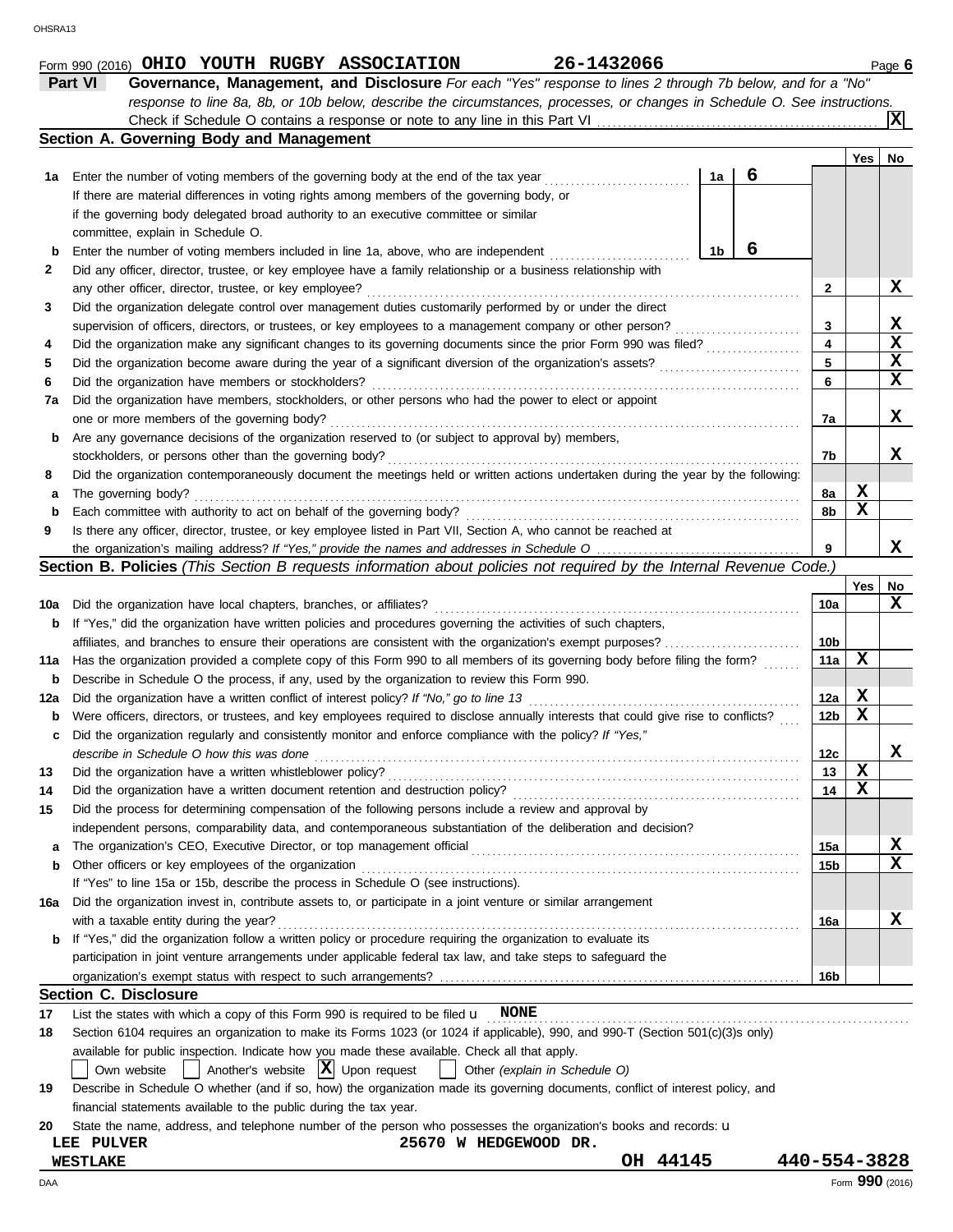|                         | Form 990 (2016) OHIO YOUTH RUGBY ASSOCIATION                                  |  |  |  |  | 26-1432066 |                                                                                                  |  | Page 7 |  |
|-------------------------|-------------------------------------------------------------------------------|--|--|--|--|------------|--------------------------------------------------------------------------------------------------|--|--------|--|
| <b>Part VII</b>         |                                                                               |  |  |  |  |            | Compensation of Officers, Directors, Trustees, Key Employees, Highest Compensated Employees, and |  |        |  |
| Independent Contractors |                                                                               |  |  |  |  |            |                                                                                                  |  |        |  |
|                         | Check if Schedule O contains a response or note to any line in this Part VII. |  |  |  |  |            |                                                                                                  |  |        |  |

**Section A. Officers, Directors, Trustees, Key Employees, and Highest Compensated Employees**

**1a** Complete this table for all persons required to be listed. Report compensation for the calendar year ending with or within the organization's tax year.

■ List all of the organization's **current** officers, directors, trustees (whether individuals or organizations), regardless of amount of compensation. Enter -0- in columns (D), (E), and (F) if no compensation was paid.

● List all of the organization's **current** key employees, if any. See instructions for definition of "key employee."

who received reportable compensation (Box 5 of Form W-2 and/or Box 7 of Form 1099-MISC) of more than \$100,000 from the ■ List the organization's five **current** highest compensated employees (other than an officer, director, trustee, or key employee)<br> **•** received reportable compensation (Box 5 of Form M/-2 and/or Box 7 of Form 1099-MISC)

organization and any related organizations.

■ List all of the organization's **former** officers, key employees, and highest compensated employees who received more than<br>00,000 of reportable compensation from the organization and any related organizations \$100,000 of reportable compensation from the organization and any related organizations.

■ List all of the organization's **former directors or trustees** that received, in the capacity as a former director or trustee of the<br>enization more than \$10,000 of reportable compensation from the organization and any re organization, more than \$10,000 of reportable compensation from the organization and any related organizations. List persons in the following order: individual trustees or directors; institutional trustees; officers; key employees; highest

compensated employees; and former such persons.

 $\overline{X}$  Check this box if neither the organization nor any related organization compensated any current officer, director, or trustee.

| (A)<br>Name and Title                                | (B)<br>Average<br>hours per<br>week<br>(list any               | (C)<br>Position<br>(do not check more than one<br>box, unless person is both an<br>officer and a director/trustee) |                       |             |              |                                 |        | (D)<br>Reportable<br>compensation<br>from<br>the<br>organization | (E)<br>Reportable<br>compensation from<br>related<br>organizations | (F)<br>Estimated<br>amount of<br>other<br>compensation   |  |  |
|------------------------------------------------------|----------------------------------------------------------------|--------------------------------------------------------------------------------------------------------------------|-----------------------|-------------|--------------|---------------------------------|--------|------------------------------------------------------------------|--------------------------------------------------------------------|----------------------------------------------------------|--|--|
|                                                      | hours for<br>related<br>organizations<br>below dotted<br>line) | Individual trustee<br>or director                                                                                  | Institutional trustee | Officer     | Key employee | Highest compensated<br>employee | Former | (W-2/1099-MISC)                                                  | (W-2/1099-MISC)                                                    | from the<br>organization<br>and related<br>organizations |  |  |
| (1) MICHAEL COYNE                                    | 1.00                                                           |                                                                                                                    |                       |             |              |                                 |        |                                                                  |                                                                    |                                                          |  |  |
| <b>CHAIRMAN/PRESIDENT</b>                            | 0.00                                                           | $\mathbf x$                                                                                                        |                       | $\mathbf x$ |              |                                 |        | 0                                                                | 0                                                                  | $\mathbf 0$                                              |  |  |
| (2) DAVID LYONS                                      |                                                                |                                                                                                                    |                       |             |              |                                 |        |                                                                  |                                                                    |                                                          |  |  |
|                                                      | 1.00                                                           |                                                                                                                    |                       |             |              |                                 |        |                                                                  |                                                                    |                                                          |  |  |
| <b>BOARD MEMBER</b>                                  | 0.00                                                           | $\mathbf x$                                                                                                        |                       |             |              |                                 |        | 0                                                                | 0                                                                  | $\mathbf 0$                                              |  |  |
| (3) TOM JONES                                        |                                                                |                                                                                                                    |                       |             |              |                                 |        |                                                                  |                                                                    |                                                          |  |  |
|                                                      | 1.00                                                           |                                                                                                                    |                       |             |              |                                 |        |                                                                  |                                                                    |                                                          |  |  |
| <b>BOARD MEMBER</b><br><b>BUTLER</b><br>(4) PATRICIA | 0.00                                                           | $\mathbf x$                                                                                                        |                       |             |              |                                 |        | 0                                                                | 0                                                                  | $\mathbf 0$                                              |  |  |
|                                                      | 1.00                                                           |                                                                                                                    |                       |             |              |                                 |        |                                                                  |                                                                    |                                                          |  |  |
| <b>BOARD MEMBER</b>                                  | 0.00                                                           | $\mathbf x$                                                                                                        |                       |             |              |                                 |        | 0                                                                | 0                                                                  | $\mathbf 0$                                              |  |  |
| (5) KEVIN FRISS                                      |                                                                |                                                                                                                    |                       |             |              |                                 |        |                                                                  |                                                                    |                                                          |  |  |
|                                                      | 1.00                                                           |                                                                                                                    |                       |             |              |                                 |        |                                                                  |                                                                    |                                                          |  |  |
| <b>BOARD MEMBER</b>                                  | 0.00                                                           | $\mathbf x$                                                                                                        |                       |             |              |                                 |        | 0                                                                | 0                                                                  | $\mathbf 0$                                              |  |  |
| (6) JERADE PANDER                                    |                                                                |                                                                                                                    |                       |             |              |                                 |        |                                                                  |                                                                    |                                                          |  |  |
|                                                      | 1.00                                                           |                                                                                                                    |                       |             |              |                                 |        |                                                                  |                                                                    |                                                          |  |  |
| <b>BOARD MEMBER</b>                                  | 0.00                                                           | $\mathbf x$                                                                                                        |                       |             |              |                                 |        | 0                                                                | 0                                                                  | $\mathbf 0$                                              |  |  |
| (7)                                                  |                                                                |                                                                                                                    |                       |             |              |                                 |        |                                                                  |                                                                    |                                                          |  |  |
|                                                      |                                                                |                                                                                                                    |                       |             |              |                                 |        |                                                                  |                                                                    |                                                          |  |  |
| (8)                                                  |                                                                |                                                                                                                    |                       |             |              |                                 |        |                                                                  |                                                                    |                                                          |  |  |
|                                                      |                                                                |                                                                                                                    |                       |             |              |                                 |        |                                                                  |                                                                    |                                                          |  |  |
| (9)                                                  |                                                                |                                                                                                                    |                       |             |              |                                 |        |                                                                  |                                                                    |                                                          |  |  |
|                                                      |                                                                |                                                                                                                    |                       |             |              |                                 |        |                                                                  |                                                                    |                                                          |  |  |
| (10)                                                 |                                                                |                                                                                                                    |                       |             |              |                                 |        |                                                                  |                                                                    |                                                          |  |  |
|                                                      |                                                                |                                                                                                                    |                       |             |              |                                 |        |                                                                  |                                                                    |                                                          |  |  |
| (11)                                                 |                                                                |                                                                                                                    |                       |             |              |                                 |        |                                                                  |                                                                    |                                                          |  |  |
|                                                      |                                                                |                                                                                                                    |                       |             |              |                                 |        |                                                                  |                                                                    |                                                          |  |  |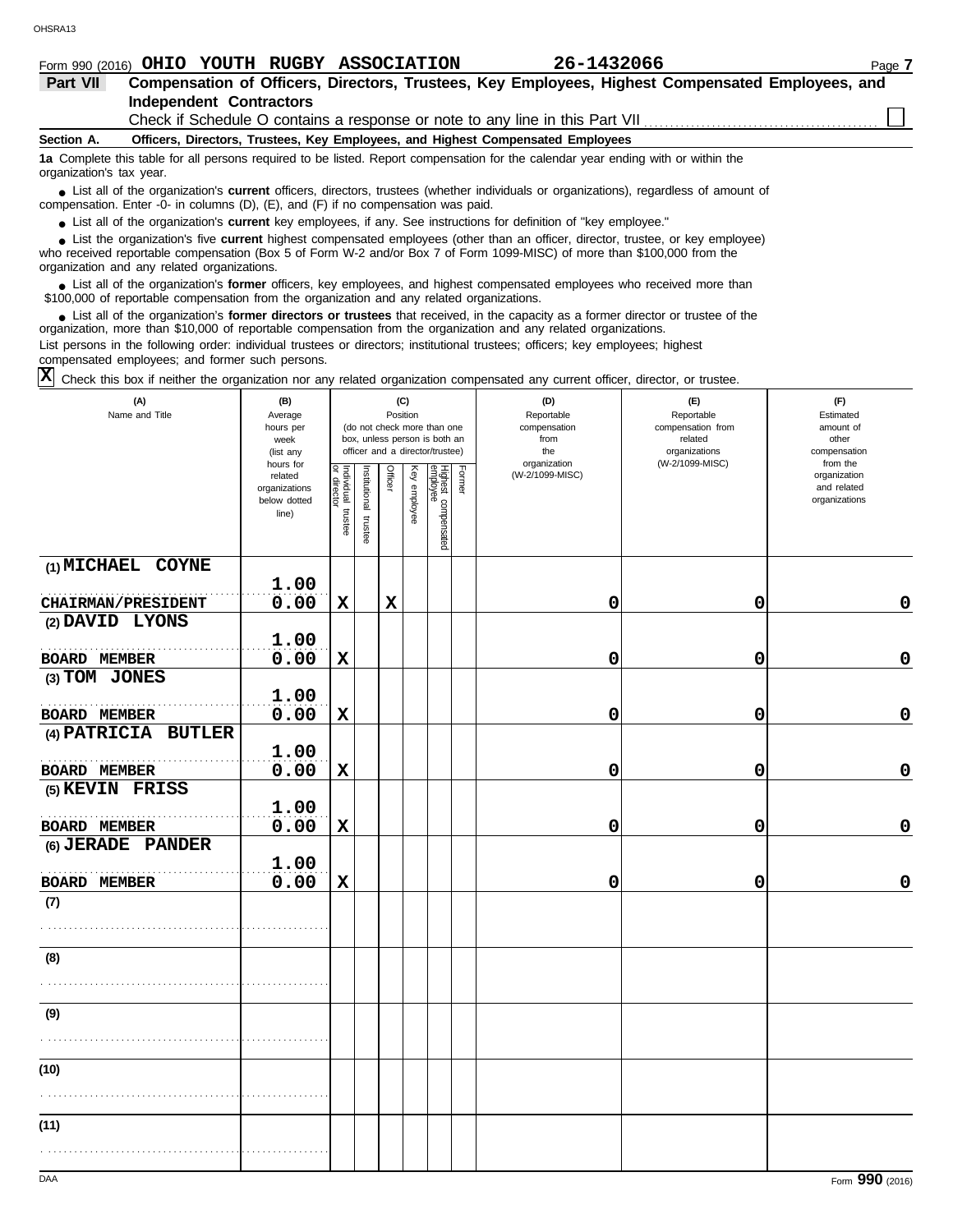| OHSRA13      | Form 990 (2016) OHIO YOUTH RUGBY ASSOCIATION<br>Part VII                                                                                                                                                                                               |                                                                |                                                                                                                    |                      |         |              |                                 |                                                  | 26-1432066<br>Section A. Officers, Directors, Trustees, Key Employees, and Highest Compensated Employees (continued) |                                                        |                                                          |                     | Page 8 |
|--------------|--------------------------------------------------------------------------------------------------------------------------------------------------------------------------------------------------------------------------------------------------------|----------------------------------------------------------------|--------------------------------------------------------------------------------------------------------------------|----------------------|---------|--------------|---------------------------------|--------------------------------------------------|----------------------------------------------------------------------------------------------------------------------|--------------------------------------------------------|----------------------------------------------------------|---------------------|--------|
|              | (A)<br>Name and title                                                                                                                                                                                                                                  | (B)<br>Average<br>hours per<br>week<br>(list any               | (C)<br>Position<br>(do not check more than one<br>box, unless person is both an<br>officer and a director/trustee) |                      |         |              |                                 | (D)<br>Reportable<br>compensation<br>from<br>the | (E)<br>Reportable<br>compensation from<br>related<br>organizations                                                   | (F)<br>Estimated<br>amount of<br>other<br>compensation |                                                          |                     |        |
|              |                                                                                                                                                                                                                                                        | hours for<br>related<br>organizations<br>below dotted<br>line) | Individual trustee<br>or director                                                                                  | nstitutional trustee | Officer | Key employee | Highest compensated<br>employee | Former                                           | organization<br>(W-2/1099-MISC)                                                                                      | (W-2/1099-MISC)                                        | from the<br>organization<br>and related<br>organizations |                     |        |
|              |                                                                                                                                                                                                                                                        |                                                                |                                                                                                                    |                      |         |              |                                 |                                                  |                                                                                                                      |                                                        |                                                          |                     |        |
|              |                                                                                                                                                                                                                                                        |                                                                |                                                                                                                    |                      |         |              |                                 |                                                  |                                                                                                                      |                                                        |                                                          |                     |        |
|              |                                                                                                                                                                                                                                                        |                                                                |                                                                                                                    |                      |         |              |                                 |                                                  |                                                                                                                      |                                                        |                                                          |                     |        |
|              |                                                                                                                                                                                                                                                        |                                                                |                                                                                                                    |                      |         |              |                                 |                                                  |                                                                                                                      |                                                        |                                                          |                     |        |
|              |                                                                                                                                                                                                                                                        |                                                                |                                                                                                                    |                      |         |              |                                 |                                                  |                                                                                                                      |                                                        |                                                          |                     |        |
|              |                                                                                                                                                                                                                                                        |                                                                |                                                                                                                    |                      |         |              |                                 |                                                  |                                                                                                                      |                                                        |                                                          |                     |        |
|              |                                                                                                                                                                                                                                                        |                                                                |                                                                                                                    |                      |         |              |                                 |                                                  |                                                                                                                      |                                                        |                                                          |                     |        |
|              |                                                                                                                                                                                                                                                        |                                                                |                                                                                                                    |                      |         |              |                                 |                                                  |                                                                                                                      |                                                        |                                                          |                     |        |
| 1b.          | Sub-total                                                                                                                                                                                                                                              |                                                                |                                                                                                                    |                      |         |              |                                 | u                                                |                                                                                                                      |                                                        |                                                          |                     |        |
| C<br>d       | <b>Total from continuation sheets to Part VII, Section A </b>                                                                                                                                                                                          |                                                                |                                                                                                                    |                      |         |              |                                 | u<br>$\mathbf u$                                 |                                                                                                                      |                                                        |                                                          |                     |        |
| $\mathbf{2}$ | Total number of individuals (including but not limited to those listed above) who received more than \$100,000 of                                                                                                                                      |                                                                |                                                                                                                    |                      |         |              |                                 |                                                  |                                                                                                                      |                                                        |                                                          |                     |        |
|              | reportable compensation from the organization $\bf{u}$ 0                                                                                                                                                                                               |                                                                |                                                                                                                    |                      |         |              |                                 |                                                  |                                                                                                                      |                                                        |                                                          | Yes                 | No.    |
| 3            | Did the organization list any former officer, director, or trustee, key employee, or highest compensated                                                                                                                                               |                                                                |                                                                                                                    |                      |         |              |                                 |                                                  |                                                                                                                      |                                                        | 3                                                        |                     | X      |
| 4            | For any individual listed on line 1a, is the sum of reportable compensation and other compensation from the<br>organization and related organizations greater than \$150,000? If "Yes," complete Schedule J for such                                   |                                                                |                                                                                                                    |                      |         |              |                                 |                                                  |                                                                                                                      |                                                        |                                                          |                     |        |
|              |                                                                                                                                                                                                                                                        |                                                                |                                                                                                                    |                      |         |              |                                 |                                                  |                                                                                                                      |                                                        | 4                                                        |                     | X      |
| 5            | Did any person listed on line 1a receive or accrue compensation from any unrelated organization or individual                                                                                                                                          |                                                                |                                                                                                                    |                      |         |              |                                 |                                                  |                                                                                                                      |                                                        | 5                                                        |                     | x      |
|              | Section B. Independent Contractors                                                                                                                                                                                                                     |                                                                |                                                                                                                    |                      |         |              |                                 |                                                  |                                                                                                                      |                                                        |                                                          |                     |        |
| 1            | Complete this table for your five highest compensated independent contractors that received more than \$100,000 of<br>compensation from the organization. Report compensation for the calendar year ending with or within the organization's tax year. |                                                                |                                                                                                                    |                      |         |              |                                 |                                                  |                                                                                                                      |                                                        |                                                          |                     |        |
|              |                                                                                                                                                                                                                                                        | (A)<br>Name and business address                               |                                                                                                                    |                      |         |              |                                 |                                                  |                                                                                                                      | (B)<br>Description of services                         |                                                          | (C)<br>Compensation |        |
|              |                                                                                                                                                                                                                                                        |                                                                |                                                                                                                    |                      |         |              |                                 |                                                  |                                                                                                                      |                                                        |                                                          |                     |        |
|              |                                                                                                                                                                                                                                                        |                                                                |                                                                                                                    |                      |         |              |                                 |                                                  |                                                                                                                      |                                                        |                                                          |                     |        |
|              |                                                                                                                                                                                                                                                        |                                                                |                                                                                                                    |                      |         |              |                                 |                                                  |                                                                                                                      |                                                        |                                                          |                     |        |
|              |                                                                                                                                                                                                                                                        |                                                                |                                                                                                                    |                      |         |              |                                 |                                                  |                                                                                                                      |                                                        |                                                          |                     |        |
| 2            | Total number of independent contractors (including but not limited to those listed above) who<br>received more than \$100,000 of compensation from the organization u                                                                                  |                                                                |                                                                                                                    |                      |         |              |                                 |                                                  |                                                                                                                      | 0                                                      |                                                          |                     |        |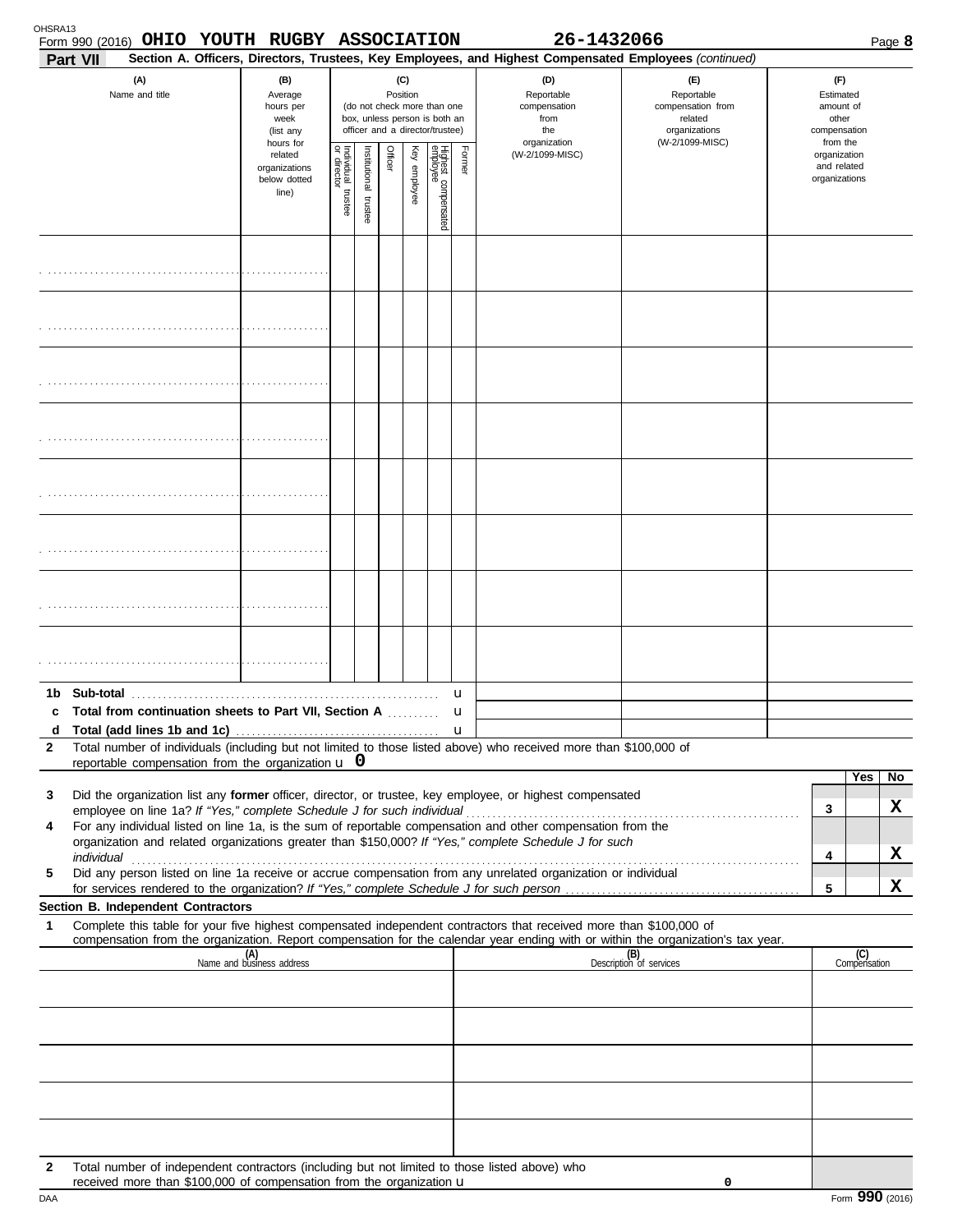# Form 990 (2016) Page **9 OHIO YOUTH RUGBY ASSOCIATION 26-1432066**

**Part VIII Statement of Revenue**

|                                                           |     | Check if Schedule O contains a response or note to any line in this Part VIII |                   |                      |                                                    |                                         |                                                                  |
|-----------------------------------------------------------|-----|-------------------------------------------------------------------------------|-------------------|----------------------|----------------------------------------------------|-----------------------------------------|------------------------------------------------------------------|
|                                                           |     |                                                                               |                   | (A)<br>Total revenue | (B)<br>Related or<br>exempt<br>function<br>revenue | (C)<br>Unrelated<br>business<br>revenue | (D)<br>Revenue<br>excluded from tax<br>under sections<br>512-514 |
|                                                           |     | 1a Federated campaigns<br>1a                                                  |                   |                      |                                                    |                                         |                                                                  |
| Contributions, Gifts, Grants<br>and Other Similar Amounts |     | <b>b</b> Membership dues<br>1b                                                | 256,439           |                      |                                                    |                                         |                                                                  |
|                                                           |     | .<br>c Fundraising events<br>1 <sub>c</sub>                                   |                   |                      |                                                    |                                         |                                                                  |
|                                                           |     | 1 <sub>d</sub>                                                                |                   |                      |                                                    |                                         |                                                                  |
|                                                           |     | d Related organizations                                                       |                   |                      |                                                    |                                         |                                                                  |
|                                                           |     | <b>e</b> Government grants (contributions)<br>1e                              |                   |                      |                                                    |                                         |                                                                  |
|                                                           |     | f All other contributions, gifts, grants,                                     |                   |                      |                                                    |                                         |                                                                  |
|                                                           |     | and similar amounts not included above<br>1f                                  | 2,405             |                      |                                                    |                                         |                                                                  |
|                                                           |     | \$<br>g Noncash contributions included in lines 1a-1f:                        |                   |                      |                                                    |                                         |                                                                  |
|                                                           |     |                                                                               |                   | 258,844              |                                                    |                                         |                                                                  |
|                                                           |     |                                                                               | Busn. Code        |                      |                                                    |                                         |                                                                  |
|                                                           | 2a  |                                                                               |                   |                      |                                                    |                                         |                                                                  |
|                                                           | b   |                                                                               |                   |                      |                                                    |                                         |                                                                  |
|                                                           | с   |                                                                               |                   |                      |                                                    |                                         |                                                                  |
|                                                           | d   |                                                                               |                   |                      |                                                    |                                         |                                                                  |
|                                                           |     |                                                                               |                   |                      |                                                    |                                         |                                                                  |
|                                                           |     | All other program service revenue                                             |                   |                      |                                                    |                                         |                                                                  |
| Program Service Revenue                                   |     |                                                                               | u                 |                      |                                                    |                                         |                                                                  |
|                                                           | 3   | Investment income (including dividends, interest,                             |                   |                      |                                                    |                                         |                                                                  |
|                                                           |     |                                                                               |                   |                      |                                                    |                                         |                                                                  |
|                                                           |     |                                                                               | u                 |                      |                                                    |                                         |                                                                  |
|                                                           | 4   | Income from investment of tax-exempt bond proceeds u                          |                   |                      |                                                    |                                         |                                                                  |
|                                                           | 5   |                                                                               |                   |                      |                                                    |                                         |                                                                  |
|                                                           |     | (i) Real                                                                      | (ii) Personal     |                      |                                                    |                                         |                                                                  |
|                                                           |     | <b>6a</b> Gross rents                                                         |                   |                      |                                                    |                                         |                                                                  |
|                                                           |     | <b>b</b> Less: rental exps.                                                   |                   |                      |                                                    |                                         |                                                                  |
|                                                           | с   | Rental inc. or (loss)                                                         |                   |                      |                                                    |                                         |                                                                  |
|                                                           | d   |                                                                               | u                 |                      |                                                    |                                         |                                                                  |
|                                                           |     | <b>7a</b> Gross amount from<br>(i) Securities                                 | (ii) Other        |                      |                                                    |                                         |                                                                  |
|                                                           |     | sales of assets<br>other than inventory                                       |                   |                      |                                                    |                                         |                                                                  |
|                                                           |     | <b>b</b> Less: cost or other                                                  |                   |                      |                                                    |                                         |                                                                  |
|                                                           |     |                                                                               |                   |                      |                                                    |                                         |                                                                  |
|                                                           |     | basis & sales exps.                                                           |                   |                      |                                                    |                                         |                                                                  |
|                                                           |     | c Gain or (loss)                                                              |                   |                      |                                                    |                                         |                                                                  |
|                                                           |     |                                                                               |                   |                      |                                                    |                                         |                                                                  |
| ₫                                                         |     | 8a Gross income from fundraising events                                       |                   |                      |                                                    |                                         |                                                                  |
| Revent                                                    |     | (not including \$<br>.                                                        |                   |                      |                                                    |                                         |                                                                  |
|                                                           |     | of contributions reported on line 1c).                                        |                   |                      |                                                    |                                         |                                                                  |
|                                                           |     | See Part IV, line 18 $\ldots$<br>a                                            |                   |                      |                                                    |                                         |                                                                  |
| Other                                                     |     | $\mathbf b$<br><b>b</b> Less: direct expenses                                 |                   |                      |                                                    |                                         |                                                                  |
|                                                           |     | c Net income or (loss) from fundraising events  u                             |                   |                      |                                                    |                                         |                                                                  |
|                                                           |     | 9a Gross income from gaming activities.                                       |                   |                      |                                                    |                                         |                                                                  |
|                                                           |     | See Part IV, line 19 $\ldots$<br> a                                           |                   |                      |                                                    |                                         |                                                                  |
|                                                           |     | $\mathbf b$<br><b>b</b> Less: direct expenses                                 |                   |                      |                                                    |                                         |                                                                  |
|                                                           |     | c Net income or (loss) from gaming activities  u                              |                   |                      |                                                    |                                         |                                                                  |
|                                                           |     | 10a Gross sales of inventory, less                                            |                   |                      |                                                    |                                         |                                                                  |
|                                                           |     |                                                                               |                   |                      |                                                    |                                         |                                                                  |
|                                                           |     | returns and allowances<br> a                                                  |                   |                      |                                                    |                                         |                                                                  |
|                                                           |     | b<br><b>b</b> Less: cost of goods sold                                        |                   |                      |                                                    |                                         |                                                                  |
|                                                           |     | <b>c</b> Net income or (loss) from sales of inventory <b>u</b>                |                   |                      |                                                    |                                         |                                                                  |
|                                                           |     | Miscellaneous Revenue                                                         | <b>Busn. Code</b> |                      |                                                    |                                         |                                                                  |
|                                                           | 11a | ADMISSION AND TICKETS                                                         |                   | 19,825               | 19,825                                             |                                         |                                                                  |
|                                                           | b   | MERCHANDISE SALES<br>.                                                        |                   | 7,055                | 7,055                                              |                                         |                                                                  |
|                                                           | c   |                                                                               |                   |                      |                                                    |                                         |                                                                  |
|                                                           | d   | All other revenue                                                             |                   |                      |                                                    |                                         |                                                                  |
|                                                           |     |                                                                               | u                 | 26,880               |                                                    |                                         |                                                                  |
|                                                           | 12  | Total revenue. See instructions.                                              | $\mathbf{u}$      | 285,724              | 26,880                                             | 0                                       | 0                                                                |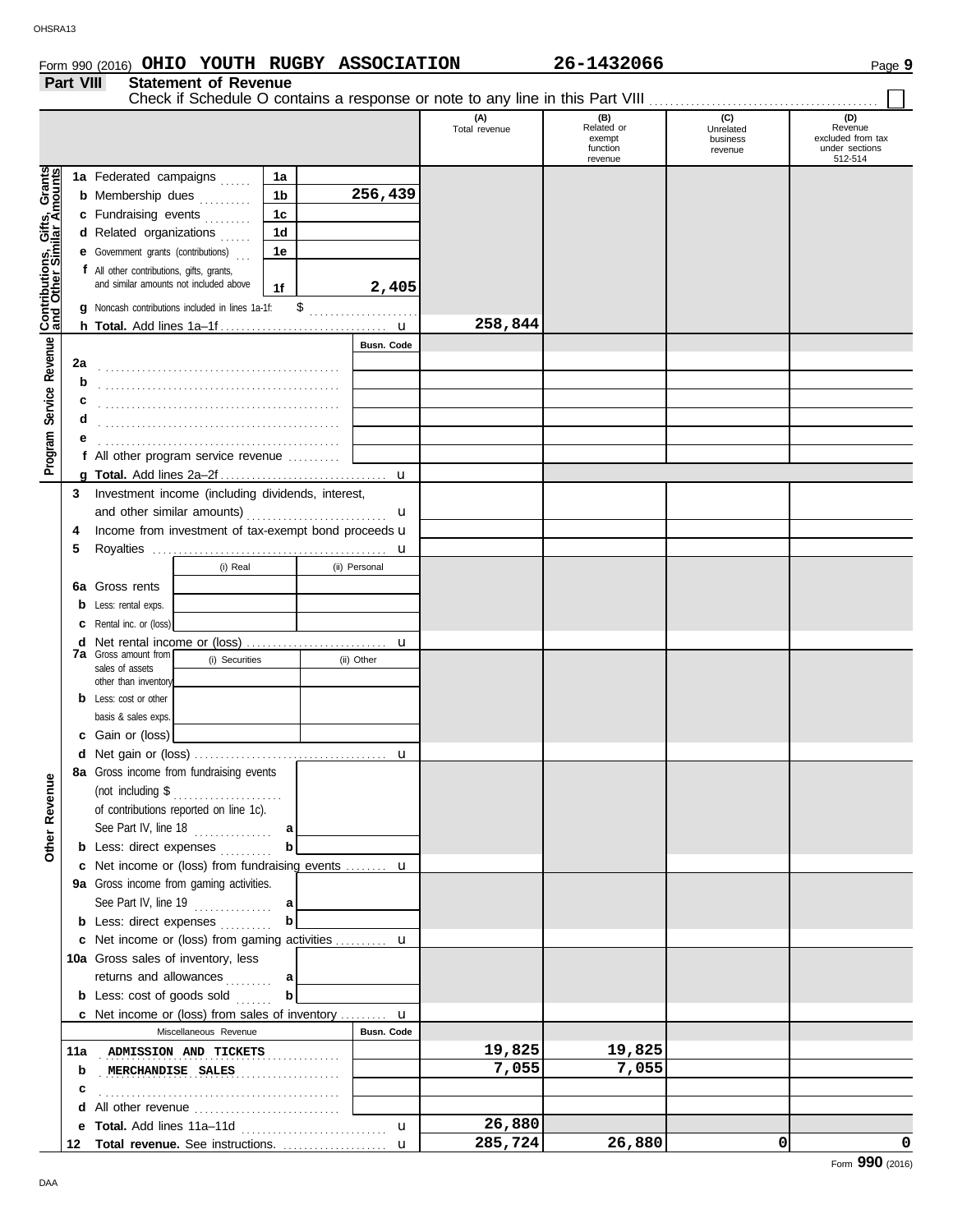# **Form 990 (2016) CHIO YOUTH RUGBY ASSOCIATION 26-1432066** Page 10

**Part IX Statement of Functional Expenses**

|          | Section 501(c)(3) and 501(c)(4) organizations must complete all columns. All other organizations must complete column (A).<br>Check if Schedule O contains a response or note to any line in this Part IX                                                                                                                                                                                                                                                                                                                          |                   |                             |                                    |                         |
|----------|------------------------------------------------------------------------------------------------------------------------------------------------------------------------------------------------------------------------------------------------------------------------------------------------------------------------------------------------------------------------------------------------------------------------------------------------------------------------------------------------------------------------------------|-------------------|-----------------------------|------------------------------------|-------------------------|
|          | Do not include amounts reported on lines 6b,                                                                                                                                                                                                                                                                                                                                                                                                                                                                                       | (A)               | (B)                         | (C)                                | (D)                     |
|          | 7b, 8b, 9b, and 10b of Part VIII.                                                                                                                                                                                                                                                                                                                                                                                                                                                                                                  | Total expenses    | Program service<br>expenses | Management and<br>general expenses | Fundraising<br>expenses |
|          | 1 Grants and other assistance to domestic organizations                                                                                                                                                                                                                                                                                                                                                                                                                                                                            |                   |                             |                                    |                         |
|          | and domestic governments. See Part IV, line 21                                                                                                                                                                                                                                                                                                                                                                                                                                                                                     |                   |                             |                                    |                         |
|          | 2 Grants and other assistance to domestic                                                                                                                                                                                                                                                                                                                                                                                                                                                                                          |                   |                             |                                    |                         |
|          | individuals. See Part IV, line 22                                                                                                                                                                                                                                                                                                                                                                                                                                                                                                  |                   |                             |                                    |                         |
| 3        | Grants and other assistance to foreign                                                                                                                                                                                                                                                                                                                                                                                                                                                                                             |                   |                             |                                    |                         |
|          | organizations, foreign governments, and foreign                                                                                                                                                                                                                                                                                                                                                                                                                                                                                    |                   |                             |                                    |                         |
|          | individuals. See Part IV, lines 15 and 16                                                                                                                                                                                                                                                                                                                                                                                                                                                                                          |                   |                             |                                    |                         |
| 4        | Benefits paid to or for members                                                                                                                                                                                                                                                                                                                                                                                                                                                                                                    |                   |                             |                                    |                         |
| 5        | Compensation of current officers, directors,                                                                                                                                                                                                                                                                                                                                                                                                                                                                                       |                   |                             |                                    |                         |
|          | trustees, and key employees                                                                                                                                                                                                                                                                                                                                                                                                                                                                                                        |                   |                             |                                    |                         |
| 6        | Compensation not included above, to disqualified                                                                                                                                                                                                                                                                                                                                                                                                                                                                                   |                   |                             |                                    |                         |
|          | persons (as defined under section 4958(f)(1)) and                                                                                                                                                                                                                                                                                                                                                                                                                                                                                  |                   |                             |                                    |                         |
|          | persons described in section 4958(c)(3)(B)                                                                                                                                                                                                                                                                                                                                                                                                                                                                                         |                   |                             |                                    |                         |
| 7        | Other salaries and wages                                                                                                                                                                                                                                                                                                                                                                                                                                                                                                           |                   |                             |                                    |                         |
| 8        | Pension plan accruals and contributions (include                                                                                                                                                                                                                                                                                                                                                                                                                                                                                   |                   |                             |                                    |                         |
| 9        | section 401(k) and 403(b) employer contributions)                                                                                                                                                                                                                                                                                                                                                                                                                                                                                  |                   |                             |                                    |                         |
| 10       | Other employee benefits                                                                                                                                                                                                                                                                                                                                                                                                                                                                                                            |                   |                             |                                    |                         |
| 11       | Fees for services (non-employees):                                                                                                                                                                                                                                                                                                                                                                                                                                                                                                 |                   |                             |                                    |                         |
| а        | Management                                                                                                                                                                                                                                                                                                                                                                                                                                                                                                                         | 42,365            | 41,225                      | 1,140                              |                         |
| b        |                                                                                                                                                                                                                                                                                                                                                                                                                                                                                                                                    |                   |                             |                                    |                         |
|          |                                                                                                                                                                                                                                                                                                                                                                                                                                                                                                                                    | 1,650             | 1,600                       | 50                                 |                         |
| d        |                                                                                                                                                                                                                                                                                                                                                                                                                                                                                                                                    |                   |                             |                                    |                         |
| е        | Professional fundraising services. See Part IV, line 17                                                                                                                                                                                                                                                                                                                                                                                                                                                                            |                   |                             |                                    |                         |
| Ť.       | Investment management fees                                                                                                                                                                                                                                                                                                                                                                                                                                                                                                         |                   |                             |                                    |                         |
| g        | Other. (If line 11g amount exceeds 10% of line 25, column                                                                                                                                                                                                                                                                                                                                                                                                                                                                          |                   |                             |                                    |                         |
|          | (A) amount, list line 11g expenses on Schedule O.)                                                                                                                                                                                                                                                                                                                                                                                                                                                                                 | 4,462             | 4,328                       | 134                                |                         |
| 12       | Advertising and promotion                                                                                                                                                                                                                                                                                                                                                                                                                                                                                                          | 1,483             | 1,439                       | 44                                 |                         |
| 13       |                                                                                                                                                                                                                                                                                                                                                                                                                                                                                                                                    | 11,218            | 10,882                      | 336                                |                         |
| 14       | Information technology                                                                                                                                                                                                                                                                                                                                                                                                                                                                                                             | 9,357             | 9,076                       | 281                                |                         |
| 15       |                                                                                                                                                                                                                                                                                                                                                                                                                                                                                                                                    |                   |                             |                                    |                         |
| 16       |                                                                                                                                                                                                                                                                                                                                                                                                                                                                                                                                    | 2,718             | 2,636                       | 82                                 |                         |
| 17       | $\begin{minipage}[c]{0.9\linewidth} \textbf{ Travel} \end{minipage}[ \begin{minipage}[c]{0.9\linewidth} \textbf{True} \end{minipage}[ \begin{minipage}[c]{0.9\linewidth} \textbf{True} \end{minipage}[ \begin{minipage}[c]{0.9\linewidth} \textbf{True} \end{minipage}[ \begin{minipage}[c]{0.9\linewidth} \textbf{True} \end{minipage}[ \begin{minipage}[c]{0.9\linewidth} \textbf{True} \end{minipage}[ \begin{minipage}[c]{0.9\linewidth} \textbf{True} \end{minipage}[ \begin{minipage}[c]{0.9\linewidth} \textbf{True} \end{$ |                   |                             |                                    |                         |
| 18       | Payments of travel or entertainment expenses<br>for any federal, state, or local public officials                                                                                                                                                                                                                                                                                                                                                                                                                                  |                   |                             |                                    |                         |
| 19       | Conferences, conventions, and meetings                                                                                                                                                                                                                                                                                                                                                                                                                                                                                             | 5,570             | 5,403                       | 167                                |                         |
| 20       | Interest                                                                                                                                                                                                                                                                                                                                                                                                                                                                                                                           |                   |                             |                                    |                         |
| 21       | Payments to affiliates                                                                                                                                                                                                                                                                                                                                                                                                                                                                                                             |                   |                             |                                    |                         |
| 22       | Depreciation, depletion, and amortization                                                                                                                                                                                                                                                                                                                                                                                                                                                                                          |                   |                             |                                    |                         |
| 23       | $In surface  \  \, \ldots \  \, \ldots \  \, \ldots \  \, \ldots \  \, \ldots \  \, \ldots \  \, \ldots \  \, \ldots \  \, \ldots \  \, \ldots \  \, \ldots \  \, \ldots \  \, \ldots \  \, \ldots \  \, \ldots \  \, \ldots \  \, \ldots \  \, \ldots \  \, \ldots \  \, \ldots \  \, \ldots \  \, \ldots \  \, \ldots \  \, \ldots \  \, \ldots \  \, \ldots \  \, \ldots \  \, \ldots \  \, \ldots \  \, \ldots \  \, \ldots$                                                                                                   | 54,610            | 52,972                      | 1,638                              |                         |
| 24       | Other expenses. Itemize expenses not covered                                                                                                                                                                                                                                                                                                                                                                                                                                                                                       |                   |                             |                                    |                         |
|          | above (List miscellaneous expenses in line 24e. If                                                                                                                                                                                                                                                                                                                                                                                                                                                                                 |                   |                             |                                    |                         |
|          | line 24e amount exceeds 10% of line 25, column                                                                                                                                                                                                                                                                                                                                                                                                                                                                                     |                   |                             |                                    |                         |
|          | (A) amount, list line 24e expenses on Schedule O.)                                                                                                                                                                                                                                                                                                                                                                                                                                                                                 |                   |                             |                                    |                         |
| а        | REFEREE GAME FEES                                                                                                                                                                                                                                                                                                                                                                                                                                                                                                                  | 29,685            | 28,794                      | 891                                |                         |
| b        | EVENTS EXPENSE - OTHER                                                                                                                                                                                                                                                                                                                                                                                                                                                                                                             | 16,434            | 16,434                      |                                    |                         |
| c        | TRAINER GAME FEE                                                                                                                                                                                                                                                                                                                                                                                                                                                                                                                   | 14,669            | 14,229                      | 440                                |                         |
| d        | <b>DEVELOPMENT</b>                                                                                                                                                                                                                                                                                                                                                                                                                                                                                                                 | 12,810            | 12,426                      | 384                                |                         |
| е        | All other expenses                                                                                                                                                                                                                                                                                                                                                                                                                                                                                                                 | 16,901<br>223,932 | 16,516                      | 385                                |                         |
| 25<br>26 | Total functional expenses. Add lines 1 through 24e<br>Joint costs. Complete this line only if the                                                                                                                                                                                                                                                                                                                                                                                                                                  |                   | 217,960                     | 5,972                              | 0                       |
|          | organization reported in column (B) joint costs<br>from a combined educational campaign and                                                                                                                                                                                                                                                                                                                                                                                                                                        |                   |                             |                                    |                         |
|          | fundraising solicitation. Check here $\mathbf{u}$                                                                                                                                                                                                                                                                                                                                                                                                                                                                                  |                   |                             |                                    |                         |
|          | following SOP 98-2 (ASC 958-720)                                                                                                                                                                                                                                                                                                                                                                                                                                                                                                   |                   |                             |                                    |                         |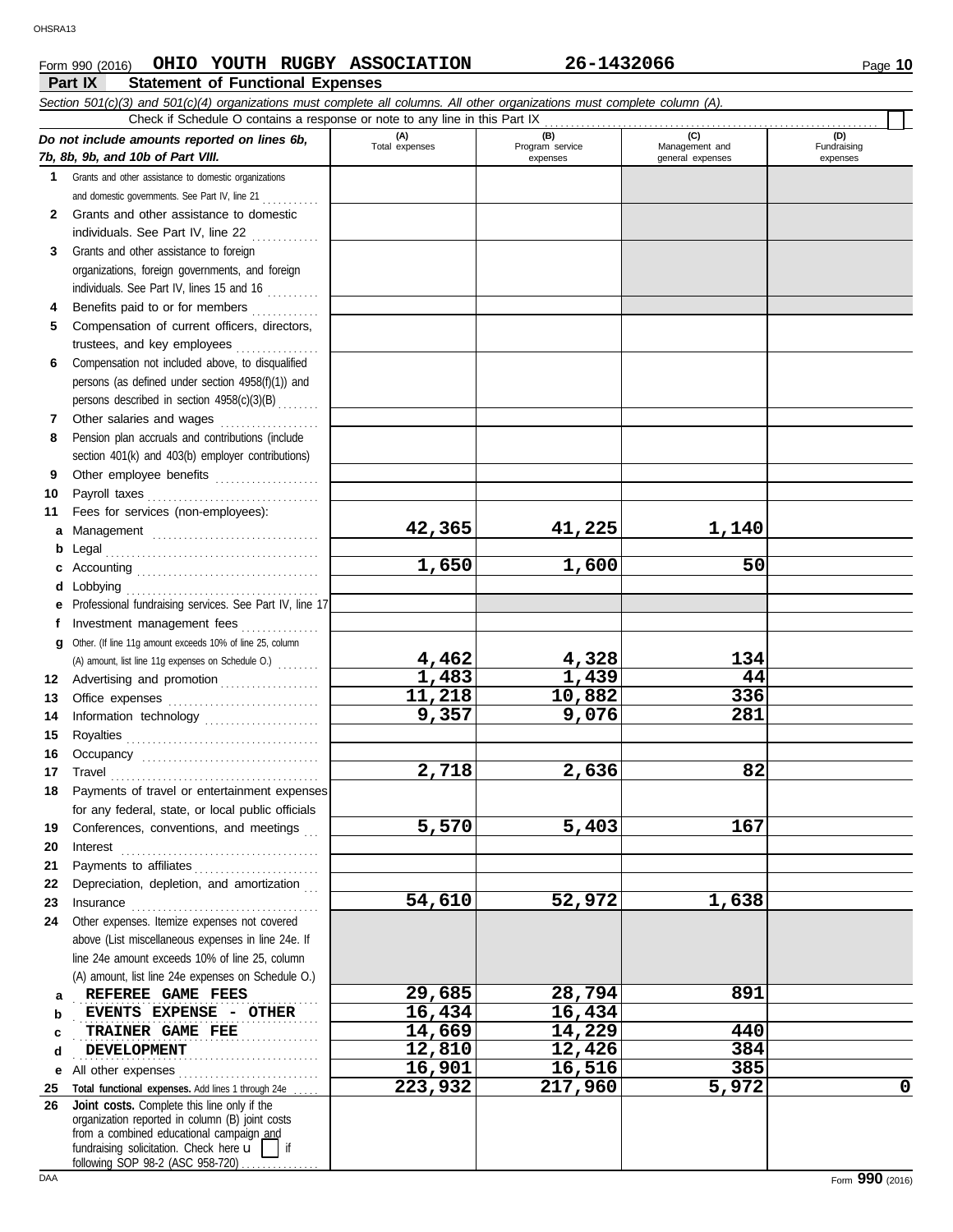# **Form 990 (2016) CHIO YOUTH RUGBY ASSOCIATION** 26-1432066 2011 2010 2010 2021 2030 2041 **Part X Balance Sheet**<br>**Part X Balance Sheet**

| (A)<br>(B)<br>Beginning of year<br>End of year<br>75,772<br>137,848<br>$\mathbf{1}$<br>Cash-non-interest bearing<br>1<br>$\mathbf{2}$<br>2<br>3<br>3<br>Accounts receivable, net<br>4<br>4<br>Loans and other receivables from current and former officers, directors,<br>5<br>trustees, key employees, and highest compensated employees.<br>5<br>Complete Part II of Schedule L<br>Loans and other receivables from other disqualified persons (as defined under section<br>6<br>$4958(f)(1)$ , persons described in section $4958(c)(3)(B)$ , and contributing employers and<br>sponsoring organizations of section 501(c)(9) voluntary employees' beneficiary<br>6<br>Assets<br>$\overline{7}$<br>7<br>8<br>Inventories for sale or use<br>8<br>270<br>9<br>Prepaid expenses and deferred charges<br>9<br>10a Land, buildings, and equipment: cost or<br>other basis. Complete Part VI of Schedule D  10a<br>10b<br>10 <sub>c</sub><br><b>b</b> Less: accumulated depreciation<br>11<br>11<br>12<br>12<br>13<br>13<br>14<br>14<br>15<br>Other assets. See Part IV, line 11<br>15<br>76,042<br>137,848<br>16<br>16<br>17<br>17<br>18<br>18<br>Grants payable <i>communication</i> and all the contract of the contract of the contract of the contract of the contract of the contract of the contract of the contract of the contract of the contract of the contract of the con<br>14<br>19<br>19<br>20<br>Tax-exempt bond liabilities<br>20<br>Escrow or custodial account liability. Complete Part IV of Schedule D<br>21<br>21<br>22<br>Loans and other payables to current and former officers, directors,<br>Liabilities<br>trustees, key employees, highest compensated employees, and<br>disqualified persons. Complete Part II of Schedule L<br>22<br>Secured mortgages and notes payable to unrelated third parties<br>23<br>23<br>Unsecured notes and loans payable to unrelated third parties<br>24<br>24<br>Other liabilities (including federal income tax, payables to related third<br>25<br>parties, and other liabilities not included on lines 17-24). Complete Part X<br>25<br>of Schedule D<br>0<br>14<br>26<br>26<br>$\mathbf{x}$<br>and<br>Organizations that follow SFAS 117 (ASC 958), check here u<br>or Fund Balances<br>complete lines 27 through 29, and lines 33 and 34.<br>76,042<br>137,834<br>27<br>Unrestricted net assets<br>27<br>Temporarily restricted net assets<br>28<br>28<br>Permanently restricted net assets<br>29<br>29<br>Organizations that do not follow SFAS 117 (ASC 958), check here u<br>and<br>complete lines 30 through 34.<br>Assets<br>Capital stock or trust principal, or current funds<br>30<br>30<br>31<br>31<br>ğ<br>Retained earnings, endowment, accumulated income, or other funds<br>32<br>32<br>137,834<br>76,042<br>Total net assets or fund balances<br>33<br>33<br>76,042<br>34<br>34 |  | Check if Schedule O contains a response or note to any line in this Part X. |  |  |         |
|----------------------------------------------------------------------------------------------------------------------------------------------------------------------------------------------------------------------------------------------------------------------------------------------------------------------------------------------------------------------------------------------------------------------------------------------------------------------------------------------------------------------------------------------------------------------------------------------------------------------------------------------------------------------------------------------------------------------------------------------------------------------------------------------------------------------------------------------------------------------------------------------------------------------------------------------------------------------------------------------------------------------------------------------------------------------------------------------------------------------------------------------------------------------------------------------------------------------------------------------------------------------------------------------------------------------------------------------------------------------------------------------------------------------------------------------------------------------------------------------------------------------------------------------------------------------------------------------------------------------------------------------------------------------------------------------------------------------------------------------------------------------------------------------------------------------------------------------------------------------------------------------------------------------------------------------------------------------------------------------------------------------------------------------------------------------------------------------------------------------------------------------------------------------------------------------------------------------------------------------------------------------------------------------------------------------------------------------------------------------------------------------------------------------------------------------------------------------------------------------------------------------------------------------------------------------------------------------------------------------------------------------------------------------------------------------------------------------------------------------------------------------------------------------------------------------------------------------------------------|--|-----------------------------------------------------------------------------|--|--|---------|
|                                                                                                                                                                                                                                                                                                                                                                                                                                                                                                                                                                                                                                                                                                                                                                                                                                                                                                                                                                                                                                                                                                                                                                                                                                                                                                                                                                                                                                                                                                                                                                                                                                                                                                                                                                                                                                                                                                                                                                                                                                                                                                                                                                                                                                                                                                                                                                                                                                                                                                                                                                                                                                                                                                                                                                                                                                                                |  |                                                                             |  |  |         |
|                                                                                                                                                                                                                                                                                                                                                                                                                                                                                                                                                                                                                                                                                                                                                                                                                                                                                                                                                                                                                                                                                                                                                                                                                                                                                                                                                                                                                                                                                                                                                                                                                                                                                                                                                                                                                                                                                                                                                                                                                                                                                                                                                                                                                                                                                                                                                                                                                                                                                                                                                                                                                                                                                                                                                                                                                                                                |  |                                                                             |  |  |         |
|                                                                                                                                                                                                                                                                                                                                                                                                                                                                                                                                                                                                                                                                                                                                                                                                                                                                                                                                                                                                                                                                                                                                                                                                                                                                                                                                                                                                                                                                                                                                                                                                                                                                                                                                                                                                                                                                                                                                                                                                                                                                                                                                                                                                                                                                                                                                                                                                                                                                                                                                                                                                                                                                                                                                                                                                                                                                |  |                                                                             |  |  |         |
|                                                                                                                                                                                                                                                                                                                                                                                                                                                                                                                                                                                                                                                                                                                                                                                                                                                                                                                                                                                                                                                                                                                                                                                                                                                                                                                                                                                                                                                                                                                                                                                                                                                                                                                                                                                                                                                                                                                                                                                                                                                                                                                                                                                                                                                                                                                                                                                                                                                                                                                                                                                                                                                                                                                                                                                                                                                                |  |                                                                             |  |  |         |
|                                                                                                                                                                                                                                                                                                                                                                                                                                                                                                                                                                                                                                                                                                                                                                                                                                                                                                                                                                                                                                                                                                                                                                                                                                                                                                                                                                                                                                                                                                                                                                                                                                                                                                                                                                                                                                                                                                                                                                                                                                                                                                                                                                                                                                                                                                                                                                                                                                                                                                                                                                                                                                                                                                                                                                                                                                                                |  |                                                                             |  |  |         |
|                                                                                                                                                                                                                                                                                                                                                                                                                                                                                                                                                                                                                                                                                                                                                                                                                                                                                                                                                                                                                                                                                                                                                                                                                                                                                                                                                                                                                                                                                                                                                                                                                                                                                                                                                                                                                                                                                                                                                                                                                                                                                                                                                                                                                                                                                                                                                                                                                                                                                                                                                                                                                                                                                                                                                                                                                                                                |  |                                                                             |  |  |         |
|                                                                                                                                                                                                                                                                                                                                                                                                                                                                                                                                                                                                                                                                                                                                                                                                                                                                                                                                                                                                                                                                                                                                                                                                                                                                                                                                                                                                                                                                                                                                                                                                                                                                                                                                                                                                                                                                                                                                                                                                                                                                                                                                                                                                                                                                                                                                                                                                                                                                                                                                                                                                                                                                                                                                                                                                                                                                |  |                                                                             |  |  |         |
|                                                                                                                                                                                                                                                                                                                                                                                                                                                                                                                                                                                                                                                                                                                                                                                                                                                                                                                                                                                                                                                                                                                                                                                                                                                                                                                                                                                                                                                                                                                                                                                                                                                                                                                                                                                                                                                                                                                                                                                                                                                                                                                                                                                                                                                                                                                                                                                                                                                                                                                                                                                                                                                                                                                                                                                                                                                                |  |                                                                             |  |  |         |
|                                                                                                                                                                                                                                                                                                                                                                                                                                                                                                                                                                                                                                                                                                                                                                                                                                                                                                                                                                                                                                                                                                                                                                                                                                                                                                                                                                                                                                                                                                                                                                                                                                                                                                                                                                                                                                                                                                                                                                                                                                                                                                                                                                                                                                                                                                                                                                                                                                                                                                                                                                                                                                                                                                                                                                                                                                                                |  |                                                                             |  |  |         |
|                                                                                                                                                                                                                                                                                                                                                                                                                                                                                                                                                                                                                                                                                                                                                                                                                                                                                                                                                                                                                                                                                                                                                                                                                                                                                                                                                                                                                                                                                                                                                                                                                                                                                                                                                                                                                                                                                                                                                                                                                                                                                                                                                                                                                                                                                                                                                                                                                                                                                                                                                                                                                                                                                                                                                                                                                                                                |  |                                                                             |  |  |         |
|                                                                                                                                                                                                                                                                                                                                                                                                                                                                                                                                                                                                                                                                                                                                                                                                                                                                                                                                                                                                                                                                                                                                                                                                                                                                                                                                                                                                                                                                                                                                                                                                                                                                                                                                                                                                                                                                                                                                                                                                                                                                                                                                                                                                                                                                                                                                                                                                                                                                                                                                                                                                                                                                                                                                                                                                                                                                |  |                                                                             |  |  |         |
|                                                                                                                                                                                                                                                                                                                                                                                                                                                                                                                                                                                                                                                                                                                                                                                                                                                                                                                                                                                                                                                                                                                                                                                                                                                                                                                                                                                                                                                                                                                                                                                                                                                                                                                                                                                                                                                                                                                                                                                                                                                                                                                                                                                                                                                                                                                                                                                                                                                                                                                                                                                                                                                                                                                                                                                                                                                                |  |                                                                             |  |  |         |
|                                                                                                                                                                                                                                                                                                                                                                                                                                                                                                                                                                                                                                                                                                                                                                                                                                                                                                                                                                                                                                                                                                                                                                                                                                                                                                                                                                                                                                                                                                                                                                                                                                                                                                                                                                                                                                                                                                                                                                                                                                                                                                                                                                                                                                                                                                                                                                                                                                                                                                                                                                                                                                                                                                                                                                                                                                                                |  |                                                                             |  |  |         |
|                                                                                                                                                                                                                                                                                                                                                                                                                                                                                                                                                                                                                                                                                                                                                                                                                                                                                                                                                                                                                                                                                                                                                                                                                                                                                                                                                                                                                                                                                                                                                                                                                                                                                                                                                                                                                                                                                                                                                                                                                                                                                                                                                                                                                                                                                                                                                                                                                                                                                                                                                                                                                                                                                                                                                                                                                                                                |  |                                                                             |  |  |         |
|                                                                                                                                                                                                                                                                                                                                                                                                                                                                                                                                                                                                                                                                                                                                                                                                                                                                                                                                                                                                                                                                                                                                                                                                                                                                                                                                                                                                                                                                                                                                                                                                                                                                                                                                                                                                                                                                                                                                                                                                                                                                                                                                                                                                                                                                                                                                                                                                                                                                                                                                                                                                                                                                                                                                                                                                                                                                |  |                                                                             |  |  |         |
|                                                                                                                                                                                                                                                                                                                                                                                                                                                                                                                                                                                                                                                                                                                                                                                                                                                                                                                                                                                                                                                                                                                                                                                                                                                                                                                                                                                                                                                                                                                                                                                                                                                                                                                                                                                                                                                                                                                                                                                                                                                                                                                                                                                                                                                                                                                                                                                                                                                                                                                                                                                                                                                                                                                                                                                                                                                                |  |                                                                             |  |  |         |
|                                                                                                                                                                                                                                                                                                                                                                                                                                                                                                                                                                                                                                                                                                                                                                                                                                                                                                                                                                                                                                                                                                                                                                                                                                                                                                                                                                                                                                                                                                                                                                                                                                                                                                                                                                                                                                                                                                                                                                                                                                                                                                                                                                                                                                                                                                                                                                                                                                                                                                                                                                                                                                                                                                                                                                                                                                                                |  |                                                                             |  |  |         |
|                                                                                                                                                                                                                                                                                                                                                                                                                                                                                                                                                                                                                                                                                                                                                                                                                                                                                                                                                                                                                                                                                                                                                                                                                                                                                                                                                                                                                                                                                                                                                                                                                                                                                                                                                                                                                                                                                                                                                                                                                                                                                                                                                                                                                                                                                                                                                                                                                                                                                                                                                                                                                                                                                                                                                                                                                                                                |  |                                                                             |  |  |         |
|                                                                                                                                                                                                                                                                                                                                                                                                                                                                                                                                                                                                                                                                                                                                                                                                                                                                                                                                                                                                                                                                                                                                                                                                                                                                                                                                                                                                                                                                                                                                                                                                                                                                                                                                                                                                                                                                                                                                                                                                                                                                                                                                                                                                                                                                                                                                                                                                                                                                                                                                                                                                                                                                                                                                                                                                                                                                |  |                                                                             |  |  |         |
|                                                                                                                                                                                                                                                                                                                                                                                                                                                                                                                                                                                                                                                                                                                                                                                                                                                                                                                                                                                                                                                                                                                                                                                                                                                                                                                                                                                                                                                                                                                                                                                                                                                                                                                                                                                                                                                                                                                                                                                                                                                                                                                                                                                                                                                                                                                                                                                                                                                                                                                                                                                                                                                                                                                                                                                                                                                                |  |                                                                             |  |  |         |
|                                                                                                                                                                                                                                                                                                                                                                                                                                                                                                                                                                                                                                                                                                                                                                                                                                                                                                                                                                                                                                                                                                                                                                                                                                                                                                                                                                                                                                                                                                                                                                                                                                                                                                                                                                                                                                                                                                                                                                                                                                                                                                                                                                                                                                                                                                                                                                                                                                                                                                                                                                                                                                                                                                                                                                                                                                                                |  |                                                                             |  |  |         |
|                                                                                                                                                                                                                                                                                                                                                                                                                                                                                                                                                                                                                                                                                                                                                                                                                                                                                                                                                                                                                                                                                                                                                                                                                                                                                                                                                                                                                                                                                                                                                                                                                                                                                                                                                                                                                                                                                                                                                                                                                                                                                                                                                                                                                                                                                                                                                                                                                                                                                                                                                                                                                                                                                                                                                                                                                                                                |  |                                                                             |  |  |         |
|                                                                                                                                                                                                                                                                                                                                                                                                                                                                                                                                                                                                                                                                                                                                                                                                                                                                                                                                                                                                                                                                                                                                                                                                                                                                                                                                                                                                                                                                                                                                                                                                                                                                                                                                                                                                                                                                                                                                                                                                                                                                                                                                                                                                                                                                                                                                                                                                                                                                                                                                                                                                                                                                                                                                                                                                                                                                |  |                                                                             |  |  |         |
|                                                                                                                                                                                                                                                                                                                                                                                                                                                                                                                                                                                                                                                                                                                                                                                                                                                                                                                                                                                                                                                                                                                                                                                                                                                                                                                                                                                                                                                                                                                                                                                                                                                                                                                                                                                                                                                                                                                                                                                                                                                                                                                                                                                                                                                                                                                                                                                                                                                                                                                                                                                                                                                                                                                                                                                                                                                                |  |                                                                             |  |  |         |
|                                                                                                                                                                                                                                                                                                                                                                                                                                                                                                                                                                                                                                                                                                                                                                                                                                                                                                                                                                                                                                                                                                                                                                                                                                                                                                                                                                                                                                                                                                                                                                                                                                                                                                                                                                                                                                                                                                                                                                                                                                                                                                                                                                                                                                                                                                                                                                                                                                                                                                                                                                                                                                                                                                                                                                                                                                                                |  |                                                                             |  |  |         |
|                                                                                                                                                                                                                                                                                                                                                                                                                                                                                                                                                                                                                                                                                                                                                                                                                                                                                                                                                                                                                                                                                                                                                                                                                                                                                                                                                                                                                                                                                                                                                                                                                                                                                                                                                                                                                                                                                                                                                                                                                                                                                                                                                                                                                                                                                                                                                                                                                                                                                                                                                                                                                                                                                                                                                                                                                                                                |  |                                                                             |  |  |         |
|                                                                                                                                                                                                                                                                                                                                                                                                                                                                                                                                                                                                                                                                                                                                                                                                                                                                                                                                                                                                                                                                                                                                                                                                                                                                                                                                                                                                                                                                                                                                                                                                                                                                                                                                                                                                                                                                                                                                                                                                                                                                                                                                                                                                                                                                                                                                                                                                                                                                                                                                                                                                                                                                                                                                                                                                                                                                |  |                                                                             |  |  |         |
|                                                                                                                                                                                                                                                                                                                                                                                                                                                                                                                                                                                                                                                                                                                                                                                                                                                                                                                                                                                                                                                                                                                                                                                                                                                                                                                                                                                                                                                                                                                                                                                                                                                                                                                                                                                                                                                                                                                                                                                                                                                                                                                                                                                                                                                                                                                                                                                                                                                                                                                                                                                                                                                                                                                                                                                                                                                                |  |                                                                             |  |  |         |
|                                                                                                                                                                                                                                                                                                                                                                                                                                                                                                                                                                                                                                                                                                                                                                                                                                                                                                                                                                                                                                                                                                                                                                                                                                                                                                                                                                                                                                                                                                                                                                                                                                                                                                                                                                                                                                                                                                                                                                                                                                                                                                                                                                                                                                                                                                                                                                                                                                                                                                                                                                                                                                                                                                                                                                                                                                                                |  |                                                                             |  |  |         |
|                                                                                                                                                                                                                                                                                                                                                                                                                                                                                                                                                                                                                                                                                                                                                                                                                                                                                                                                                                                                                                                                                                                                                                                                                                                                                                                                                                                                                                                                                                                                                                                                                                                                                                                                                                                                                                                                                                                                                                                                                                                                                                                                                                                                                                                                                                                                                                                                                                                                                                                                                                                                                                                                                                                                                                                                                                                                |  |                                                                             |  |  |         |
|                                                                                                                                                                                                                                                                                                                                                                                                                                                                                                                                                                                                                                                                                                                                                                                                                                                                                                                                                                                                                                                                                                                                                                                                                                                                                                                                                                                                                                                                                                                                                                                                                                                                                                                                                                                                                                                                                                                                                                                                                                                                                                                                                                                                                                                                                                                                                                                                                                                                                                                                                                                                                                                                                                                                                                                                                                                                |  |                                                                             |  |  |         |
|                                                                                                                                                                                                                                                                                                                                                                                                                                                                                                                                                                                                                                                                                                                                                                                                                                                                                                                                                                                                                                                                                                                                                                                                                                                                                                                                                                                                                                                                                                                                                                                                                                                                                                                                                                                                                                                                                                                                                                                                                                                                                                                                                                                                                                                                                                                                                                                                                                                                                                                                                                                                                                                                                                                                                                                                                                                                |  |                                                                             |  |  |         |
|                                                                                                                                                                                                                                                                                                                                                                                                                                                                                                                                                                                                                                                                                                                                                                                                                                                                                                                                                                                                                                                                                                                                                                                                                                                                                                                                                                                                                                                                                                                                                                                                                                                                                                                                                                                                                                                                                                                                                                                                                                                                                                                                                                                                                                                                                                                                                                                                                                                                                                                                                                                                                                                                                                                                                                                                                                                                |  |                                                                             |  |  |         |
|                                                                                                                                                                                                                                                                                                                                                                                                                                                                                                                                                                                                                                                                                                                                                                                                                                                                                                                                                                                                                                                                                                                                                                                                                                                                                                                                                                                                                                                                                                                                                                                                                                                                                                                                                                                                                                                                                                                                                                                                                                                                                                                                                                                                                                                                                                                                                                                                                                                                                                                                                                                                                                                                                                                                                                                                                                                                |  |                                                                             |  |  |         |
|                                                                                                                                                                                                                                                                                                                                                                                                                                                                                                                                                                                                                                                                                                                                                                                                                                                                                                                                                                                                                                                                                                                                                                                                                                                                                                                                                                                                                                                                                                                                                                                                                                                                                                                                                                                                                                                                                                                                                                                                                                                                                                                                                                                                                                                                                                                                                                                                                                                                                                                                                                                                                                                                                                                                                                                                                                                                |  |                                                                             |  |  |         |
|                                                                                                                                                                                                                                                                                                                                                                                                                                                                                                                                                                                                                                                                                                                                                                                                                                                                                                                                                                                                                                                                                                                                                                                                                                                                                                                                                                                                                                                                                                                                                                                                                                                                                                                                                                                                                                                                                                                                                                                                                                                                                                                                                                                                                                                                                                                                                                                                                                                                                                                                                                                                                                                                                                                                                                                                                                                                |  |                                                                             |  |  |         |
|                                                                                                                                                                                                                                                                                                                                                                                                                                                                                                                                                                                                                                                                                                                                                                                                                                                                                                                                                                                                                                                                                                                                                                                                                                                                                                                                                                                                                                                                                                                                                                                                                                                                                                                                                                                                                                                                                                                                                                                                                                                                                                                                                                                                                                                                                                                                                                                                                                                                                                                                                                                                                                                                                                                                                                                                                                                                |  |                                                                             |  |  |         |
|                                                                                                                                                                                                                                                                                                                                                                                                                                                                                                                                                                                                                                                                                                                                                                                                                                                                                                                                                                                                                                                                                                                                                                                                                                                                                                                                                                                                                                                                                                                                                                                                                                                                                                                                                                                                                                                                                                                                                                                                                                                                                                                                                                                                                                                                                                                                                                                                                                                                                                                                                                                                                                                                                                                                                                                                                                                                |  |                                                                             |  |  |         |
|                                                                                                                                                                                                                                                                                                                                                                                                                                                                                                                                                                                                                                                                                                                                                                                                                                                                                                                                                                                                                                                                                                                                                                                                                                                                                                                                                                                                                                                                                                                                                                                                                                                                                                                                                                                                                                                                                                                                                                                                                                                                                                                                                                                                                                                                                                                                                                                                                                                                                                                                                                                                                                                                                                                                                                                                                                                                |  |                                                                             |  |  |         |
|                                                                                                                                                                                                                                                                                                                                                                                                                                                                                                                                                                                                                                                                                                                                                                                                                                                                                                                                                                                                                                                                                                                                                                                                                                                                                                                                                                                                                                                                                                                                                                                                                                                                                                                                                                                                                                                                                                                                                                                                                                                                                                                                                                                                                                                                                                                                                                                                                                                                                                                                                                                                                                                                                                                                                                                                                                                                |  |                                                                             |  |  |         |
|                                                                                                                                                                                                                                                                                                                                                                                                                                                                                                                                                                                                                                                                                                                                                                                                                                                                                                                                                                                                                                                                                                                                                                                                                                                                                                                                                                                                                                                                                                                                                                                                                                                                                                                                                                                                                                                                                                                                                                                                                                                                                                                                                                                                                                                                                                                                                                                                                                                                                                                                                                                                                                                                                                                                                                                                                                                                |  |                                                                             |  |  |         |
|                                                                                                                                                                                                                                                                                                                                                                                                                                                                                                                                                                                                                                                                                                                                                                                                                                                                                                                                                                                                                                                                                                                                                                                                                                                                                                                                                                                                                                                                                                                                                                                                                                                                                                                                                                                                                                                                                                                                                                                                                                                                                                                                                                                                                                                                                                                                                                                                                                                                                                                                                                                                                                                                                                                                                                                                                                                                |  |                                                                             |  |  |         |
|                                                                                                                                                                                                                                                                                                                                                                                                                                                                                                                                                                                                                                                                                                                                                                                                                                                                                                                                                                                                                                                                                                                                                                                                                                                                                                                                                                                                                                                                                                                                                                                                                                                                                                                                                                                                                                                                                                                                                                                                                                                                                                                                                                                                                                                                                                                                                                                                                                                                                                                                                                                                                                                                                                                                                                                                                                                                |  |                                                                             |  |  |         |
|                                                                                                                                                                                                                                                                                                                                                                                                                                                                                                                                                                                                                                                                                                                                                                                                                                                                                                                                                                                                                                                                                                                                                                                                                                                                                                                                                                                                                                                                                                                                                                                                                                                                                                                                                                                                                                                                                                                                                                                                                                                                                                                                                                                                                                                                                                                                                                                                                                                                                                                                                                                                                                                                                                                                                                                                                                                                |  |                                                                             |  |  |         |
|                                                                                                                                                                                                                                                                                                                                                                                                                                                                                                                                                                                                                                                                                                                                                                                                                                                                                                                                                                                                                                                                                                                                                                                                                                                                                                                                                                                                                                                                                                                                                                                                                                                                                                                                                                                                                                                                                                                                                                                                                                                                                                                                                                                                                                                                                                                                                                                                                                                                                                                                                                                                                                                                                                                                                                                                                                                                |  |                                                                             |  |  |         |
|                                                                                                                                                                                                                                                                                                                                                                                                                                                                                                                                                                                                                                                                                                                                                                                                                                                                                                                                                                                                                                                                                                                                                                                                                                                                                                                                                                                                                                                                                                                                                                                                                                                                                                                                                                                                                                                                                                                                                                                                                                                                                                                                                                                                                                                                                                                                                                                                                                                                                                                                                                                                                                                                                                                                                                                                                                                                |  |                                                                             |  |  |         |
|                                                                                                                                                                                                                                                                                                                                                                                                                                                                                                                                                                                                                                                                                                                                                                                                                                                                                                                                                                                                                                                                                                                                                                                                                                                                                                                                                                                                                                                                                                                                                                                                                                                                                                                                                                                                                                                                                                                                                                                                                                                                                                                                                                                                                                                                                                                                                                                                                                                                                                                                                                                                                                                                                                                                                                                                                                                                |  |                                                                             |  |  |         |
|                                                                                                                                                                                                                                                                                                                                                                                                                                                                                                                                                                                                                                                                                                                                                                                                                                                                                                                                                                                                                                                                                                                                                                                                                                                                                                                                                                                                                                                                                                                                                                                                                                                                                                                                                                                                                                                                                                                                                                                                                                                                                                                                                                                                                                                                                                                                                                                                                                                                                                                                                                                                                                                                                                                                                                                                                                                                |  |                                                                             |  |  |         |
|                                                                                                                                                                                                                                                                                                                                                                                                                                                                                                                                                                                                                                                                                                                                                                                                                                                                                                                                                                                                                                                                                                                                                                                                                                                                                                                                                                                                                                                                                                                                                                                                                                                                                                                                                                                                                                                                                                                                                                                                                                                                                                                                                                                                                                                                                                                                                                                                                                                                                                                                                                                                                                                                                                                                                                                                                                                                |  |                                                                             |  |  | 137,848 |

Form **990** (2016)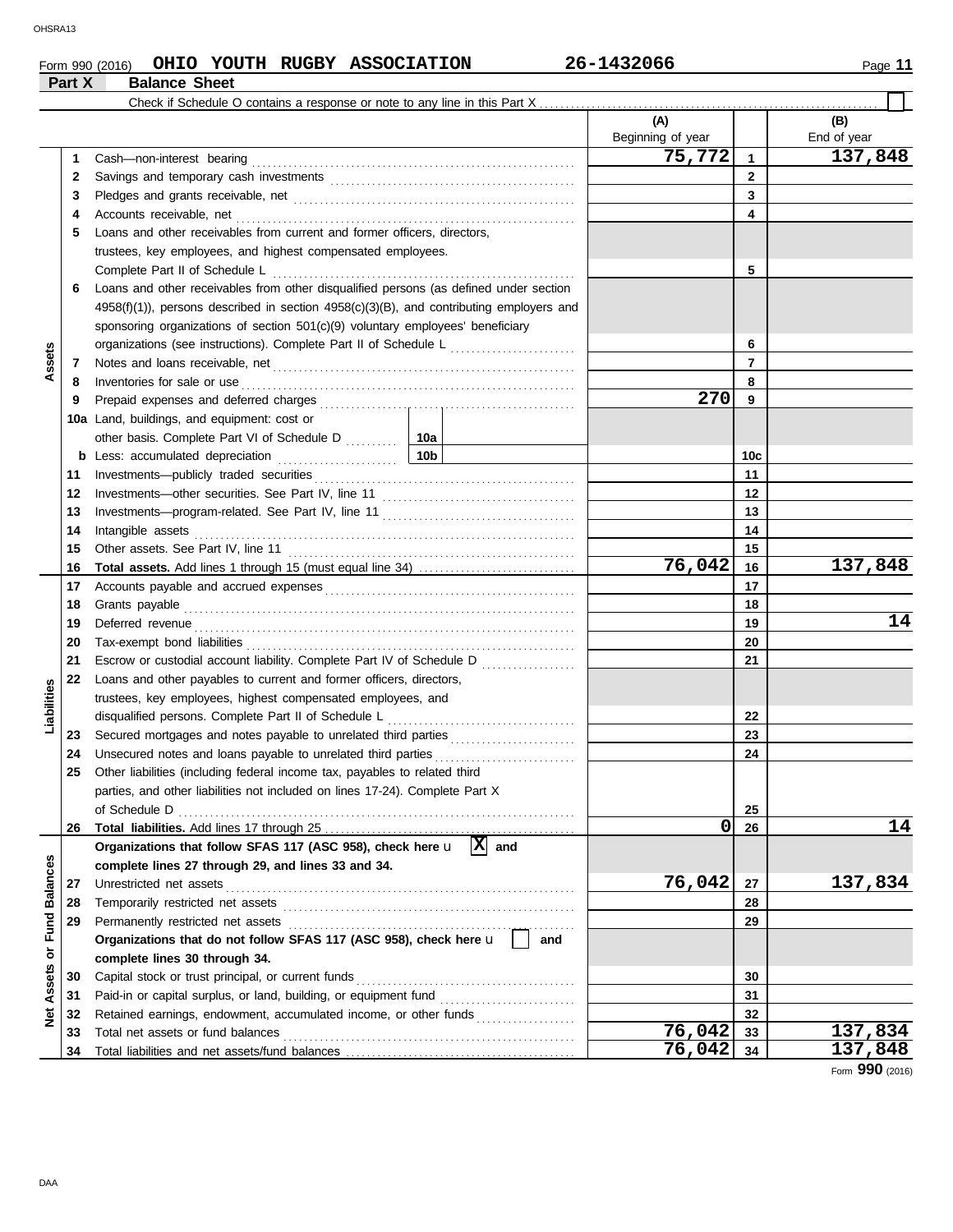|    | 26-1432066<br>Form 990 (2016) OHIO YOUTH RUGBY ASSOCIATION                                                                                                                                                                     |                         |                |       | Page 12 |
|----|--------------------------------------------------------------------------------------------------------------------------------------------------------------------------------------------------------------------------------|-------------------------|----------------|-------|---------|
|    | Part XI<br><b>Reconciliation of Net Assets</b>                                                                                                                                                                                 |                         |                |       |         |
|    |                                                                                                                                                                                                                                |                         |                |       |         |
| 1  |                                                                                                                                                                                                                                | $\mathbf{1}$            |                |       | 285,724 |
| 2  |                                                                                                                                                                                                                                | $\overline{2}$          |                |       | 223,932 |
| 3  | Revenue less expenses. Subtract line 2 from line 1                                                                                                                                                                             | 3                       |                |       | 61,792  |
| 4  |                                                                                                                                                                                                                                | $\overline{\mathbf{4}}$ |                |       | 76,042  |
| 5  |                                                                                                                                                                                                                                | 5                       |                |       |         |
| 6  | Donated services and use of facilities <b>constructs</b> and the construction of the service of facilities <b>constructs</b>                                                                                                   | 6                       |                |       |         |
| 7  |                                                                                                                                                                                                                                | $\overline{7}$          |                |       |         |
| 8  | Prior period adjustments [11, 12] and the contract of the contract of the contract of the contract of the contract of the contract of the contract of the contract of the contract of the contract of the contract of the cont | 8                       |                |       |         |
| 9  |                                                                                                                                                                                                                                | 9                       |                |       |         |
| 10 | Net assets or fund balances at end of year. Combine lines 3 through 9 (must equal Part X, line                                                                                                                                 |                         |                |       |         |
|    |                                                                                                                                                                                                                                | 10                      |                |       | 137,834 |
|    | <b>Financial Statements and Reporting</b><br>Part XII                                                                                                                                                                          |                         |                |       |         |
|    |                                                                                                                                                                                                                                |                         |                |       |         |
|    |                                                                                                                                                                                                                                |                         |                | Yes I | No.     |
| 1. | $ \mathbf{X} $ Accrual<br>Accounting method used to prepare the Form 990:<br>Cash<br>Other                                                                                                                                     |                         |                |       |         |
|    | If the organization changed its method of accounting from a prior year or checked "Other," explain in                                                                                                                          |                         |                |       |         |
|    | Schedule O.                                                                                                                                                                                                                    |                         |                |       |         |
|    | 2a Were the organization's financial statements compiled or reviewed by an independent accountant?                                                                                                                             |                         | 2a             |       | X       |
|    | If "Yes," check a box below to indicate whether the financial statements for the year were compiled or                                                                                                                         |                         |                |       |         |
|    | reviewed on a separate basis, consolidated basis, or both:                                                                                                                                                                     |                         |                |       |         |
|    | Separate basis<br>Consolidated basis<br>Both consolidated and separate basis<br>$\perp$                                                                                                                                        |                         |                |       |         |
|    | <b>b</b> Were the organization's financial statements audited by an independent accountant?                                                                                                                                    |                         | 2b             |       | x       |
|    | If "Yes," check a box below to indicate whether the financial statements for the year were audited on a                                                                                                                        |                         |                |       |         |
|    | separate basis, consolidated basis, or both:                                                                                                                                                                                   |                         |                |       |         |
|    | Consolidated basis<br>Both consolidated and separate basis<br>Separate basis                                                                                                                                                   |                         |                |       |         |
|    | c If "Yes" to line 2a or 2b, does the organization have a committee that assumes responsibility for oversight                                                                                                                  |                         |                |       |         |
|    |                                                                                                                                                                                                                                |                         | 2c             |       |         |
|    | If the organization changed either its oversight process or selection process during the tax year, explain in                                                                                                                  |                         |                |       |         |
|    | Schedule O.                                                                                                                                                                                                                    |                         |                |       |         |
|    | 3a As a result of a federal award, was the organization required to undergo an audit or audits as set forth in                                                                                                                 |                         |                |       |         |
|    | the Single Audit Act and OMB Circular A-133?                                                                                                                                                                                   |                         | 3a             |       |         |
|    | <b>b</b> If "Yes," did the organization undergo the required audit or audits? If the organization did not undergo the                                                                                                          |                         |                |       |         |
|    | required audit or audits, explain why in Schedule O and describe any steps taken to undergo such audits.                                                                                                                       |                         | 3 <sub>b</sub> |       |         |

Form **990** (2016)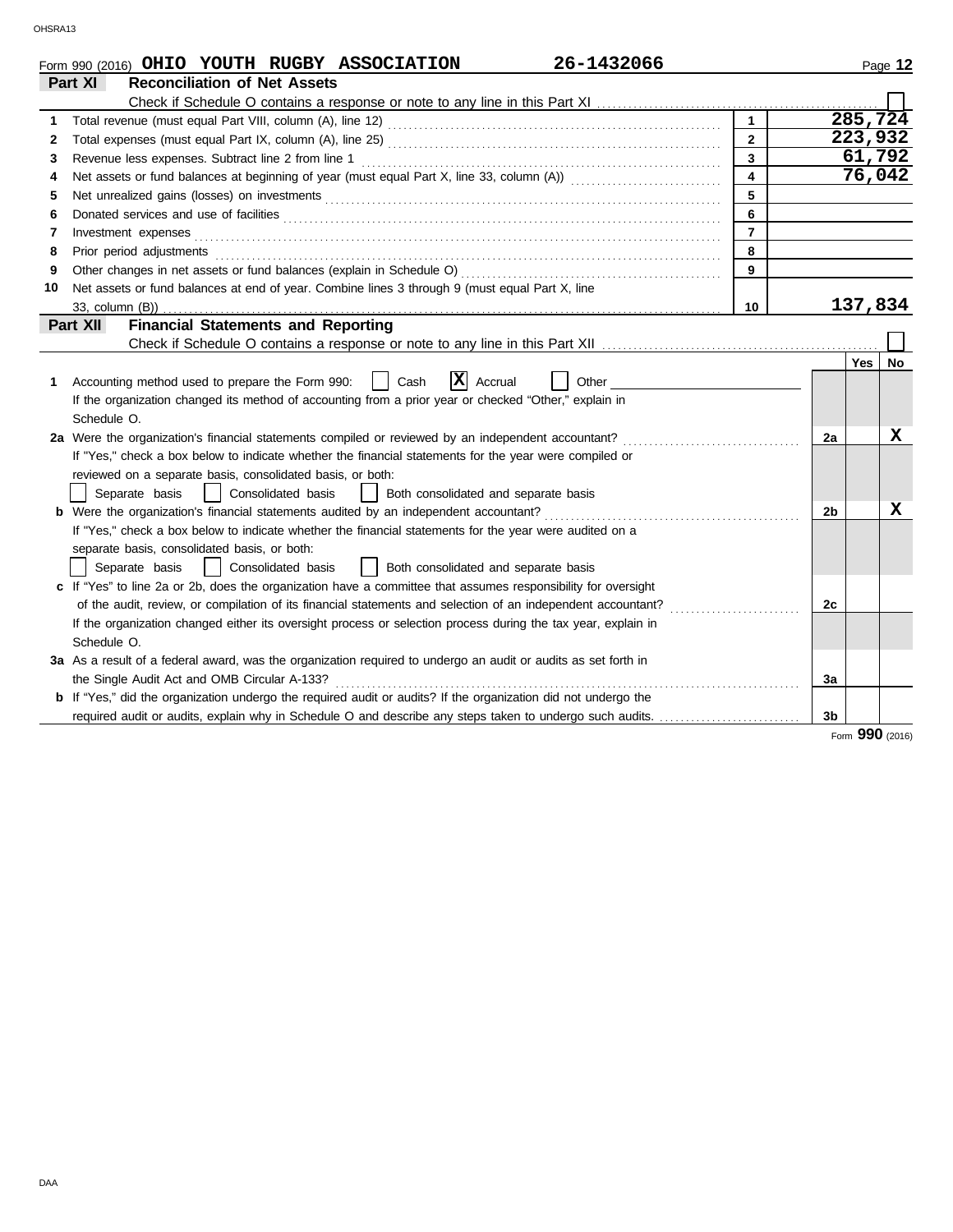OHSRA13

| <b>SCHEDULE A</b>          |                                                            | <b>Public Charity Status and Public Support</b>                                                                                                                                                                                                                 |                          |                          |                               | OMB No. 1545-0047                   |
|----------------------------|------------------------------------------------------------|-----------------------------------------------------------------------------------------------------------------------------------------------------------------------------------------------------------------------------------------------------------------|--------------------------|--------------------------|-------------------------------|-------------------------------------|
| (Form 990 or 990-EZ)       |                                                            | Complete if the organization is a section 501(c)(3) organization or a section 4947(a)(1) nonexempt charitable trust.                                                                                                                                            |                          |                          |                               | 16                                  |
| Department of the Treasury |                                                            | La Attach to Form 990 or Form 990-EZ.                                                                                                                                                                                                                           |                          |                          |                               | Open to Public                      |
| Internal Revenue Service   |                                                            | <b>u</b> Information about Schedule A (Form 990 or 990-EZ) and its instructions is at www.irs.gov/form990.                                                                                                                                                      |                          |                          |                               | Inspection                          |
| Name of the organization   |                                                            | OHIO YOUTH RUGBY ASSOCIATION                                                                                                                                                                                                                                    |                          |                          |                               | Employer identification number      |
| Part I                     |                                                            | Reason for Public Charity Status (All organizations must complete this part.) See instructions.                                                                                                                                                                 |                          |                          | 26-1432066                    |                                     |
|                            |                                                            | The organization is not a private foundation because it is: (For lines 1 through 12, check only one box.)                                                                                                                                                       |                          |                          |                               |                                     |
| 1                          |                                                            | A church, convention of churches, or association of churches described in section 170(b)(1)(A)(i).                                                                                                                                                              |                          |                          |                               |                                     |
| 2                          |                                                            | A school described in section 170(b)(1)(A)(ii). (Attach Schedule E (Form 990 or 990-EZ).)                                                                                                                                                                       |                          |                          |                               |                                     |
| 3                          |                                                            | A hospital or a cooperative hospital service organization described in section 170(b)(1)(A)(iii).                                                                                                                                                               |                          |                          |                               |                                     |
| 4                          |                                                            | A medical research organization operated in conjunction with a hospital described in section 170(b)(1)(A)(iii). Enter the hospital's name,                                                                                                                      |                          |                          |                               |                                     |
| city, and state:<br>5      |                                                            | An organization operated for the benefit of a college or university owned or operated by a governmental unit described in                                                                                                                                       |                          |                          |                               |                                     |
|                            | section 170(b)(1)(A)(iv). (Complete Part II.)              |                                                                                                                                                                                                                                                                 |                          |                          |                               |                                     |
| 6<br>7                     |                                                            | A federal, state, or local government or governmental unit described in section 170(b)(1)(A)(v).<br>An organization that normally receives a substantial part of its support from a governmental unit or from the general public                                |                          |                          |                               |                                     |
|                            | described in section 170(b)(1)(A)(vi). (Complete Part II.) |                                                                                                                                                                                                                                                                 |                          |                          |                               |                                     |
| 8                          |                                                            | A community trust described in section 170(b)(1)(A)(vi). (Complete Part II.)                                                                                                                                                                                    |                          |                          |                               |                                     |
| 9<br>university:           |                                                            | An agricultural research organization described in section 170(b)(1)(A)(ix) operated in conjunction with a land-grant college<br>or university or a non-land grant college of agriculture (see instructions). Enter the name, city, and state of the college or |                          |                          |                               |                                     |
| $ {\bf x} $<br>10          |                                                            | An organization that normally receives: (1) more than 33 1/3% of its support from contributions, membership fees, and gross                                                                                                                                     |                          |                          |                               |                                     |
|                            |                                                            | receipts from activities related to its exempt functions—subject to certain exceptions, and (2) no more than 33 1/3% of its                                                                                                                                     |                          |                          |                               |                                     |
|                            |                                                            | support from gross investment income and unrelated business taxable income (less section 511 tax) from businesses<br>acquired by the organization after June 30, 1975. See section 509(a)(2). (Complete Part III.)                                              |                          |                          |                               |                                     |
| 11                         |                                                            | An organization organized and operated exclusively to test for public safety. See section 509(a)(4).                                                                                                                                                            |                          |                          |                               |                                     |
| 12                         |                                                            | An organization organized and operated exclusively for the benefit of, to perform the functions of, or to carry out the purposes                                                                                                                                |                          |                          |                               |                                     |
|                            |                                                            | of one or more publicly supported organizations described in section 509(a)(1) or section 509(a)(2). See section 509(a)(3).<br>Check the box in lines 12a through 12d that describes the type of supporting organization and complete lines 12e, 12f, and 12g.  |                          |                          |                               |                                     |
| a                          |                                                            | Type I. A supporting organization operated, supervised, or controlled by its supported organization(s), typically by giving                                                                                                                                     |                          |                          |                               |                                     |
|                            |                                                            | the supported organization(s) the power to regularly appoint or elect a majority of the directors or trustees of the                                                                                                                                            |                          |                          |                               |                                     |
| b                          |                                                            | supporting organization. You must complete Part IV, Sections A and B.<br>Type II. A supporting organization supervised or controlled in connection with its supported organization(s), by having                                                                |                          |                          |                               |                                     |
|                            |                                                            | control or management of the supporting organization vested in the same persons that control or manage the supported                                                                                                                                            |                          |                          |                               |                                     |
|                            |                                                            | organization(s). You must complete Part IV, Sections A and C.                                                                                                                                                                                                   |                          |                          |                               |                                     |
| c                          |                                                            | Type III functionally integrated. A supporting organization operated in connection with, and functionally integrated with,<br>its supported organization(s) (see instructions). You must complete Part IV, Sections A, D, and E.                                |                          |                          |                               |                                     |
| d                          |                                                            | Type III non-functionally integrated. A supporting organization operated in connection with its supported organization(s)<br>that is not functionally integrated. The organization generally must satisfy a distribution requirement and an attentiveness       |                          |                          |                               |                                     |
|                            |                                                            | requirement (see instructions). You must complete Part IV, Sections A and D, and Part V.                                                                                                                                                                        |                          |                          |                               |                                     |
| е                          |                                                            | Check this box if the organization received a written determination from the IRS that it is a Type I, Type II, Type III                                                                                                                                         |                          |                          |                               |                                     |
| f                          | Enter the number of supported organizations                | functionally integrated, or Type III non-functionally integrated supporting organization.                                                                                                                                                                       |                          |                          |                               |                                     |
| g                          |                                                            | Provide the following information about the supported organization(s).                                                                                                                                                                                          |                          |                          |                               |                                     |
| (i) Name of supported      | (ii) EIN                                                   | (iii) Type of organization                                                                                                                                                                                                                                      | (iv) Is the organization |                          | (v) Amount of monetary        | (vi) Amount of                      |
| organization               |                                                            | (described on lines 1-10<br>above (see instructions))                                                                                                                                                                                                           | document?                | listed in your governing | support (see<br>instructions) | other support (see<br>instructions) |
|                            |                                                            |                                                                                                                                                                                                                                                                 | Yes                      | No                       |                               |                                     |
| (A)                        |                                                            |                                                                                                                                                                                                                                                                 |                          |                          |                               |                                     |
| (B)                        |                                                            |                                                                                                                                                                                                                                                                 |                          |                          |                               |                                     |
| (C)                        |                                                            |                                                                                                                                                                                                                                                                 |                          |                          |                               |                                     |
| (D)                        |                                                            |                                                                                                                                                                                                                                                                 |                          |                          |                               |                                     |
| (E)                        |                                                            |                                                                                                                                                                                                                                                                 |                          |                          |                               |                                     |
|                            |                                                            |                                                                                                                                                                                                                                                                 |                          |                          |                               |                                     |
| Total                      |                                                            |                                                                                                                                                                                                                                                                 |                          |                          |                               |                                     |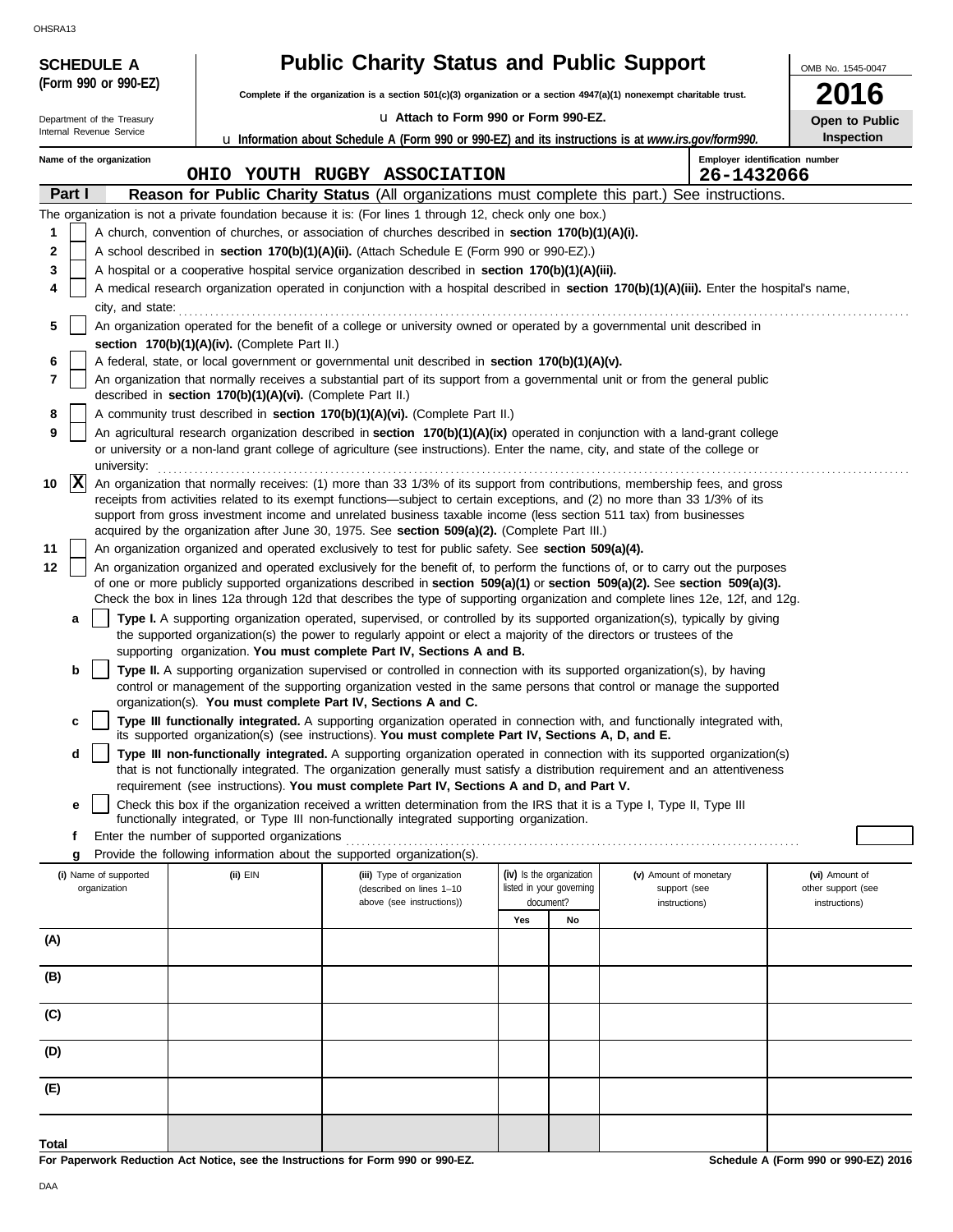# Schedule A (Form 990 or 990-EZ) 2016 **OHIO YOUTH RUGBY ASSOCIATION 26-1432066** Page 2

| Part II | Support Schedule for Organizations Described in Sections 170(b)(1)(A)(iv) and 170(b)(1)(A)(vi)                    |
|---------|-------------------------------------------------------------------------------------------------------------------|
|         | (Complete only if you checked the box on line 5, 7, or 8 of Part I or if the organization failed to qualify under |
|         | Part III. If the organization fails to qualify under the tests listed below, please complete Part III.)           |

|              | <b>Section A. Public Support</b>                                                                                                                                                                                                                            |          |            |            |            |            |           |
|--------------|-------------------------------------------------------------------------------------------------------------------------------------------------------------------------------------------------------------------------------------------------------------|----------|------------|------------|------------|------------|-----------|
|              | Calendar year (or fiscal year beginning in)<br>$\mathbf{u}$                                                                                                                                                                                                 | (a) 2012 | (b) 2013   | $(c)$ 2014 | (d) $2015$ | $(e)$ 2016 | (f) Total |
| 1            | Gifts, grants, contributions, and<br>membership fees received. (Do not<br>include any "unusual grants.")                                                                                                                                                    |          |            |            |            |            |           |
| $\mathbf{2}$ | Tax revenues levied for the<br>organization's benefit and either paid<br>to or expended on its behalf                                                                                                                                                       |          |            |            |            |            |           |
| 3            | The value of services or facilities<br>furnished by a governmental unit to the<br>organization without charge                                                                                                                                               |          |            |            |            |            |           |
| 4<br>5       | Total. Add lines 1 through 3<br>The portion of total contributions by<br>each person (other than a<br>governmental unit or publicly<br>supported organization) included on<br>line 1 that exceeds 2% of the amount<br>shown on line 11, column (f) $\ldots$ |          |            |            |            |            |           |
| 6            | Public support. Subtract line 5 from line 4.                                                                                                                                                                                                                |          |            |            |            |            |           |
|              | <b>Section B. Total Support</b>                                                                                                                                                                                                                             |          |            |            |            |            |           |
|              | Calendar year (or fiscal year beginning in)<br>$\mathbf{u}$                                                                                                                                                                                                 | (a) 2012 | (b) $2013$ | $(c)$ 2014 | (d) $2015$ | (e) $2016$ | (f) Total |
| 7            | Amounts from line 4                                                                                                                                                                                                                                         |          |            |            |            |            |           |
| 8            | Gross income from interest, dividends,<br>payments received on securities loans,<br>rents, royalties and income from similar                                                                                                                                |          |            |            |            |            |           |
| 9            | Net income from unrelated business<br>activities, whether or not the business<br>is regularly carried on                                                                                                                                                    |          |            |            |            |            |           |
| 10           | Other income. Do not include gain or<br>loss from the sale of capital assets                                                                                                                                                                                |          |            |            |            |            |           |
| 11           | Total support. Add lines 7 through 10                                                                                                                                                                                                                       |          |            |            |            |            |           |
| 12           |                                                                                                                                                                                                                                                             |          |            |            |            | 12         |           |
| 13           | First five years. If the Form 990 is for the organization's first, second, third, fourth, or fifth tax year as a section 501(c)(3)                                                                                                                          |          |            |            |            |            |           |
|              | organization, check this box and stop here                                                                                                                                                                                                                  |          |            |            |            |            |           |
|              | Section C. Computation of Public Support Percentage                                                                                                                                                                                                         |          |            |            |            |            |           |
| 14           |                                                                                                                                                                                                                                                             |          |            |            |            | 14         | %         |
| 15           |                                                                                                                                                                                                                                                             |          |            |            |            | 15         | %         |
| 16a          | 33 1/3% support test-2016. If the organization did not check the box on line 13, and line 14 is 33 1/3% or more, check this                                                                                                                                 |          |            |            |            |            |           |
|              | box and stop here. The organization qualifies as a publicly supported organization                                                                                                                                                                          |          |            |            |            |            |           |
| b            | 33 1/3% support test-2015. If the organization did not check a box on line 13 or 16a, and line 15 is 33 1/3% or more, check                                                                                                                                 |          |            |            |            |            |           |
|              | this box and stop here. The organization qualifies as a publicly supported organization                                                                                                                                                                     |          |            |            |            |            |           |
| 17a          | 10%-facts-and-circumstances test-2016. If the organization did not check a box on line 13, 16a, or 16b, and line 14 is                                                                                                                                      |          |            |            |            |            |           |
|              | 10% or more, and if the organization meets the "facts-and-circumstances" test, check this box and stop here. Explain in                                                                                                                                     |          |            |            |            |            |           |
|              | Part VI how the organization meets the "facts-and-circumstances" test. The organization qualifies as a publicly supported<br>organization                                                                                                                   |          |            |            |            |            |           |
| b            | 10%-facts-and-circumstances test-2015. If the organization did not check a box on line 13, 16a, 16b, or 17a, and line                                                                                                                                       |          |            |            |            |            |           |
|              | 15 is 10% or more, and if the organization meets the "facts-and-circumstances" test, check this box and stop here.                                                                                                                                          |          |            |            |            |            |           |
|              | Explain in Part VI how the organization meets the "facts-and-circumstances" test. The organization qualifies as a publicly                                                                                                                                  |          |            |            |            |            |           |
|              | supported organization                                                                                                                                                                                                                                      |          |            |            |            |            |           |
| 18           | Private foundation. If the organization did not check a box on line 13, 16a, 16b, 17a, or 17b, check this box and see                                                                                                                                       |          |            |            |            |            |           |
|              | instructions                                                                                                                                                                                                                                                |          |            |            |            |            |           |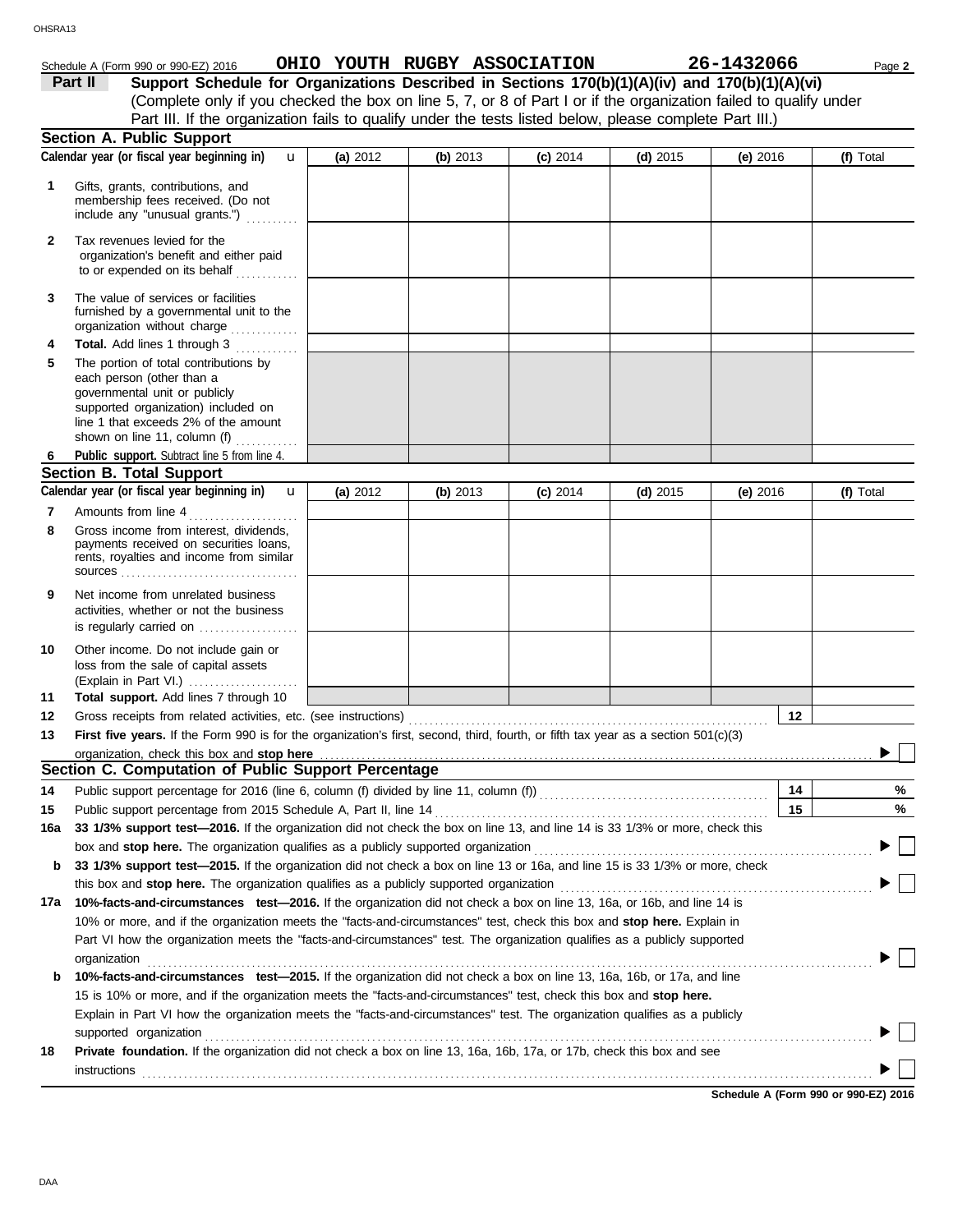### OHSRA13

# Schedule A (Form 990 or 990-EZ) 2016 **OHIO YOUTH RUGBY ASSOCIATION 26-1432066** Page 3

**Part III Support Schedule for Organizations Described in Section 509(a)(2)** (Complete only if you checked the box on line 10 of Part I or if the organization failed to qualify under Part II. If the organization fails to qualify under the tests listed below, please complete Part II.)

|              | <b>Section A. Public Support</b>                                                                                                                                        |            |          |            |            |            |                                    |
|--------------|-------------------------------------------------------------------------------------------------------------------------------------------------------------------------|------------|----------|------------|------------|------------|------------------------------------|
|              | Calendar year (or fiscal year beginning in)<br>u                                                                                                                        | (a) $2012$ | (b) 2013 | $(c)$ 2014 | (d) $2015$ | $(e)$ 2016 | (f) Total                          |
| 1            | Gifts, grants, contributions, and membership<br>fees received. (Do not include any "unusual grants.")                                                                   | 168,021    | 194,742  | 175,032    | 202,032    | 258,844    | 998,671                            |
| $\mathbf{2}$ | Gross receipts from admissions, merchandise                                                                                                                             |            |          |            |            |            |                                    |
|              | sold or services performed, or facilities                                                                                                                               |            |          |            |            |            |                                    |
|              | furnished in any activity that is related to the<br>organization's tax-exempt purpose                                                                                   | 21,689     | 55,938   | 35,831     | 25,712     | 26,880     | 166,050                            |
| 3            | Gross receipts from activities that are not an<br>unrelated trade or business under section 513                                                                         |            |          |            |            |            |                                    |
| 4            | Tax revenues levied for the<br>organization's benefit and either paid<br>to or expended on its behalf                                                                   |            |          |            |            |            |                                    |
| 5            | The value of services or facilities<br>furnished by a governmental unit to the<br>organization without charge                                                           |            |          |            |            |            |                                    |
| 6            | Total. Add lines 1 through 5                                                                                                                                            | 189,710    | 250,680  | 210,863    | 227,744    | 285,724    | 1,164,721                          |
| 7a           | Amounts included on lines 1, 2, and 3<br>received from disqualified persons                                                                                             |            |          |            |            |            |                                    |
| b            | Amounts included on lines 2 and 3<br>received from other than disqualified<br>persons that exceed the greater of \$5,000<br>or 1% of the amount on line 13 for the year |            |          |            |            |            |                                    |
| C            | Add lines 7a and 7b                                                                                                                                                     |            |          |            |            |            |                                    |
| 8            | Public support. (Subtract line 7c from                                                                                                                                  |            |          |            |            |            |                                    |
|              |                                                                                                                                                                         |            |          |            |            |            | 1,164,721                          |
|              | <b>Section B. Total Support</b>                                                                                                                                         |            |          |            |            |            |                                    |
|              | Calendar year (or fiscal year beginning in)<br>$\mathbf{u}$                                                                                                             | (a) 2012   | (b) 2013 | $(c)$ 2014 | $(d)$ 2015 | (e) 2016   | (f) Total                          |
| 9            | Amounts from line 6                                                                                                                                                     | 189,710    | 250,680  | 210,863    | 227,744    | 285,724    | 1,164,721                          |
| 10a          | Gross income from interest, dividends,<br>payments received on securities loans, rents,<br>royalties and income from similar sources                                    |            |          |            |            |            |                                    |
| b            | Unrelated business taxable income (less<br>section 511 taxes) from businesses<br>acquired after June 30, 1975                                                           |            |          |            |            |            |                                    |
|              | c Add lines 10a and 10b $\ldots$                                                                                                                                        |            |          |            |            |            |                                    |
| 11           | Net income from unrelated business<br>activities not included in line 10b, whether<br>or not the business is regularly carried on                                       |            |          |            |            |            |                                    |
| 12           | Other income. Do not include gain or<br>loss from the sale of capital assets<br>(Explain in Part VI.)                                                                   |            |          |            |            |            |                                    |
| 13           | Total support. (Add lines 9, 10c, 11,                                                                                                                                   |            |          |            |            |            |                                    |
|              | and $12.$ )                                                                                                                                                             | 189,710    | 250,680  | 210,863    | 227,744    | 285,724    | 1,164,721                          |
| 14           | First five years. If the Form 990 is for the organization's first, second, third, fourth, or fifth tax year as a section 501(c)(3)                                      |            |          |            |            |            |                                    |
|              | organization, check this box and stop here                                                                                                                              |            |          |            |            |            |                                    |
|              | Section C. Computation of Public Support Percentage                                                                                                                     |            |          |            |            |            |                                    |
| 15           | Public support percentage for 2016 (line 8, column (f) divided by line 13, column (f) [[[[[[[[[[[[[[[[[[[[[[[                                                           |            |          |            |            | 15         | $100.00\%$                         |
| 16           |                                                                                                                                                                         |            |          |            |            | 16         | 100.00%                            |
|              | Section D. Computation of Investment Income Percentage                                                                                                                  |            |          |            |            |            |                                    |
| 17           |                                                                                                                                                                         |            |          |            |            | 17         | %                                  |
| 18           | Investment income percentage from 2015 Schedule A, Part III, line 17                                                                                                    |            |          |            |            | 18         | %                                  |
| 19a          | 33 1/3% support tests-2016. If the organization did not check the box on line 14, and line 15 is more than 33 1/3%, and line                                            |            |          |            |            |            |                                    |
|              | 17 is not more than 33 1/3%, check this box and stop here. The organization qualifies as a publicly supported organization                                              |            |          |            |            |            | $\blacktriangleright$ $\mathbf{X}$ |
| b            | 33 1/3% support tests—2015. If the organization did not check a box on line 14 or line 19a, and line 16 is more than 33 1/3%, and                                       |            |          |            |            |            |                                    |
|              |                                                                                                                                                                         |            |          |            |            |            |                                    |
| 20           |                                                                                                                                                                         |            |          |            |            |            |                                    |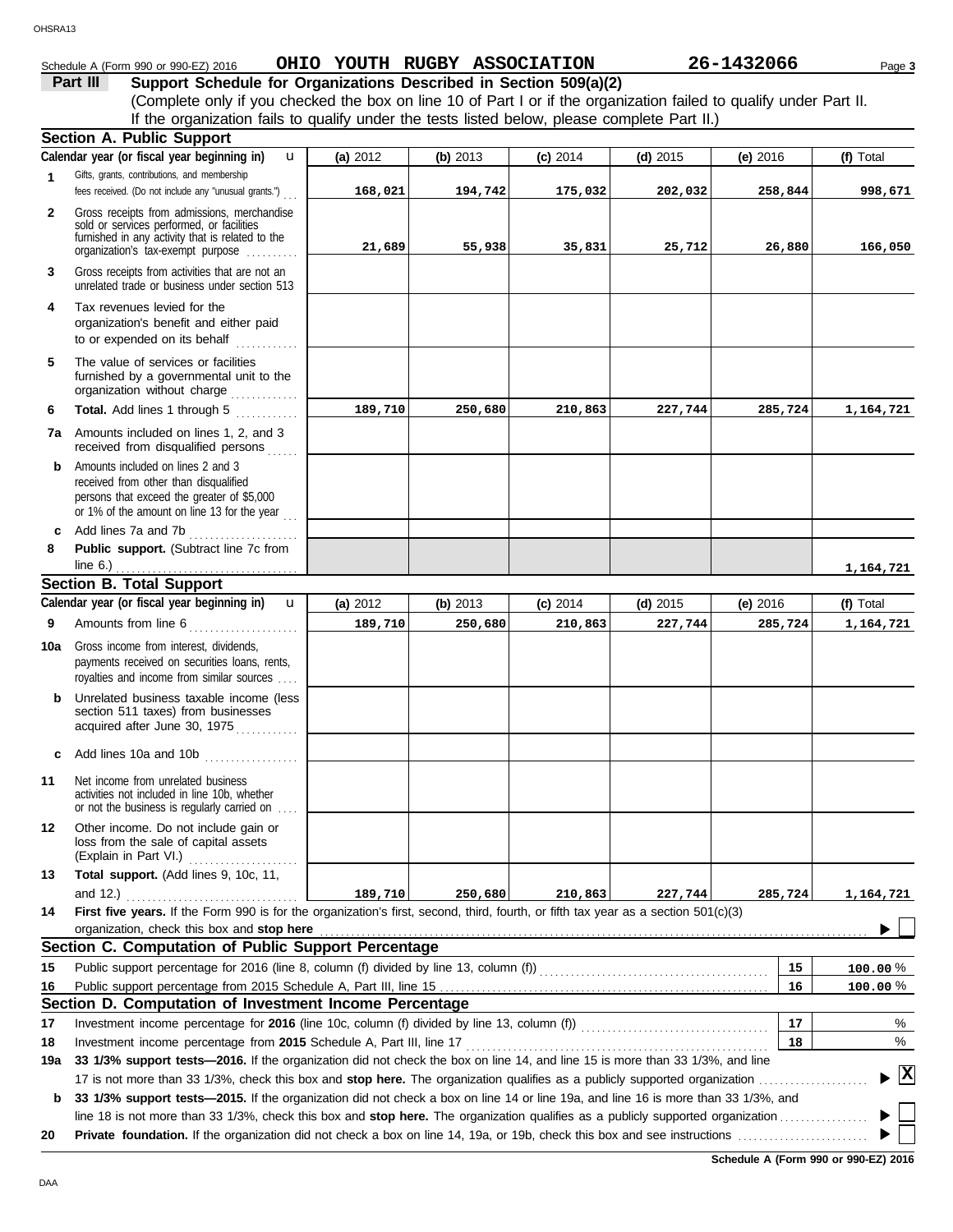|     | OHIO YOUTH RUGBY ASSOCIATION<br>Schedule A (Form 990 or 990-EZ) 2016                                                                                                                                                           | 26-1432066      |     | Page 4 |
|-----|--------------------------------------------------------------------------------------------------------------------------------------------------------------------------------------------------------------------------------|-----------------|-----|--------|
|     | Part IV<br><b>Supporting Organizations</b>                                                                                                                                                                                     |                 |     |        |
|     | (Complete only if you checked a box in line 12 on Part I. If you checked 12a of Part I, complete Sections A                                                                                                                    |                 |     |        |
|     | and B. If you checked 12b of Part I, complete Sections A and C. If you checked 12c of Part I, complete                                                                                                                         |                 |     |        |
|     | Sections A, D, and E. If you checked 12d of Part I, complete Sections A and D, and complete Part V.)                                                                                                                           |                 |     |        |
|     | Section A. All Supporting Organizations                                                                                                                                                                                        |                 |     |        |
|     |                                                                                                                                                                                                                                |                 | Yes | No     |
| 1   | Are all of the organization's supported organizations listed by name in the organization's governing                                                                                                                           |                 |     |        |
|     | documents? If "No," describe in Part VI how the supported organizations are designated. If designated by<br>class or purpose, describe the designation. If historic and continuing relationship, explain.                      | 1               |     |        |
| 2   | Did the organization have any supported organization that does not have an IRS determination of status                                                                                                                         |                 |     |        |
|     | under section 509(a)(1) or (2)? If "Yes," explain in Part VI how the organization determined that the supported                                                                                                                |                 |     |        |
|     | organization was described in section 509(a)(1) or (2).                                                                                                                                                                        | 2               |     |        |
| За  | Did the organization have a supported organization described in section $501(c)(4)$ , (5), or (6)? If "Yes," answer                                                                                                            |                 |     |        |
|     | $(b)$ and $(c)$ below.                                                                                                                                                                                                         | За              |     |        |
| b   | Did the organization confirm that each supported organization qualified under section 501(c)(4), (5), or (6) and                                                                                                               |                 |     |        |
|     | satisfied the public support tests under section 509(a)(2)? If "Yes," describe in Part VI when and how the                                                                                                                     |                 |     |        |
|     | organization made the determination.                                                                                                                                                                                           | 3b              |     |        |
| c   | Did the organization ensure that all support to such organizations was used exclusively for section $170(c)(2)(B)$                                                                                                             |                 |     |        |
|     | purposes? If "Yes," explain in Part VI what controls the organization put in place to ensure such use.                                                                                                                         | 3c              |     |        |
| 4a  | Was any supported organization not organized in the United States ("foreign supported organization")? If                                                                                                                       |                 |     |        |
|     | "Yes," and if you checked 12a or 12b in Part I, answer (b) and (c) below.                                                                                                                                                      | 4a              |     |        |
| b   | Did the organization have ultimate control and discretion in deciding whether to make grants to the foreign                                                                                                                    |                 |     |        |
|     | supported organization? If "Yes," describe in Part VI how the organization had such control and discretion                                                                                                                     |                 |     |        |
| c   | despite being controlled or supervised by or in connection with its supported organizations.                                                                                                                                   | 4b              |     |        |
|     | Did the organization support any foreign supported organization that does not have an IRS determination<br>under sections $501(c)(3)$ and $509(a)(1)$ or (2)? If "Yes," explain in Part VI what controls the organization used |                 |     |        |
|     | to ensure that all support to the foreign supported organization was used exclusively for section $170(c)(2)(B)$                                                                                                               |                 |     |        |
|     | purposes.                                                                                                                                                                                                                      | 4c              |     |        |
| 5a  | Did the organization add, substitute, or remove any supported organizations during the tax year? If "Yes,"                                                                                                                     |                 |     |        |
|     | answer (b) and (c) below (if applicable). Also, provide detail in Part VI, including (i) the names and EIN                                                                                                                     |                 |     |        |
|     | numbers of the supported organizations added, substituted, or removed; (ii) the reasons for each such action;                                                                                                                  |                 |     |        |
|     | (iii) the authority under the organization's organizing document authorizing such action; and (iv) how the action                                                                                                              |                 |     |        |
|     | was accomplished (such as by amendment to the organizing document).                                                                                                                                                            | 5a              |     |        |
| b   | Type I or Type II only. Was any added or substituted supported organization part of a class already                                                                                                                            |                 |     |        |
|     | designated in the organization's organizing document?                                                                                                                                                                          | 5b              |     |        |
| c   | Substitutions only. Was the substitution the result of an event beyond the organization's control?                                                                                                                             | 5c              |     |        |
| 6   | Did the organization provide support (whether in the form of grants or the provision of services or facilities) to                                                                                                             |                 |     |        |
|     | anyone other than (i) its supported organizations, (ii) individuals that are part of the charitable class benefited                                                                                                            |                 |     |        |
|     | by one or more of its supported organizations, or (iii) other supporting organizations that also support or<br>benefit one or more of the filing organization's supported organizations? If "Yes," provide detail in Part VI.  | 6               |     |        |
| 7   | Did the organization provide a grant, loan, compensation, or other similar payment to a substantial contributor                                                                                                                |                 |     |        |
|     | (defined in section $4958(c)(3)(C)$ ), a family member of a substantial contributor, or a 35% controlled entity with                                                                                                           |                 |     |        |
|     | regard to a substantial contributor? If "Yes," complete Part I of Schedule L (Form 990 or 990-EZ).                                                                                                                             | 7               |     |        |
| 8   | Did the organization make a loan to a disqualified person (as defined in section 4958) not described in line 7?                                                                                                                |                 |     |        |
|     | If "Yes," complete Part I of Schedule L (Form 990 or 990-EZ).                                                                                                                                                                  | 8               |     |        |
| 9a  | Was the organization controlled directly or indirectly at any time during the tax year by one or more                                                                                                                          |                 |     |        |
|     | disqualified persons as defined in section 4946 (other than foundation managers and organizations described                                                                                                                    |                 |     |        |
|     | in section 509(a)(1) or (2))? If "Yes," provide detail in Part VI.                                                                                                                                                             | 9а              |     |        |
| b   | Did one or more disqualified persons (as defined in line 9a) hold a controlling interest in any entity in which                                                                                                                |                 |     |        |
|     | the supporting organization had an interest? If "Yes," provide detail in Part VI.                                                                                                                                              | 9b              |     |        |
| c   | Did a disqualified person (as defined in line 9a) have an ownership interest in, or derive any personal benefit                                                                                                                |                 |     |        |
|     | from, assets in which the supporting organization also had an interest? If "Yes," provide detail in Part VI.                                                                                                                   | 9с              |     |        |
| 10a | Was the organization subject to the excess business holdings rules of section 4943 because of section                                                                                                                          |                 |     |        |
|     | 4943(f) (regarding certain Type II supporting organizations, and all Type III non-functionally integrated<br>supporting organizations)? If "Yes," answer 10b below.                                                            | 10a             |     |        |
| b   | Did the organization have any excess business holdings in the tax year? (Use Schedule C, Form 4720, to                                                                                                                         |                 |     |        |
|     | determine whether the organization had excess business holdings.)                                                                                                                                                              | 10 <sub>b</sub> |     |        |

**Schedule A (Form 990 or 990-EZ) 2016 10b**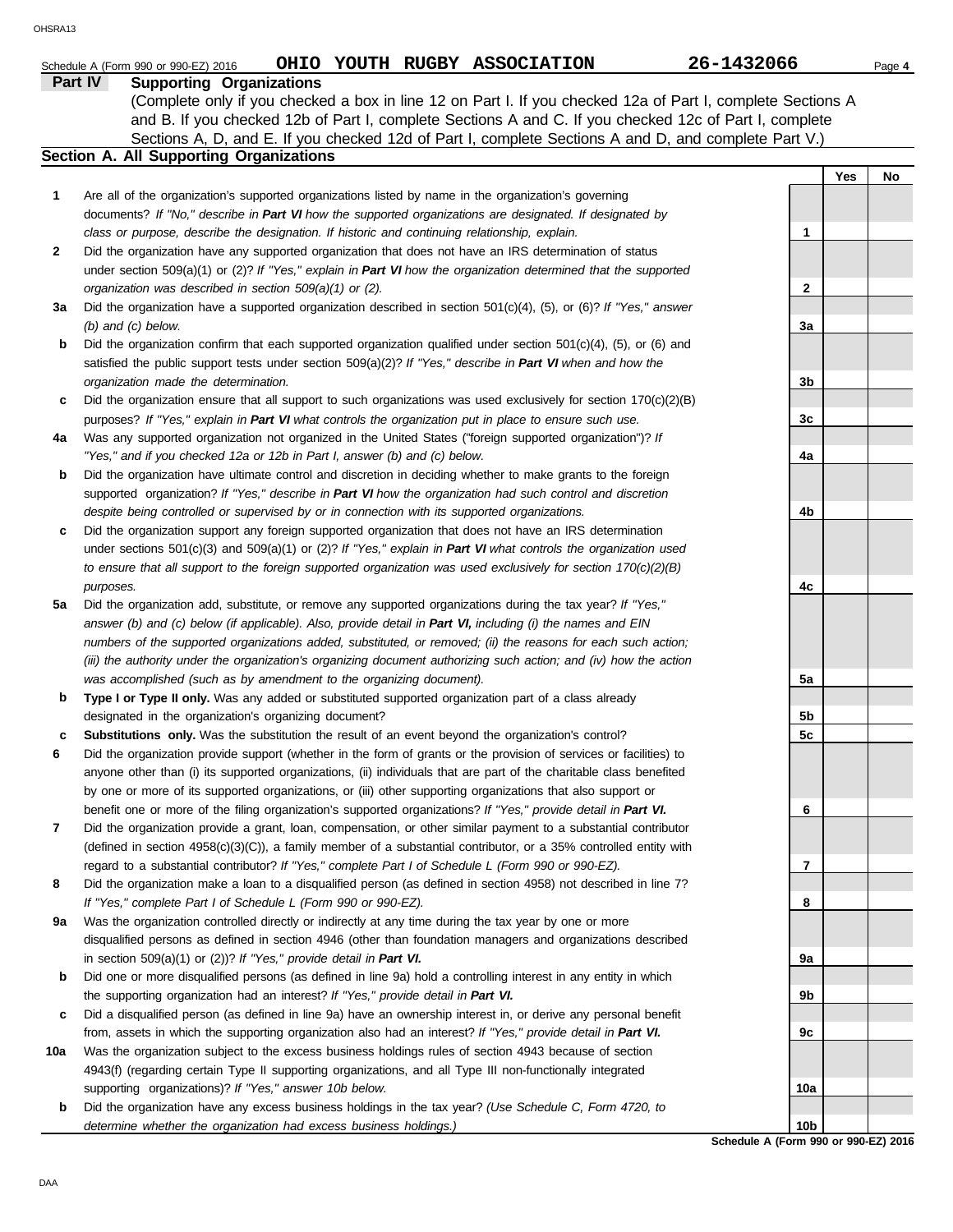|                | OHIO YOUTH RUGBY ASSOCIATION<br>Schedule A (Form 990 or 990-EZ) 2016                                                              | 26-1432066                           |     | Page 5 |
|----------------|-----------------------------------------------------------------------------------------------------------------------------------|--------------------------------------|-----|--------|
| <b>Part IV</b> | <b>Supporting Organizations (continued)</b>                                                                                       |                                      |     |        |
|                |                                                                                                                                   |                                      | Yes | No     |
| 11             | Has the organization accepted a gift or contribution from any of the following persons?                                           |                                      |     |        |
| а              | A person who directly or indirectly controls, either alone or together with persons described in (b) and (c)                      |                                      |     |        |
|                | below, the governing body of a supported organization?                                                                            | 11a                                  |     |        |
| b              | A family member of a person described in (a) above?                                                                               | 11 <sub>b</sub>                      |     |        |
| c              | A 35% controlled entity of a person described in (a) or (b) above? If "Yes" to a, b, or c, provide detail in Part VI.             | 11c                                  |     |        |
|                | <b>Section B. Type I Supporting Organizations</b>                                                                                 |                                      |     |        |
|                |                                                                                                                                   |                                      | Yes | No     |
|                |                                                                                                                                   |                                      |     |        |
| 1              | Did the directors, trustees, or membership of one or more supported organizations have the power to                               |                                      |     |        |
|                | regularly appoint or elect at least a majority of the organization's directors or trustees at all times during the                |                                      |     |        |
|                | tax year? If "No," describe in Part VI how the supported organization(s) effectively operated, supervised, or                     |                                      |     |        |
|                | controlled the organization's activities. If the organization had more than one supported organization,                           |                                      |     |        |
|                | describe how the powers to appoint and/or remove directors or trustees were allocated among the supported                         |                                      |     |        |
|                | organizations and what conditions or restrictions, if any, applied to such powers during the tax year.                            | 1                                    |     |        |
| $\mathbf{2}$   | Did the organization operate for the benefit of any supported organization other than the supported                               |                                      |     |        |
|                | organization(s) that operated, supervised, or controlled the supporting organization? If "Yes," explain in Part                   |                                      |     |        |
|                | VI how providing such benefit carried out the purposes of the supported organization(s) that operated,                            |                                      |     |        |
|                | supervised, or controlled the supporting organization.                                                                            | $\mathbf{2}$                         |     |        |
|                | Section C. Type II Supporting Organizations                                                                                       |                                      |     |        |
|                |                                                                                                                                   |                                      | Yes | No     |
| 1              | Were a majority of the organization's directors or trustees during the tax year also a majority of the directors                  |                                      |     |        |
|                | or trustees of each of the organization's supported organization(s)? If "No," describe in Part VI how control                     |                                      |     |        |
|                | or management of the supporting organization was vested in the same persons that controlled or managed                            |                                      |     |        |
|                | the supported organization(s).                                                                                                    | 1                                    |     |        |
|                | Section D. All Type III Supporting Organizations                                                                                  |                                      |     |        |
|                |                                                                                                                                   |                                      | Yes | No     |
| 1              | Did the organization provide to each of its supported organizations, by the last day of the fifth month of the                    |                                      |     |        |
|                |                                                                                                                                   |                                      |     |        |
|                | organization's tax year, (i) a written notice describing the type and amount of support provided during the prior tax             |                                      |     |        |
|                | year, (ii) a copy of the Form 990 that was most recently filed as of the date of notification, and (iii) copies of the            |                                      |     |        |
|                | organization's governing documents in effect on the date of notification, to the extent not previously provided?                  | 1                                    |     |        |
| $\mathbf{2}$   | Were any of the organization's officers, directors, or trustees either (i) appointed or elected by the supported                  |                                      |     |        |
|                | organization(s) or (ii) serving on the governing body of a supported organization? If "No," explain in Part VI how                |                                      |     |        |
|                | the organization maintained a close and continuous working relationship with the supported organization(s).                       | $\mathbf{2}$                         |     |        |
| 3              | By reason of the relationship described in (2), did the organization's supported organizations have a                             |                                      |     |        |
|                | significant voice in the organization's investment policies and in directing the use of the organization's                        |                                      |     |        |
|                | income or assets at all times during the tax year? If "Yes," describe in Part VI the role the organization's                      |                                      |     |        |
|                | supported organizations played in this regard.                                                                                    | 3                                    |     |        |
|                | Section E. Type III Functionally-Integrated Supporting Organizations                                                              |                                      |     |        |
| 1              | Check the box next to the method that the organization used to satisfy the Integral Part Test during the year (see instructions). |                                      |     |        |
| а              | The organization satisfied the Activities Test. Complete line 2 below.                                                            |                                      |     |        |
| b              | The organization is the parent of each of its supported organizations. Complete line 3 below.                                     |                                      |     |        |
| с              | The organization supported a governmental entity. Describe in Part VI how you supported a government entity (see instructions).   |                                      |     |        |
|                |                                                                                                                                   |                                      |     |        |
| 2              | Activities Test. Answer (a) and (b) below.                                                                                        |                                      | Yes | No     |
| а              | Did substantially all of the organization's activities during the tax year directly further the exempt purposes of                |                                      |     |        |
|                | the supported organization(s) to which the organization was responsive? If "Yes," then in Part VI identify                        |                                      |     |        |
|                |                                                                                                                                   |                                      |     |        |
|                | those supported organizations and explain how these activities directly furthered their exempt purposes,                          |                                      |     |        |
|                | how the organization was responsive to those supported organizations, and how the organization determined                         |                                      |     |        |
|                | that these activities constituted substantially all of its activities.                                                            | 2a                                   |     |        |
| b              | Did the activities described in (a) constitute activities that, but for the organization's involvement, one or more               |                                      |     |        |
|                | of the organization's supported organization(s) would have been engaged in? If "Yes," explain in Part VI the                      |                                      |     |        |
|                | reasons for the organization's position that its supported organization(s) would have engaged in these                            |                                      |     |        |
|                | activities but for the organization's involvement.                                                                                | 2b                                   |     |        |
| 3              | Parent of Supported Organizations. Answer (a) and (b) below.                                                                      |                                      |     |        |
| а              | Did the organization have the power to regularly appoint or elect a majority of the officers, directors, or                       |                                      |     |        |
|                | trustees of each of the supported organizations? Provide details in Part VI.                                                      | За                                   |     |        |
| b              | Did the organization exercise a substantial degree of direction over the policies, programs, and activities of each               |                                      |     |        |
|                | of its supported organizations? If "Yes," describe in Part VI the role played by the organization in this regard.                 | 3b                                   |     |        |
| DAA            |                                                                                                                                   | Schedule A (Form 990 or 990-EZ) 2016 |     |        |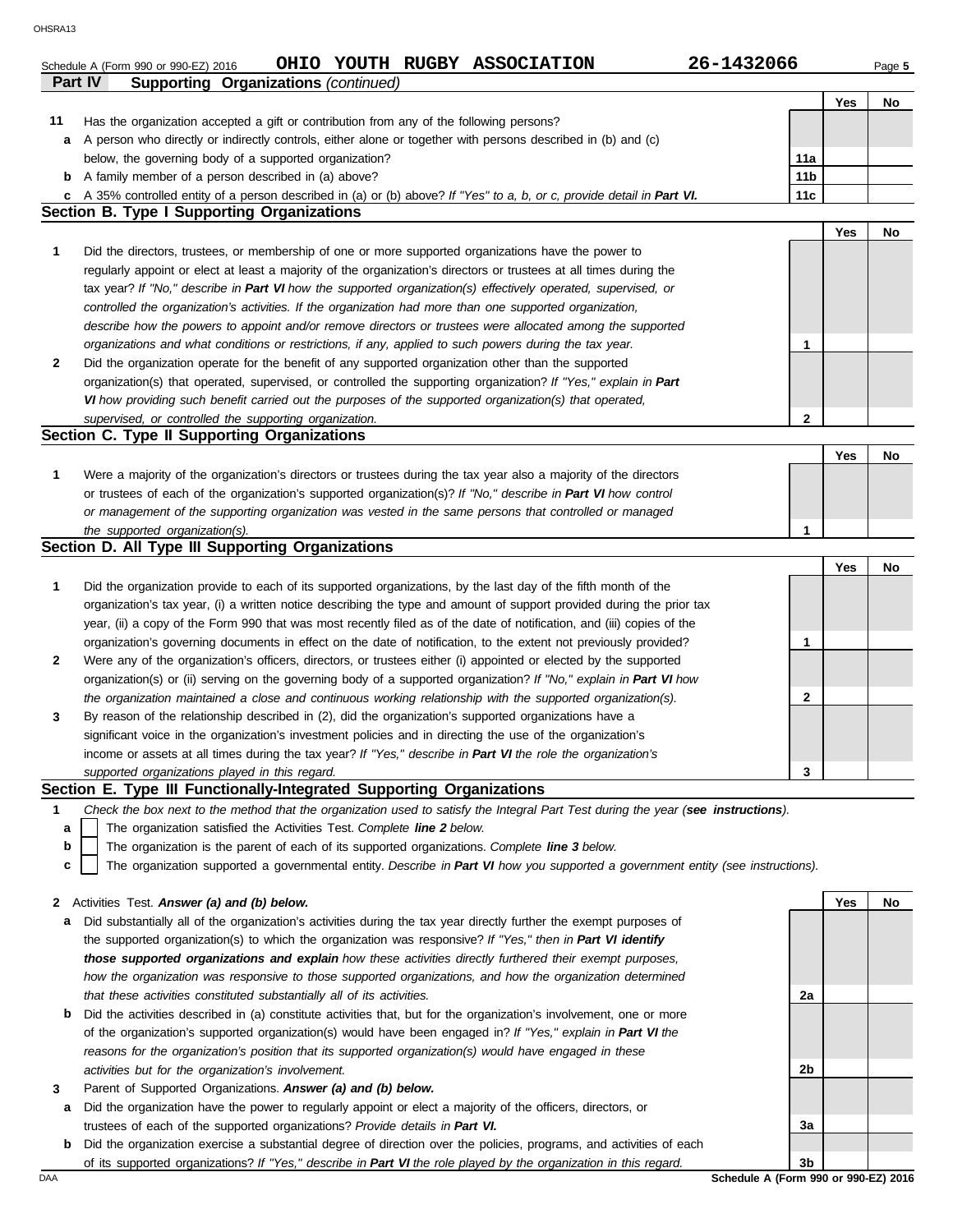|                                                                                                                                                  | OHIO YOUTH RUGBY ASSOCIATION<br>Schedule A (Form 990 or 990-EZ) 2016         |                | 26-1432066     | Page 6                         |  |  |  |  |  |  |
|--------------------------------------------------------------------------------------------------------------------------------------------------|------------------------------------------------------------------------------|----------------|----------------|--------------------------------|--|--|--|--|--|--|
| Part V                                                                                                                                           | Type III Non-Functionally Integrated 509(a)(3) Supporting Organizations      |                |                |                                |  |  |  |  |  |  |
| Check here if the organization satisfied the Integral Part Test as a qualifying trust on Nov. 20, 1970 (explain in Part VI). See<br>$\mathbf{1}$ |                                                                              |                |                |                                |  |  |  |  |  |  |
| instructions. All other Type III non-functionally integrated supporting organizations must complete Sections A through E.                        |                                                                              |                |                |                                |  |  |  |  |  |  |
| (B) Current Year<br>Section A - Adjusted Net Income<br>(A) Prior Year                                                                            |                                                                              |                |                |                                |  |  |  |  |  |  |
|                                                                                                                                                  |                                                                              |                |                | (optional)                     |  |  |  |  |  |  |
| 1                                                                                                                                                | Net short-term capital gain                                                  | $\mathbf{1}$   |                |                                |  |  |  |  |  |  |
| $\mathbf{2}$                                                                                                                                     | Recoveries of prior-year distributions                                       | $\mathbf{2}$   |                |                                |  |  |  |  |  |  |
| 3                                                                                                                                                | Other gross income (see instructions)                                        | 3              |                |                                |  |  |  |  |  |  |
| 4                                                                                                                                                | Add lines 1 through 3.                                                       | 4              |                |                                |  |  |  |  |  |  |
| 5                                                                                                                                                | Depreciation and depletion                                                   | 5              |                |                                |  |  |  |  |  |  |
| 6                                                                                                                                                | Portion of operating expenses paid or incurred for production or             |                |                |                                |  |  |  |  |  |  |
|                                                                                                                                                  | collection of gross income or for management, conservation, or               |                |                |                                |  |  |  |  |  |  |
|                                                                                                                                                  | maintenance of property held for production of income (see instructions)     | 6              |                |                                |  |  |  |  |  |  |
| 7                                                                                                                                                | Other expenses (see instructions)                                            | $\overline{7}$ |                |                                |  |  |  |  |  |  |
| 8                                                                                                                                                | Adjusted Net Income (subtract lines 5, 6 and 7 from line 4).                 | 8              |                |                                |  |  |  |  |  |  |
|                                                                                                                                                  | <b>Section B - Minimum Asset Amount</b>                                      |                | (A) Prior Year | (B) Current Year<br>(optional) |  |  |  |  |  |  |
| 1                                                                                                                                                | Aggregate fair market value of all non-exempt-use assets (see                |                |                |                                |  |  |  |  |  |  |
|                                                                                                                                                  | instructions for short tax year or assets held for part of year):            |                |                |                                |  |  |  |  |  |  |
|                                                                                                                                                  | Average monthly value of securities<br>a                                     | 1a             |                |                                |  |  |  |  |  |  |
|                                                                                                                                                  | Average monthly cash balances<br>b                                           | 1b             |                |                                |  |  |  |  |  |  |
|                                                                                                                                                  | <b>c</b> Fair market value of other non-exempt-use assets                    | 1 <sub>c</sub> |                |                                |  |  |  |  |  |  |
|                                                                                                                                                  | <b>Total</b> (add lines 1a, 1b, and 1c)<br>d                                 | 1d             |                |                                |  |  |  |  |  |  |
|                                                                                                                                                  | <b>Discount</b> claimed for blockage or other<br>е                           |                |                |                                |  |  |  |  |  |  |
|                                                                                                                                                  | factors (explain in detail in <b>Part VI)</b> :                              |                |                |                                |  |  |  |  |  |  |
| $\mathbf{2}$                                                                                                                                     | Acquisition indebtedness applicable to non-exempt-use assets                 | $\mathbf{2}$   |                |                                |  |  |  |  |  |  |
| 3                                                                                                                                                | Subtract line 2 from line 1d.                                                | 3              |                |                                |  |  |  |  |  |  |
| 4                                                                                                                                                | Cash deemed held for exempt use. Enter 1-1/2% of line 3 (for greater amount, |                |                |                                |  |  |  |  |  |  |
|                                                                                                                                                  | see instructions).                                                           | 4              |                |                                |  |  |  |  |  |  |
| 5                                                                                                                                                | Net value of non-exempt-use assets (subtract line 4 from line 3)             | 5              |                |                                |  |  |  |  |  |  |
| 6                                                                                                                                                | Multiply line 5 by .035.                                                     | 6              |                |                                |  |  |  |  |  |  |
| $\overline{7}$                                                                                                                                   | Recoveries of prior-year distributions                                       | $\overline{7}$ |                |                                |  |  |  |  |  |  |
| 8                                                                                                                                                | <b>Minimum Asset Amount (add line 7 to line 6)</b>                           | 8              |                |                                |  |  |  |  |  |  |
|                                                                                                                                                  | Section C - Distributable Amount                                             |                |                | <b>Current Year</b>            |  |  |  |  |  |  |
| 1                                                                                                                                                | Adjusted net income for prior year (from Section A, line 8, Column A)        | $\mathbf{1}$   |                |                                |  |  |  |  |  |  |
| $\mathbf{2}$                                                                                                                                     | Enter 85% of line 1.                                                         | $\mathbf 2$    |                |                                |  |  |  |  |  |  |
| 3                                                                                                                                                | Minimum asset amount for prior year (from Section B, line 8, Column A)       | 3              |                |                                |  |  |  |  |  |  |
| 4                                                                                                                                                | Enter greater of line 2 or line 3.                                           | 4              |                |                                |  |  |  |  |  |  |
| 5                                                                                                                                                | Income tax imposed in prior year                                             | 5              |                |                                |  |  |  |  |  |  |
| 6                                                                                                                                                | <b>Distributable Amount.</b> Subtract line 5 from line 4, unless subject to  |                |                |                                |  |  |  |  |  |  |
|                                                                                                                                                  | emergency temporary reduction (see instructions).                            | 6              |                |                                |  |  |  |  |  |  |

**7** instructions). Check here if the current year is the organization's first as a non-functionally integrated Type III supporting organization (see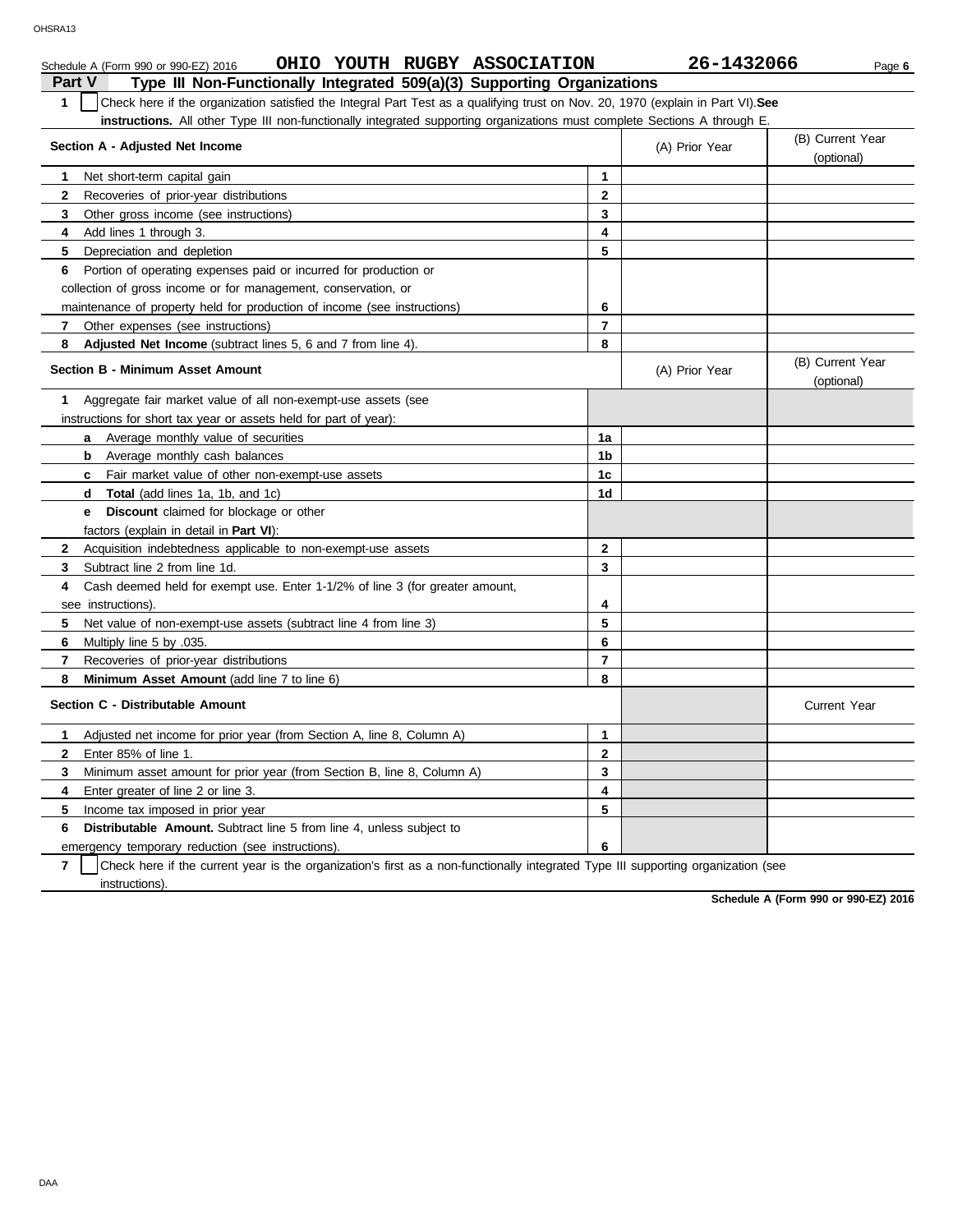#### Schedule A (Form 990 or 990-EZ) 2016 **OHIO YOUTH RUGBY ASSOCIATION** 26-1432066 Page 7 **Part V Type III Non-Functionally Integrated 509(a)(3) Supporting Organizations** *(continued)* **Section D - Distributions Current Year 1 2 3 4 5 6 7 8 9 10** Amounts paid to supported organizations to accomplish exempt purposes Amounts paid to perform activity that directly furthers exempt purposes of supported organizations, in excess of income from activity Administrative expenses paid to accomplish exempt purposes of supported organizations Amounts paid to acquire exempt-use assets Qualified set-aside amounts (prior IRS approval required) Other distributions (describe in **Part VI**). See instructions. **Total annual distributions.** Add lines 1 through 6. Distributions to attentive supported organizations to which the organization is responsive (provide details in **Part VI**). See instructions. Distributable amount for 2016 from Section C, line 6 Line 8 amount divided by Line 9 amount **Section E - Distribution Allocations (see instructions) Excess Distributions (i) (ii) Underdistributions Pre-2016 (iii) Distributable Amount for 2016 3 2 1 a b c** From 2013 . . . . . . . . . . . . . . . . . . . . . . . . . . . . . . . . . . **d** Distributable amount for 2016 from Section C, line 6 Underdistributions, if any, for years prior to 2016 (reasonable cause required-explain in Part VI). See Excess distributions carryover, if any, to 2016: From 2014 . . . . . . . . . . . . . . . . . . . . . . . . . . . . . . . . . . . instructions. OHSRA13

|   | f Total of lines 3a through e                                |  |                                      |
|---|--------------------------------------------------------------|--|--------------------------------------|
|   | g Applied to underdistributions of prior years               |  |                                      |
|   | h Applied to 2016 distributable amount                       |  |                                      |
|   | Carryover from 2011 not applied (see instructions)           |  |                                      |
|   | Remainder. Subtract lines 3g, 3h, and 3i from 3f.            |  |                                      |
| 4 | Distributions for 2016 from                                  |  |                                      |
|   | Section D, line 7:<br>\$                                     |  |                                      |
|   | a Applied to underdistributions of prior years               |  |                                      |
|   | <b>b</b> Applied to 2016 distributable amount                |  |                                      |
|   | c Remainder. Subtract lines 4a and 4b from 4.                |  |                                      |
| 5 | Remaining underdistributions for years prior to 2016, if     |  |                                      |
|   | any. Subtract lines 3g and 4a from line 2. For result        |  |                                      |
|   | greater than zero, explain in Part VI. See instructions.     |  |                                      |
| 6 | Remaining underdistributions for 2016. Subtract lines 3h     |  |                                      |
|   | and 4b from line 1. For result greater than zero, explain in |  |                                      |
|   | Part VI. See instructions.                                   |  |                                      |
| 7 | Excess distributions carryover to 2017. Add lines 3j         |  |                                      |
|   | and 4c.                                                      |  |                                      |
| 8 | Breakdown of line 7:                                         |  |                                      |
| a |                                                              |  |                                      |
|   | <b>b</b> Excess from 2013                                    |  |                                      |
|   |                                                              |  |                                      |
|   |                                                              |  |                                      |
|   |                                                              |  |                                      |
|   |                                                              |  | Schedule A (Form 990 or 990-F7) 2016 |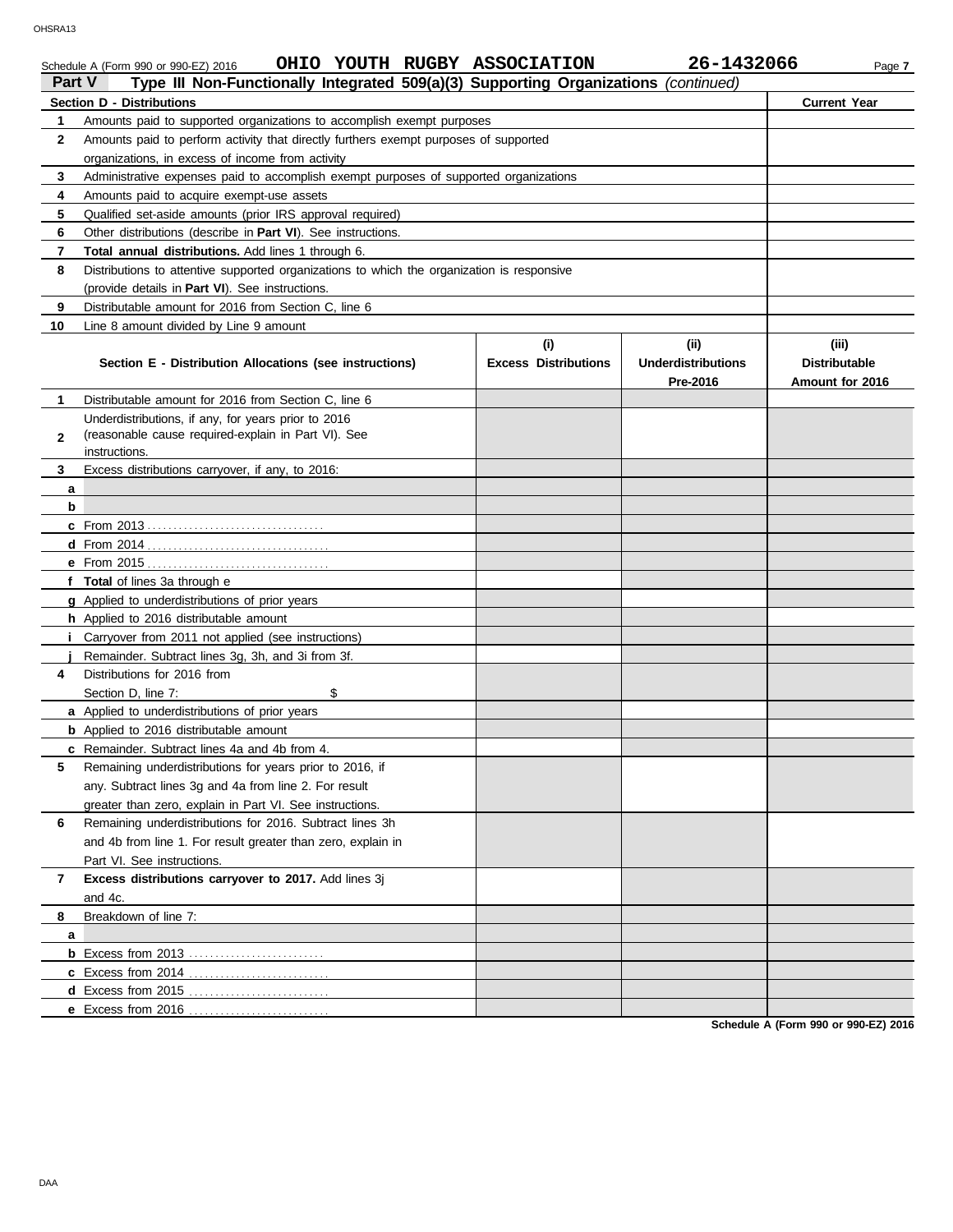|         | Schedule A (Form 990 or 990-EZ) 2016                                                           |  | OHIO YOUTH RUGBY ASSOCIATION | 26-1432066                                                                                                                                                                                                                                    | Page 8 |
|---------|------------------------------------------------------------------------------------------------|--|------------------------------|-----------------------------------------------------------------------------------------------------------------------------------------------------------------------------------------------------------------------------------------------|--------|
| Part VI |                                                                                                |  |                              | Supplemental Information. Provide the explanations required by Part II, line 10; Part II, line 17a or 17b; Part<br>III, line 12; Part IV, Section A, lines 1, 2, 3b, 3c, 4b, 4c, 5a, 6, 9a, 9b, 9c, 11a, 11b, and 11c; Part IV, Section       |        |
|         | lines 2, 5, and 6. Also complete this part for any additional information. (See instructions.) |  |                              | B, lines 1 and 2; Part IV, Section C, line 1; Part IV, Section D, lines 2 and 3; Part IV, Section E, lines 1c, 2a, 2b,<br>3a and 3b; Part V, line 1; Part V, Section B, line 1e; Part V, Section D, lines 5, 6, and 8; and Part V, Section E, |        |
|         |                                                                                                |  |                              |                                                                                                                                                                                                                                               |        |
|         |                                                                                                |  |                              |                                                                                                                                                                                                                                               |        |
|         |                                                                                                |  |                              |                                                                                                                                                                                                                                               |        |
|         |                                                                                                |  |                              |                                                                                                                                                                                                                                               |        |
|         |                                                                                                |  |                              |                                                                                                                                                                                                                                               |        |
|         |                                                                                                |  |                              |                                                                                                                                                                                                                                               |        |
|         |                                                                                                |  |                              |                                                                                                                                                                                                                                               |        |
|         |                                                                                                |  |                              |                                                                                                                                                                                                                                               |        |
|         |                                                                                                |  |                              |                                                                                                                                                                                                                                               |        |
|         |                                                                                                |  |                              |                                                                                                                                                                                                                                               |        |
|         |                                                                                                |  |                              |                                                                                                                                                                                                                                               |        |
|         |                                                                                                |  |                              |                                                                                                                                                                                                                                               |        |
|         |                                                                                                |  |                              |                                                                                                                                                                                                                                               |        |
|         |                                                                                                |  |                              |                                                                                                                                                                                                                                               |        |
|         |                                                                                                |  |                              |                                                                                                                                                                                                                                               |        |
|         |                                                                                                |  |                              |                                                                                                                                                                                                                                               |        |
|         |                                                                                                |  |                              |                                                                                                                                                                                                                                               |        |
|         |                                                                                                |  |                              |                                                                                                                                                                                                                                               |        |
|         |                                                                                                |  |                              |                                                                                                                                                                                                                                               |        |
|         |                                                                                                |  |                              |                                                                                                                                                                                                                                               |        |
|         |                                                                                                |  |                              |                                                                                                                                                                                                                                               |        |
|         |                                                                                                |  |                              |                                                                                                                                                                                                                                               |        |
|         |                                                                                                |  |                              |                                                                                                                                                                                                                                               |        |
|         |                                                                                                |  |                              |                                                                                                                                                                                                                                               |        |
|         |                                                                                                |  |                              |                                                                                                                                                                                                                                               |        |
|         |                                                                                                |  |                              |                                                                                                                                                                                                                                               |        |
|         |                                                                                                |  |                              |                                                                                                                                                                                                                                               |        |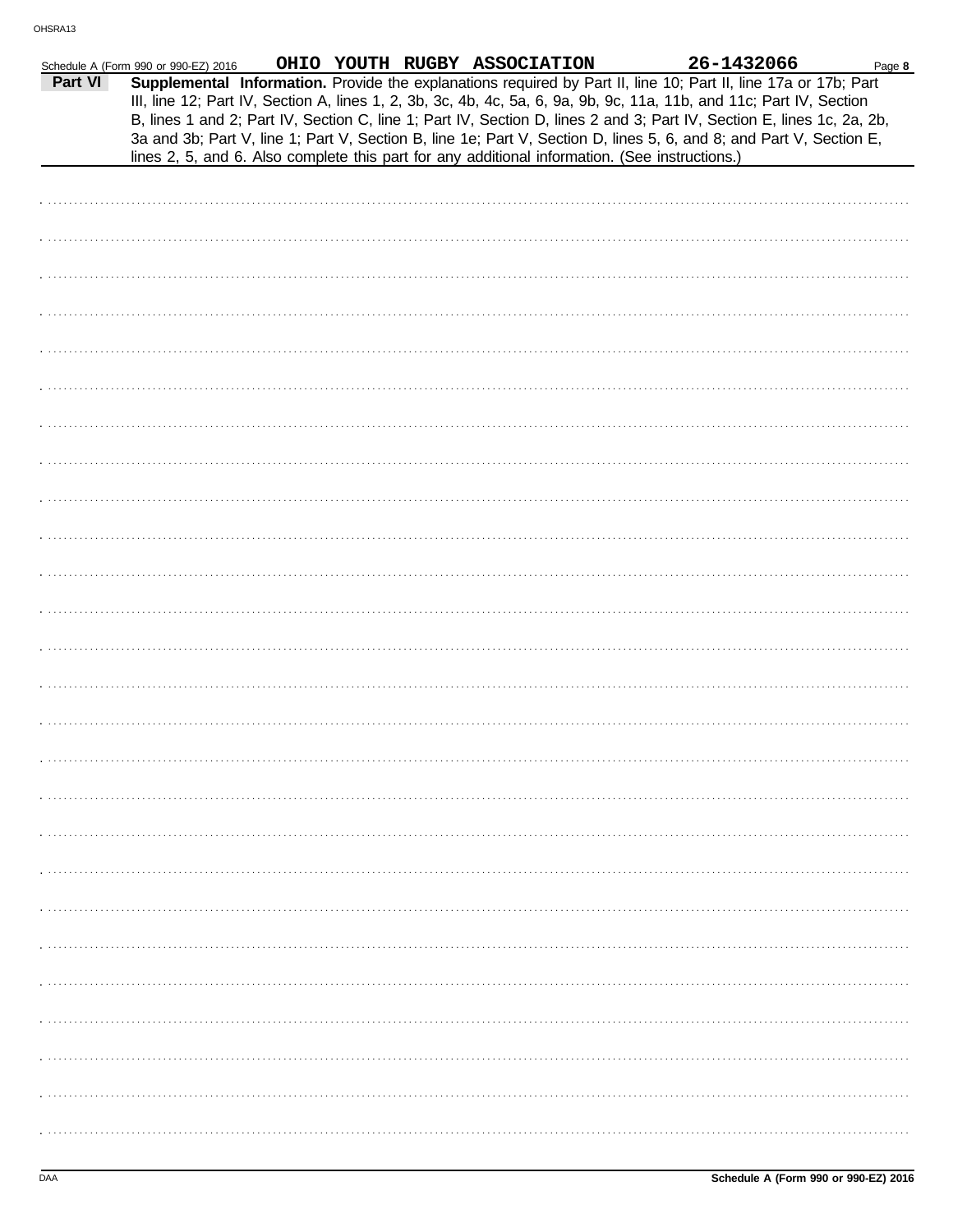OHSRA13

| Supplemental Information to Form 990 or 990-EZ<br><b>SCHEDULE O</b>                                                                                            |                                                                                                      |                                |                   |  |  |
|----------------------------------------------------------------------------------------------------------------------------------------------------------------|------------------------------------------------------------------------------------------------------|--------------------------------|-------------------|--|--|
| (Form 990 or 990-EZ)<br>Complete to provide information for responses to specific questions on<br>Form 990 or 990-EZ or to provide any additional information. |                                                                                                      |                                |                   |  |  |
| Department of the Treasury<br>Internal Revenue Service                                                                                                         |                                                                                                      | Open to Public                 |                   |  |  |
| Name of the organization                                                                                                                                       | Lu Information about Schedule O (Form 990 or 990-EZ) and its instructions is at www.irs.gov/form990. | Employer identification number | <b>Inspection</b> |  |  |
|                                                                                                                                                                | YOUTH RUGBY ASSOCIATION<br><b>OHIO</b>                                                               | 26-1432066                     |                   |  |  |
| FORM 990<br>$\overline{\phantom{a}}$                                                                                                                           | ORGANIZATION'S MISSION                                                                               |                                |                   |  |  |
| <b>STRENGTHEN</b>                                                                                                                                              | YOUTH CHARACTER,<br>CONDITIONING,<br><b>COMMUNITY AND</b>                                            | <b>ACADEMIC</b>                | <b>COMMITMENT</b> |  |  |
| <b>INTEGRATING</b><br>BY.                                                                                                                                      | THE CORE VALUES<br><b>RUGBY</b><br>INTO A DISTINCT<br>OF                                             | AND                            | INCLUSIVE TEAM    |  |  |
| SPORTS EXPERIENCE.                                                                                                                                             | IN DOING SO, WE STRIVE<br>TO EMPOWER YOUNG PEOPLE                                                    |                                | TO BE             |  |  |
|                                                                                                                                                                | HEALTHY, VITAL, SUCCESSFUL STUDENTS WHO GO ON TO BE THE                                              | <b>BEST</b>                    | THEY CAN BE,      |  |  |
| FOR LIFE.                                                                                                                                                      |                                                                                                      |                                |                   |  |  |
|                                                                                                                                                                |                                                                                                      |                                |                   |  |  |
|                                                                                                                                                                | FORM 990, PART VI, LINE 11B - ORGANIZATION'S PROCESS                                                 | TO REVIEW FORM 990             |                   |  |  |
| THE                                                                                                                                                            | THE 990 PRIOR TO FILING WITH THE<br><b>BOARD REVIEWS AND APPROVES</b>                                |                                | <b>INTERNAL</b>   |  |  |
| <b>REVENUE</b>                                                                                                                                                 | SERVICE.                                                                                             |                                |                   |  |  |
|                                                                                                                                                                |                                                                                                      |                                |                   |  |  |
|                                                                                                                                                                | FORM 990, PART VI, LINE $19$ -<br>GOVERNING DOCUMENTS DISCLOSURE EXPLANATION                         |                                |                   |  |  |
|                                                                                                                                                                | THE PUBLIC CAN REQUEST ANY DOCUMENT.<br><b>BOARD WOULD</b><br>THE<br>THEN                            | <b>DETERMINE</b>               | IF.<br>THE        |  |  |
| <b>REQUEST</b><br>IS                                                                                                                                           | WHETHER OR NOT<br><b>LEGITIMATE AND</b><br>TO .<br><b>RELEASE</b><br>IТ                              | ( OTHER<br>THAN                | THE               |  |  |
| <b>REQUIRED</b>                                                                                                                                                | DOCUMENTS).                                                                                          |                                |                   |  |  |
|                                                                                                                                                                |                                                                                                      |                                |                   |  |  |
|                                                                                                                                                                |                                                                                                      |                                |                   |  |  |
|                                                                                                                                                                |                                                                                                      |                                |                   |  |  |
|                                                                                                                                                                |                                                                                                      |                                |                   |  |  |
|                                                                                                                                                                |                                                                                                      |                                |                   |  |  |
|                                                                                                                                                                |                                                                                                      |                                |                   |  |  |
|                                                                                                                                                                |                                                                                                      |                                |                   |  |  |
|                                                                                                                                                                |                                                                                                      |                                |                   |  |  |
|                                                                                                                                                                |                                                                                                      |                                |                   |  |  |
|                                                                                                                                                                |                                                                                                      |                                |                   |  |  |
|                                                                                                                                                                |                                                                                                      |                                |                   |  |  |
|                                                                                                                                                                |                                                                                                      |                                |                   |  |  |